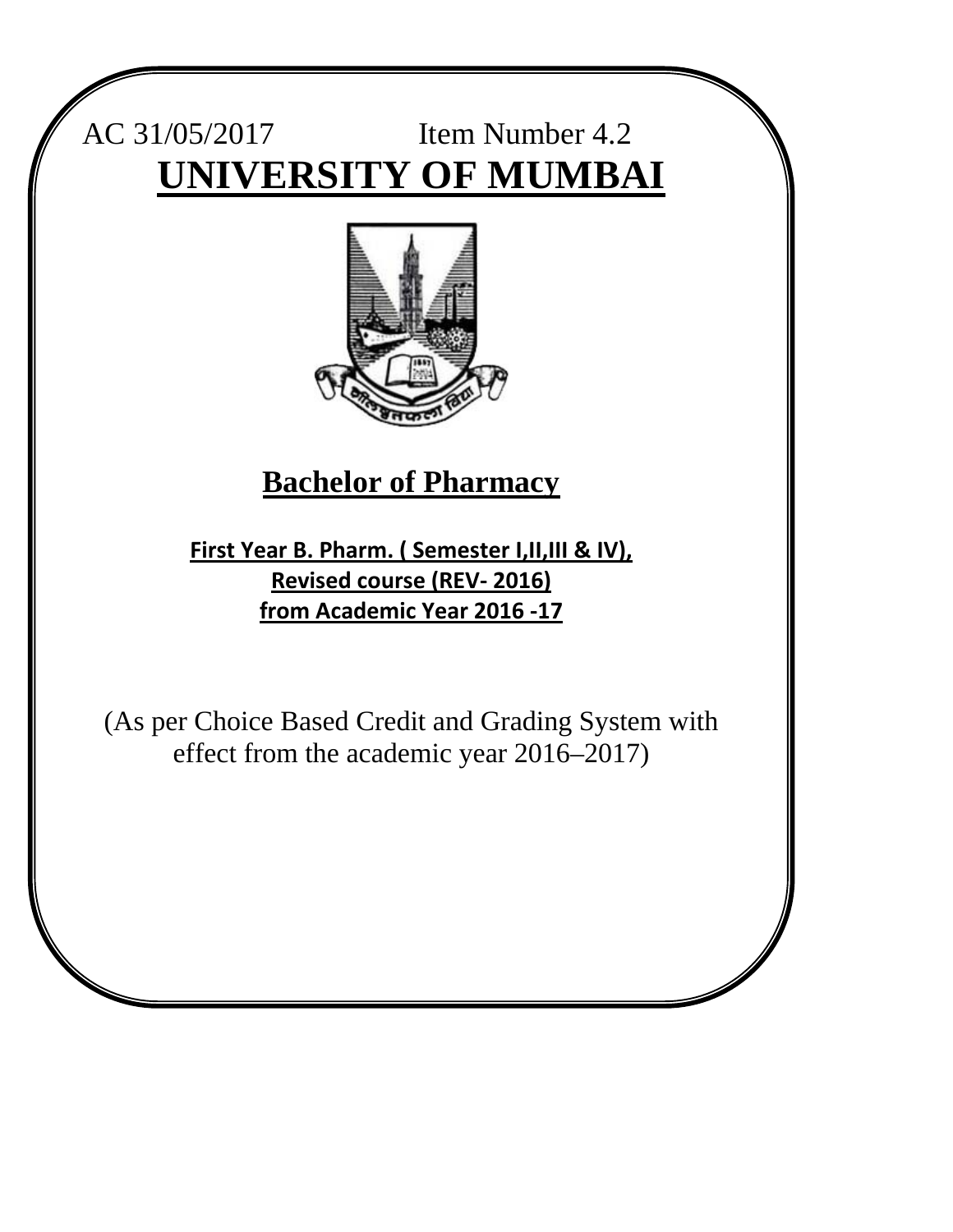## **From Co-ordinator's Desk:-**

To meet the challenge of ensuring excellence in engineering education, the issue of quality needs to be addressed, debated taken forward in a systematic manner. Accreditation is the principal means of quality assurance in higher education. The major emphasis of accreditation process is to measure the outcomes of the program that is being accredited. In line with this Faculty of Technology of University of Mumbai has taken a lead in incorporating philosophy of outcome based education in the process of curriculum development.

Faculty of Technology, University of Mumbai, in one of its meetings unanimously resolved that, each Board of Studies shall prepare some Program Educational Objectives (PEO's), give freedom to affiliated Institutes to add few (PEO's) course objectives course outcomes to be clearly defined for each course, so that all faculty members in affiliated institutes understand the depth approach of course to be taught, which will enhance learner's learning process. It was also resolved that, maximum senior faculty from colleges and experts from industry should to be involved while revising the curriculum. I am happy to state that, each Board of studies has adhered to the resolutions passed by Faculty of Technology, developed curriculum accordingly. In addition to outcome based education, **Choice Based Credit and Grading System** is also introduced to ensure quality of engineering education.

Choice Based Credit and Grading System enables a much-required shift in focus from teacher-centric to learner-centric education since the workload estimated is based on the investment of time in learning not in teaching. It also focuses on continuous evaluation which will enhance the quality of education. University of Mumbai has taken a lead in implementing the system through its affiliated Institutes. Faculty of Technology has devised a transparent credit assignment policy adopted ten points scale to grade learner's performance. Credit grading based system was implemented for First Year of B. Pharmacy from the academic year 2016-2017. Subsequently this system will be carried forward for Second Year B. Pharmacy in the academic year 2017-2018, for Third Year and Final Year B. Pharmacy in the academic years 2018-2019, 2019-2020, respectively.

**Dr. S. K. Ukarande Co-ordinator, Faculty of Technology, Member - Academic Council University of Mumbai, Mumbai**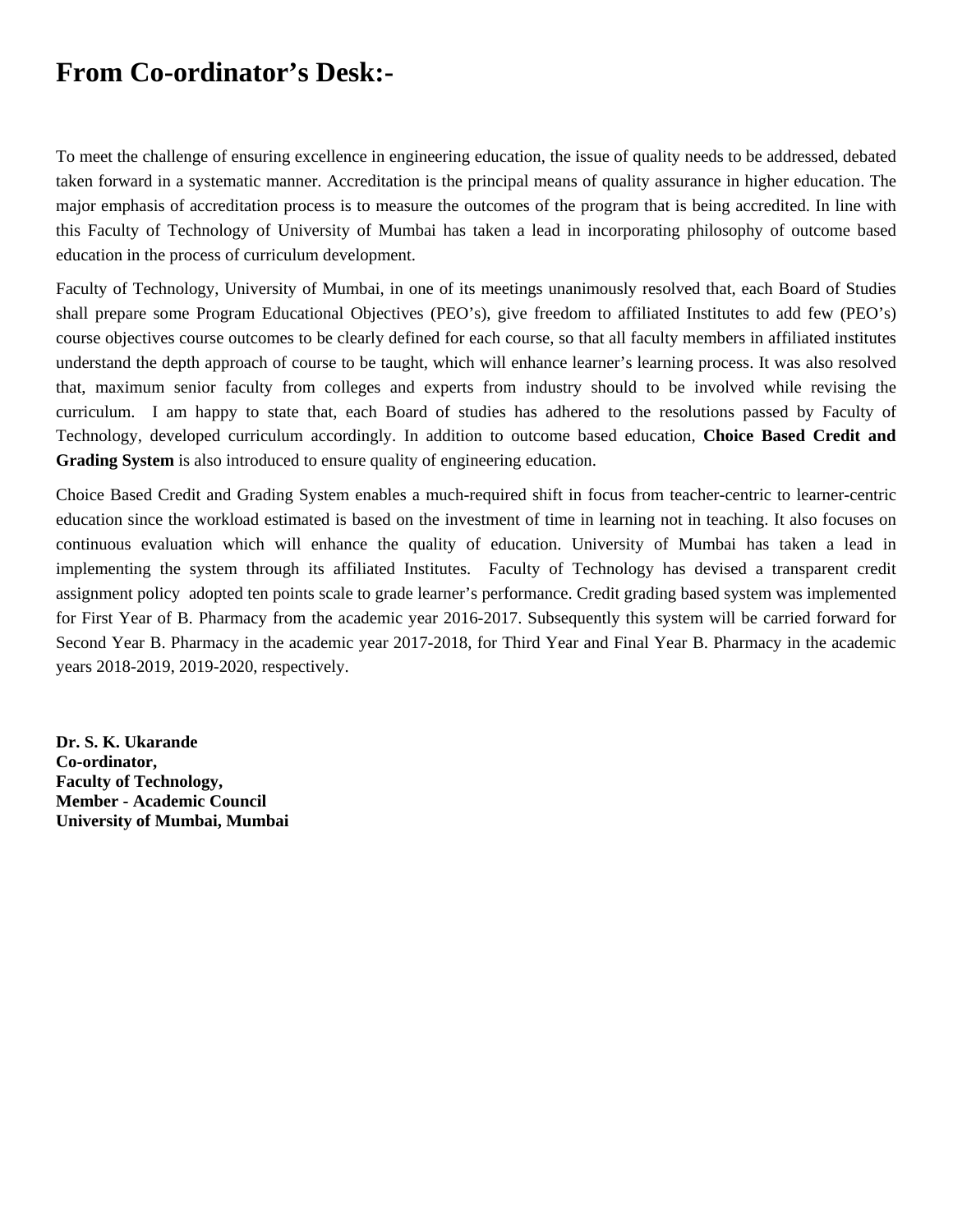## **B. Pharm. Choice Based Credit and Grading System (CBCGS)[2016-17]**

**Scheme Examination Semesters I to VIII & Syllabus Semesters I to IV**

## **[REVISED 2016]**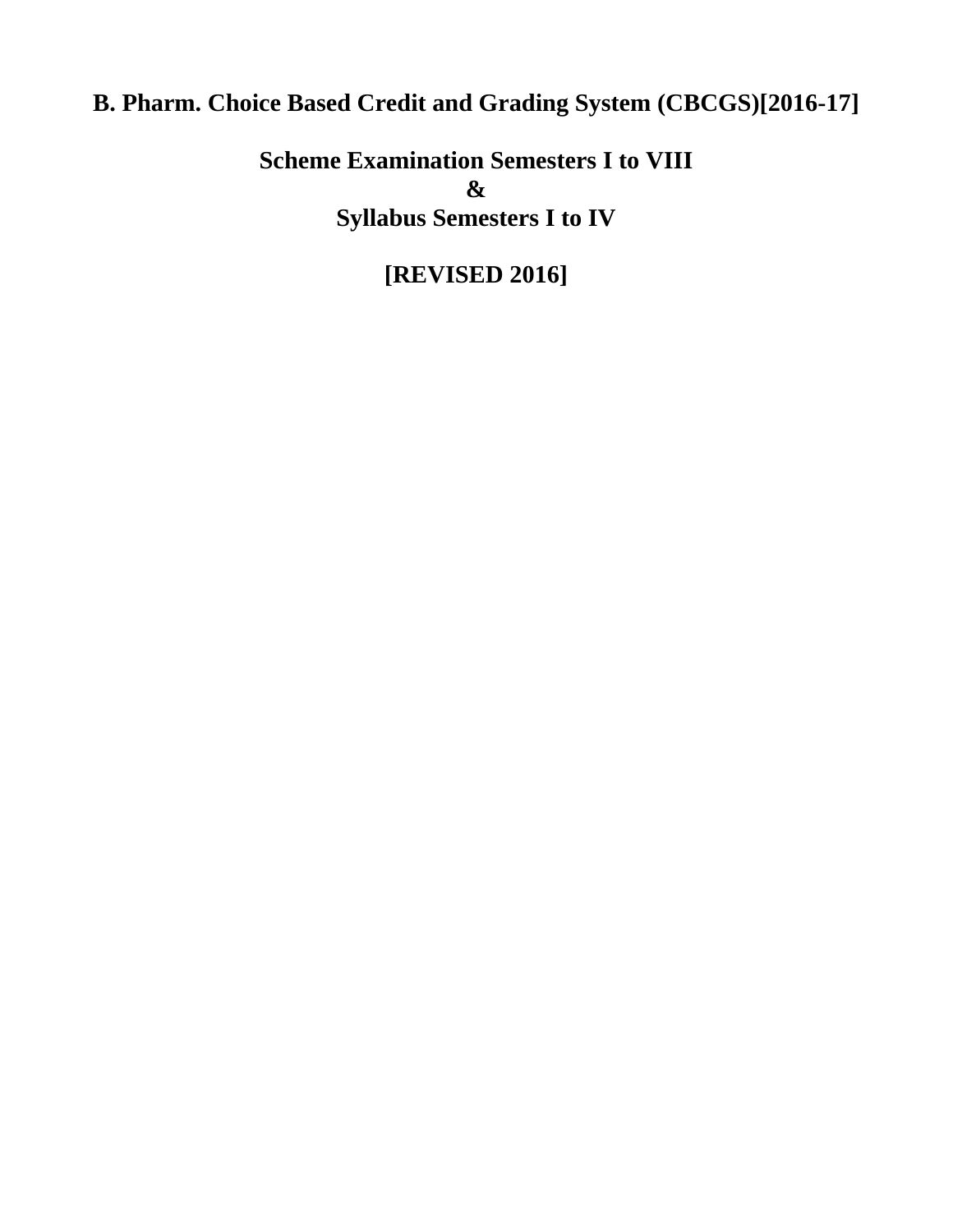### **EXAMINATION SCHEME FOR THE CHOICE BASED CREDIT AND GRADING SYSTEM (CBCGS) (2016-17)**

| <b>Course Code</b> | <b>Name</b>                                         | <b>Credits</b> | Hr/Wk          | Weightage       | Weightage                          | <b>Total Marks</b> |
|--------------------|-----------------------------------------------------|----------------|----------------|-----------------|------------------------------------|--------------------|
|                    |                                                     |                |                | <b>Internal</b> | <b>End Semester</b><br><b>Exam</b> |                    |
| <b>BPH_C_101_T</b> | General Chemistry                                   | $\overline{4}$ | $\overline{4}$ | 20              | 80                                 | 100                |
| <b>BPH_C_102_T</b> | Dispensing and<br>Community<br>Pharmacy             | $\overline{4}$ | 4              | 20              | 80                                 | 100                |
| <b>BPH_C_103_T</b> | Anatomy, Physiology<br>& Pathophysiology I          | $\overline{4}$ | $\overline{4}$ | 20              | 80                                 | 100                |
| <b>BPH_C_104_T</b> | <b>Biochemistry I</b>                               | 4              | 4              | 20              | 80                                 | 100                |
| <b>BPH_C_105_T</b> | Communication<br><b>Skills and Ethics</b><br>(NUES) | $\overline{3}$ | 3              | 20              | 80                                 | 100                |
|                    | <b>TOTAL Theory</b>                                 | 19             | 19             | 100             | 400                                | 500                |
| <b>BPH_C_106_L</b> | General Chemistry<br>Lab                            | $\overline{2}$ | 4              | 10              | 40                                 | 50                 |
| <b>BPH_C_107_L</b> | Dispensing and<br>Community<br>Pharmacy Lab         | $\overline{2}$ | 4              | 10              | 40                                 | 50                 |
| <b>BPH_C_108_L</b> | Anatomy, Physiology<br>& Pathophysiology<br>Lab     | $\overline{2}$ | 4              | 10              | 40                                 | 50                 |
|                    | <b>TOTAL Lab</b>                                    | 6              | 12             | 30              | 120                                | 150                |
|                    |                                                     |                |                |                 |                                    |                    |
|                    | <b>TOTAL SEM I</b>                                  | 25             | 31             | 130             | 520                                | 650                |

#### **SEMESTER I**

#### **SEMESTER II**

| <b>Course Code</b> | <b>Name</b>                  | <b>Credits</b> | Hr/Wk | Weightage       | Weightage           | <b>Total Marks</b> |
|--------------------|------------------------------|----------------|-------|-----------------|---------------------|--------------------|
|                    |                              |                |       | <b>Internal</b> | <b>End Semester</b> |                    |
|                    |                              |                |       |                 | Exam                |                    |
| <b>BPH_C_201_T</b> | Anatomy, Physiology &        | 4              | 4     | 20              | 80                  | 100                |
|                    | Pathophysiology II           |                |       |                 |                     |                    |
| <b>BPH_C_202_T</b> | <b>Biochemistry II</b>       | 4              | 4     | 20              | 80                  | 100                |
| <b>BPH_C_203_T</b> | Pharmacognosy I              | 4              | 4     | 20              | 80                  | 100                |
| <b>BPH C 204 T</b> | Hospital Pharmacy and        | 4              | 4     | 20              | 80                  | 100                |
|                    | Drug Store                   |                |       |                 |                     |                    |
|                    | Management                   |                |       |                 |                     |                    |
| <b>BPH C 205 T</b> | <b>Environmental Science</b> | 3              | 3     | 20              | 80                  | 100                |
|                    | <b>TOTAL Theory</b>          | 19             | 19    | 100             | 400                 | 500                |
| <b>BPH C 206 L</b> | Pharmacognosy Lab I          | 2              | 4     | 10              | 40                  | 50                 |
| <b>BPH C 207 L</b> | Biochemistry Lab             | $\overline{2}$ | 4     | 10              | 40                  | 50                 |
| <b>BPH C 208 L</b> | Computer Lab                 | $\overline{c}$ | 4     | 10              | 40                  | 50                 |
|                    | <b>TOTAL Lab</b>             | 6              | 12    | 30              | 120                 | 150                |
|                    |                              |                |       |                 |                     |                    |
|                    |                              |                |       |                 |                     |                    |
|                    | <b>TOTAL SEM II</b>          | 25             | 31    | 130             | 520                 | 650                |

#### **NO REMEDIAL FOR LATERAL ENTRY AS SEM I AND II SUBJECTS ARE COVERED IN DIPLOMA SYLLABUS**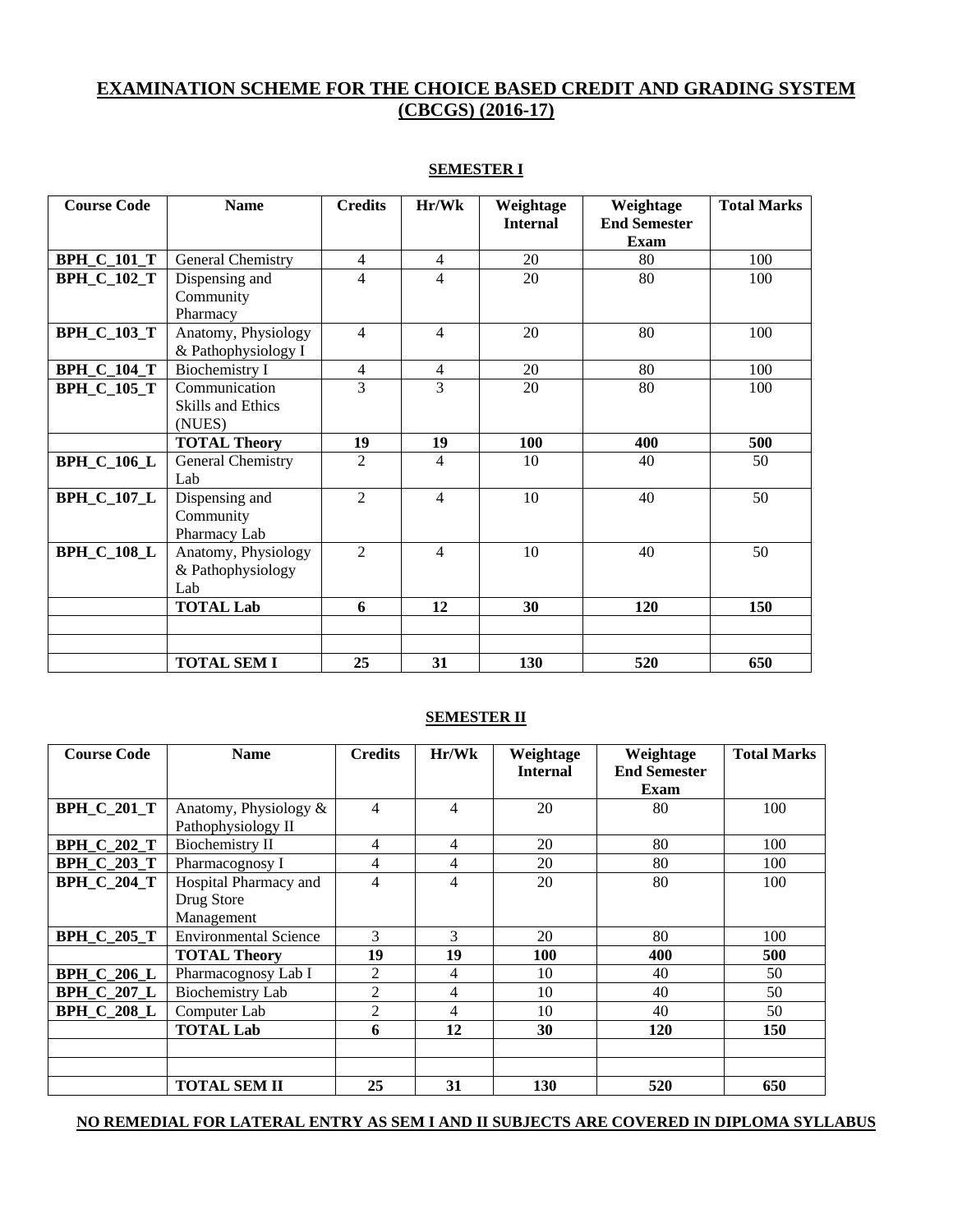### **SEMESTER III**

| <b>Course Code</b> | <b>Name</b>                         | <b>Credits</b> | Hr/Wk | Weightage       | Weightage                   | <b>Total Marks</b> |
|--------------------|-------------------------------------|----------------|-------|-----------------|-----------------------------|--------------------|
|                    |                                     |                |       | <b>Internal</b> | <b>End Semester</b><br>Exam |                    |
| <b>BPH C 301 T</b> | Organic Chemistry I                 | 4              | 4     | 20              | 80                          | 100                |
| <b>BPH_C_302_T</b> | Physical Pharmacy I                 | 4              | 4     | 20              | 80                          | 100                |
| <b>BPH C 303 T</b> | Anatomy,                            | $\overline{4}$ | 4     | 20              | 80                          | 100                |
|                    | Physiology &<br>Pathophysiology III |                |       |                 |                             |                    |
| <b>BPH_C_304_T</b> | Pharmaceutical<br>Analysis I        | 3              | 3     | 20              | 80                          | 100                |
| <b>BPH_C_305_T</b> | Pharmaceutical<br>Engineering       | 3              | 3     | 20              | 80                          | 100                |
|                    | <b>TOTAL Theory</b>                 | 18             | 18    | 100             | 400                         | 500                |
| <b>BPH_C_306_L</b> | Organic Chemistry<br>Lab I          | 2              | 4     | 10              | 40                          | 50                 |
| <b>BPH_C_307_L</b> | Physical Pharmacy<br>Lab I          | $\overline{2}$ | 4     | 10              | 40                          | 50                 |
| <b>BPH_C_308_L</b> | Pharmaceutical<br>Analysis Lab I    | 2              | 4     | 10              | 40                          | 50                 |
|                    | <b>TOTAL Lab</b>                    | 6              | 12    | 30              | 120                         | 150                |
|                    |                                     |                |       |                 |                             |                    |
|                    |                                     |                |       |                 |                             |                    |
|                    | <b>TOTAL SEM III</b>                | 24             | 30    | 130             | 520                         | 650                |

#### **SEMESTER IV**

| <b>Course Code</b> | <b>Name</b>          | <b>Credits</b> | Hr/Wk | Weightage<br><b>Internal</b> | Weightage<br><b>End Semester</b> | <b>Total Marks</b> |
|--------------------|----------------------|----------------|-------|------------------------------|----------------------------------|--------------------|
|                    |                      |                |       |                              | Exam                             |                    |
| <b>BPH_C_401_T</b> | Organic Chemistry II | 4              | 4     | 20                           | 80                               | 100                |
| <b>BPH C 402 T</b> | Physical Pharmacy II | 4              | 4     | 20                           | 80                               | 100                |
| <b>BPH_C_403_T</b> | Pharmaceutics I      | 3              | 3     | 20                           | 80                               | 100                |
| <b>BPH C 404 T</b> | Pharmacology I       | 4              | 4     | 20                           | 80                               | 100                |
| <b>BPH C 405 T</b> | Microbiology         | 3              | 3     | 20                           | 80                               | 100                |
| <b>BPH C 406 T</b> | Mathematics and      | 3              | 3     | 20                           | 80                               | 100                |
|                    | <b>Statistics</b>    |                |       |                              |                                  |                    |
|                    | <b>TOTAL Theory</b>  | 21             | 21    | 120                          | 480                              | 600                |
| <b>BPH_C_407_L</b> | Physical Pharmacy    | $\overline{2}$ | 4     | 10                           | 40                               | 50                 |
|                    | Lab II               |                |       |                              |                                  |                    |
| <b>BPH C 408 L</b> | Pharmaceutics Lab I  | 2              | 4     | 10                           | 40                               | 50                 |
| <b>BPH C 409 L</b> | Pharmacology Lab I   | 2              | 4     | 10                           | 40                               | 50                 |
|                    | <b>TOTAL Lab</b>     | 6              | 12    | 30                           | 120                              | 150                |
|                    |                      |                |       |                              |                                  |                    |
|                    |                      |                |       |                              |                                  |                    |
|                    | <b>TOTAL SEM IV</b>  | 27             | 33    | 150                          | 600                              | 750                |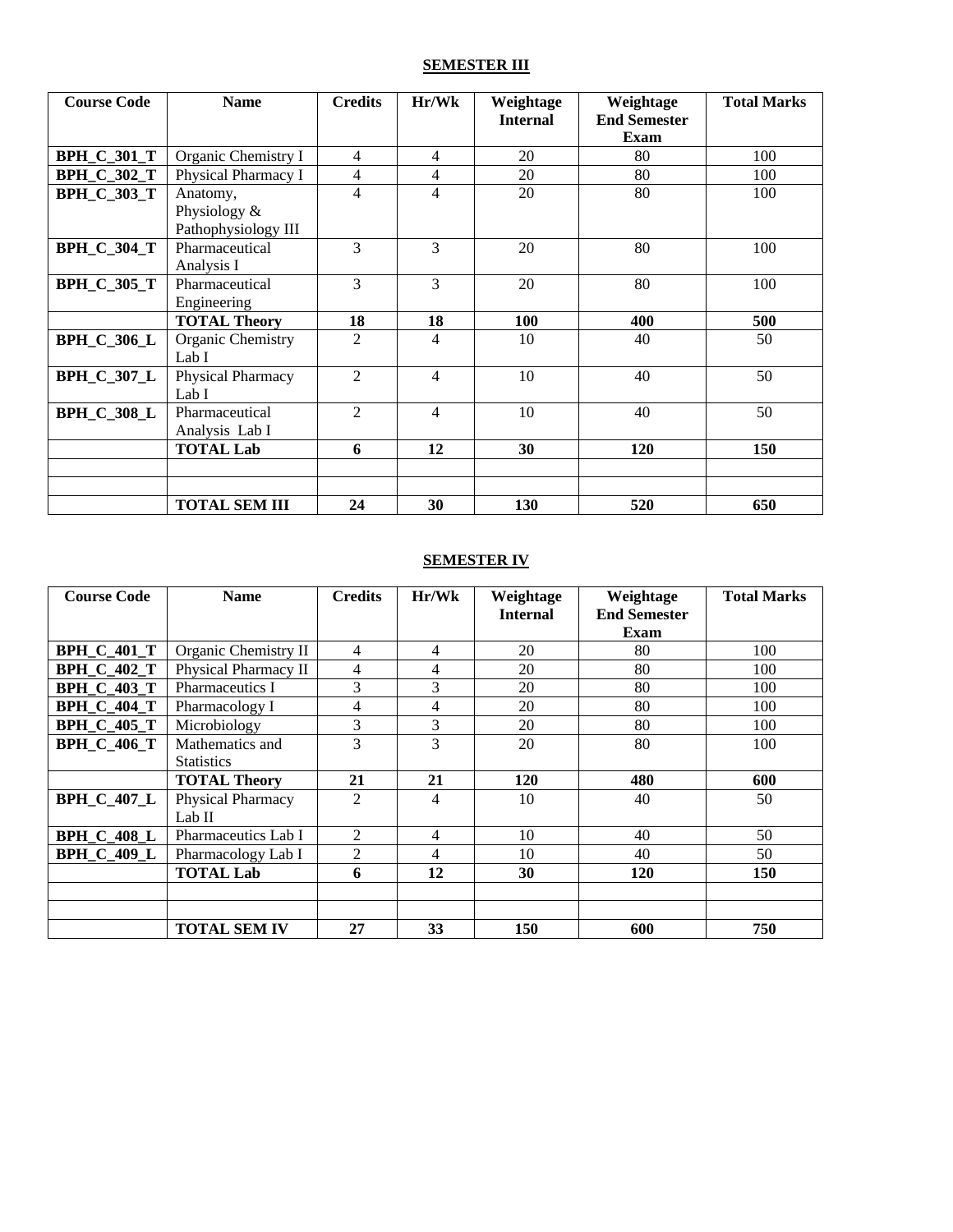### **SEMESTER V**

| <b>Course Code</b> | <b>Name</b>                 | <b>Credits</b> | Hr/Wk          | Weightage       | Weightage           | <b>Total Marks</b> |
|--------------------|-----------------------------|----------------|----------------|-----------------|---------------------|--------------------|
|                    |                             |                |                | <b>Internal</b> | <b>End Semester</b> |                    |
|                    |                             |                |                |                 | <b>Exam</b>         |                    |
| <b>BPH_C_501_T</b> | Organic Chemistry<br>Ш      | $\overline{4}$ | 4              | 20              | 80                  | 100                |
| <b>BPH_C_502_T</b> | Pharmaceutics II            | $\overline{4}$ | 4              | 20              | 80                  | 100                |
| <b>BPH_C_503_T</b> | Pharmaceutical              | 4              | 4              | 20              | 80                  | 100                |
|                    | Biotechnology               |                |                |                 |                     |                    |
| <b>BPH_C_504_T</b> | Pharmacology II             | $\overline{4}$ | 4              | 20              | 80                  | 100                |
| BPH_E_5xx_T        | Choice Based                | $\mathfrak{D}$ | $\mathfrak{D}$ | 10              | 40                  | 50                 |
|                    | Course I                    |                |                |                 |                     |                    |
| BPH_E_5xx_T        | Choice Based                | $\overline{2}$ | $\overline{2}$ | 10              | 40                  | 50                 |
|                    | Course II                   |                |                |                 |                     |                    |
|                    | <b>TOTAL Theory</b>         | 20             | 20             | 100             | 400                 | 500                |
| <b>BPH_C_505_L</b> | Organic Chemistry<br>Lab II | 2              | 4              | 10              | 40                  | 50                 |
| <b>BPH_C_506_L</b> | Pharmaceutics Lab II        | $\overline{2}$ | $\overline{4}$ | 10              | 40                  | 50                 |
| <b>BPH_C_507_L</b> | Experimental                | $\overline{2}$ | 4              | 10              | 40                  | 50                 |
|                    | Techniques in               |                |                |                 |                     |                    |
|                    | Microbiology and            |                |                |                 |                     |                    |
|                    | <b>Biotechnology Lab</b>    |                |                |                 |                     |                    |
|                    | <b>TOTAL Lab</b>            | 6              | 12             | 30              | 120                 | 150                |
|                    |                             |                |                |                 |                     |                    |
|                    |                             |                |                |                 |                     |                    |
|                    | <b>TOTAL SEM V</b>          | 26             | 32             | 130             | 520                 | 650                |

### **SEMESTER VI**

| <b>Course Code</b> | <b>Name</b>         | <b>Credits</b> | Hr/Wk          | Weightage       | Weightage           | <b>Total Marks</b> |
|--------------------|---------------------|----------------|----------------|-----------------|---------------------|--------------------|
|                    |                     |                |                | <b>Internal</b> | <b>End Semester</b> |                    |
|                    |                     |                |                |                 | Exam                |                    |
| <b>BPH_C_601_T</b> | Pharmaceutical      | $\overline{4}$ | 4              | 20              | 80                  | 100                |
|                    | Chemistry I         |                |                |                 |                     |                    |
| <b>BPH_C_602_T</b> | Pharmaceutics III   | $\overline{4}$ | 4              | 20              | 80                  | 100                |
| <b>BPH_C_603_T</b> | Pharmaceutical      | 4              | 4              | 20              | 80                  | 100                |
|                    | Analysis II         |                |                |                 |                     |                    |
| <b>BPH_C_604_T</b> | Pharmacognosy II    | $\overline{4}$ | 4              | 20              | 80                  | 100                |
| <b>BPH_E_6xx_T</b> | Choice Based        | 4              | 4              | 20              | 80                  | 100                |
|                    | Course III          |                |                |                 |                     |                    |
| BPH_E_6xx_T        | <b>Choice Based</b> | $\overline{2}$ | $\overline{2}$ | 10              | 40                  | 50                 |
|                    | Course IV           |                |                |                 |                     |                    |
|                    | <b>TOTAL Theory</b> | 22             | 22             | 110             | 440                 | 550                |
| <b>BPH_C_605_L</b> | Pharmaceutical      | 2              | 4              | 10              | 40                  | 50                 |
|                    | Chemistry Lab I     |                |                |                 |                     |                    |
| <b>BPH_C_606_L</b> | Pharmaceutics Lab   | $\overline{2}$ | 4              | 10              | 40                  | 50                 |
|                    | Ш                   |                |                |                 |                     |                    |
| <b>BPH_C_607_L</b> | Pharmaceutical      | $\mathfrak{D}$ | 4              | 10              | 40                  | 50                 |
|                    | Analysis Lab II     |                |                |                 |                     |                    |
|                    | <b>TOTAL Lab</b>    | 6              | 12             | 30              | 120                 | 150                |
|                    |                     |                |                |                 |                     |                    |
|                    |                     |                |                |                 |                     |                    |
|                    | <b>TOTAL SEM VI</b> | 28             | 34             | 140             | 560                 | 700                |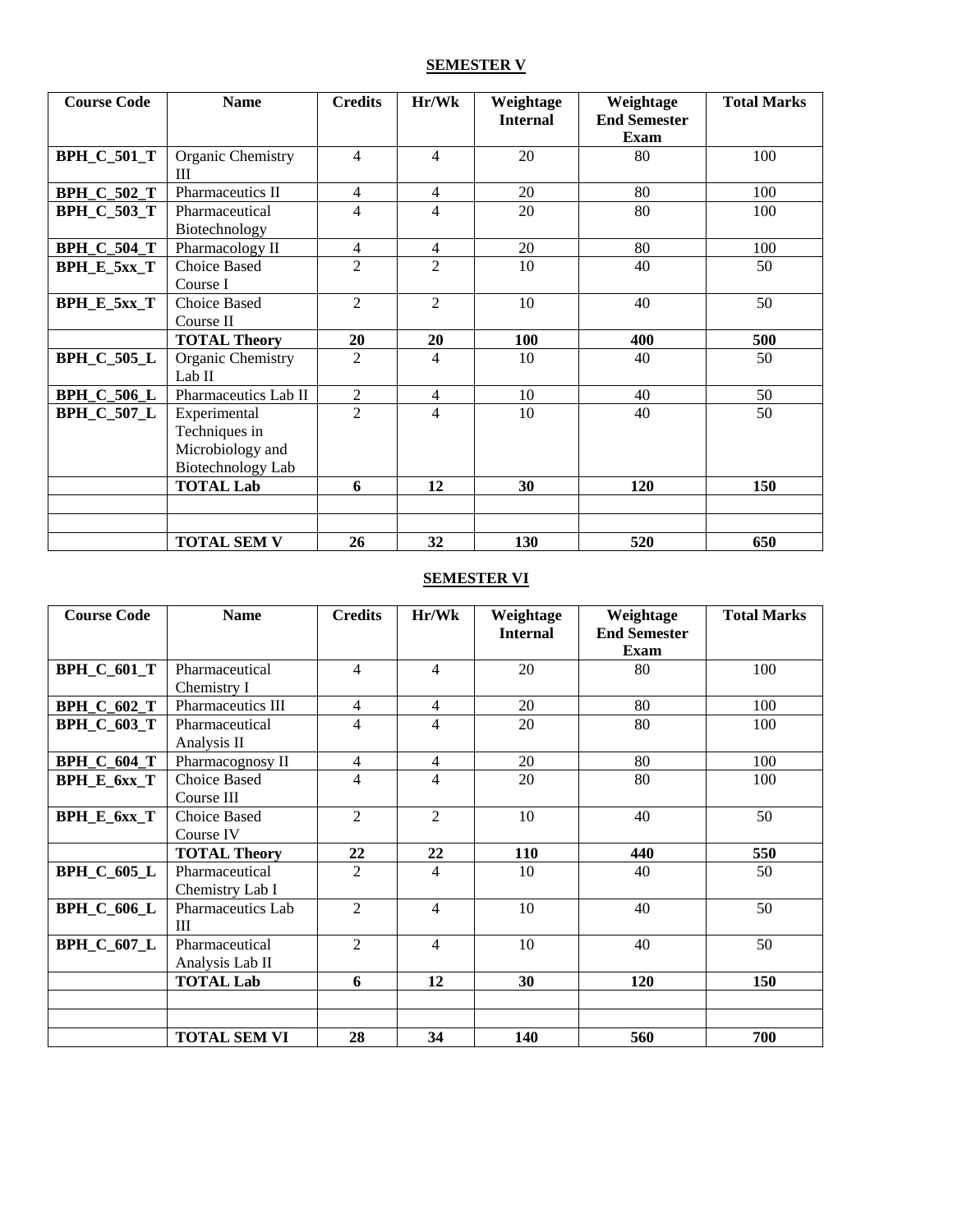### **SEMESTER VII**

| <b>Course Code</b> | <b>Name</b>                        | <b>Credits</b> | Hr/Wk          | Weightage<br><b>Internal</b> | Weightage<br><b>End Semester</b> | <b>Total Marks</b> |
|--------------------|------------------------------------|----------------|----------------|------------------------------|----------------------------------|--------------------|
|                    |                                    |                |                |                              | Exam                             |                    |
| <b>BPH_C_701_T</b> | Pharmaceutical<br>Chemistry II     | $\overline{4}$ | 4              | 20                           | 80                               | 100                |
| <b>BPH_C_702_T</b> | Pharmacognosy III                  | $\overline{4}$ | 4              | 20                           | 80                               | 100                |
| <b>BPH_C_703_T</b> | Pharmaceutical<br>Analysis III     | 4              | 4              | 20                           | 80                               | 100                |
| <b>BPH_C_704_T</b> | Pharmacology III                   | $\overline{4}$ | 4              | 20                           | 80                               | 100                |
| <b>BPH_C_705_T</b> | Pharmaceutical<br>Jurisprudence    | 3              | 3              | 20                           | 80                               | 100                |
| $BPH_E_7xx_T$      | Choice Based<br>Course V           | $\overline{2}$ | $\overline{2}$ | 10                           | 40                               | 50                 |
|                    | <b>TOTAL Theory</b>                | 21             | 21             | 110                          | 440                              | 550                |
| <b>BPH_C_706_L</b> | Pharmacognosy Lab<br>$\mathbf{I}$  | 2              | 4              | 10                           | 40                               | 50                 |
| <b>BPH_C_707_L</b> | Pharmaceutical<br>Analysis Lab III | 2              | 4              | 10                           | 40                               | 50                 |
| <b>BPH_C_708_L</b> | Pharmacology Lab II                | $\overline{2}$ | 4              | 10                           | 40                               | 50                 |
|                    | <b>TOTAL Lab</b>                   | 6              | 12             | 30                           | 120                              | 150                |
|                    |                                    |                |                |                              |                                  |                    |
|                    | <b>TOTAL SEM VII</b>               | 27             | 33             | 140                          | 560                              | 700                |

#### **SEMESTER VIII**

| <b>Course Code</b> | <b>Name</b>                        | <b>Credits</b> | Hr/Wk          | Weightage<br><b>Internal</b> | Weightage<br><b>End Semester</b><br>Exam | <b>Total Marks</b> |
|--------------------|------------------------------------|----------------|----------------|------------------------------|------------------------------------------|--------------------|
| <b>BPH_C_801_T</b> | Pharmaceutical<br>Chemistry III    | $\overline{4}$ | $\overline{4}$ | 20                           | 80                                       | 100                |
| <b>BPH C 802 T</b> | <b>Pharmaceutics IV</b>            | 4              | 4              | 20                           | 80                                       | 100                |
| BPH_E_8xx_T        | <b>Choice Based</b><br>Course VI   | 4              | 4              | 20                           | 80                                       | 100                |
| <b>BPH_E_8xx_T</b> | Choice Based<br>Course VII         | 4              | 4              | 20                           | 80                                       | 100                |
|                    | <b>TOTAL Theory</b>                | 16             | 16             | 80                           | 320                                      | 400                |
| <b>BPH_C_803_L</b> | Pharmaceutical<br>Chemistry Lab II | $\overline{2}$ | 4              | 10                           | 40                                       | 50                 |
| <b>BPH_C_804_L</b> | Pharmaceutics Lab<br>IV            | 2              | 4              | 10                           | 40                                       | 50                 |
| <b>BPH_E_805_D</b> | Project                            | 6              | 12             | $\qquad \qquad \blacksquare$ | 200                                      | 200                |
|                    | <b>TOTAL Lab</b>                   | 10             | 20             | 20                           | <b>280</b>                               | <b>300</b>         |
|                    |                                    |                |                |                              |                                          |                    |
|                    | <b>TOTAL SEM VIII</b>              | 26             | 36             | <b>100</b>                   | 600                                      | 700                |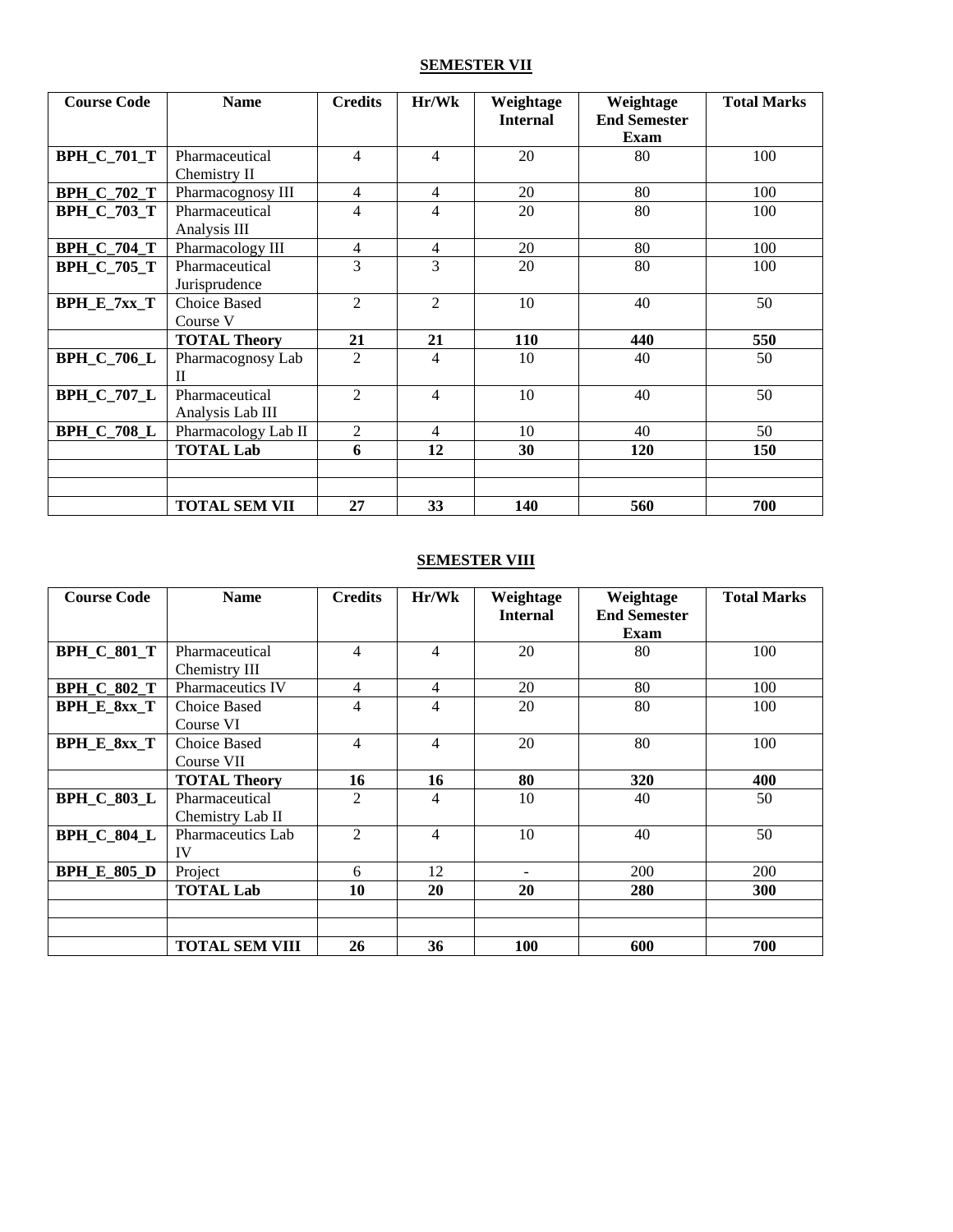### **SYLLABUS FOR F. Y. B. Pharm.**

### **SEMESTER-I**

### **BPH\_C\_101\_T – General Chemistry – (4 Hr/Wk)**

#### **Course Objectives**

On completion of following theory topics, learner should be able to understand basic concepts of bonding, principles of chemical reaction and catalytic reaction, role of inorganic reagents as medicinal compounds.

#### **Course Outcomes**

The learner should be able to:

- **1)** Draw and explain the structures of various molecules or ions based on the concept of ionic and covalent bonding
- **2)** Explain the Rate Law of a Chemical Reaction and Apply the knowledge of principles like Hammonds postulate, Reactivity and Selectivity Microscopic reversibility to predict the nature of reaction and product formation rate
- **3)** Differentiate the types of catalytic reactions and explain the role of catalyst
- **4)** Classify Gastrointestinal Agents, Topical Agents, Saline Cathartics, Expectorants, Emetics, Antidotes and explain their mode of action. Describe sclerosing agents and complexing agents
- **5)** Classify electrolytes/ elements and elaborate their physiological role. Explain use of physiological ions in replacement therapy, acid-base balance and combination therapy.
- **6)** Explain the basic concepts of radiochemistry and biological effects of radiation; describe diagnostics and therapeutic uses of radiopharmaceuticals.

| No.                     | <b>Details</b>                                                                            | <b>Hours</b>             |
|-------------------------|-------------------------------------------------------------------------------------------|--------------------------|
| 1                       | <b>Review of basic bonding concepts</b>                                                   | 10                       |
| 1.1                     | Quantum numbers, atomic orbitals, electron configuration, electronic diagrams, polar      | 4                        |
|                         | covalent bonds, electronegativity group, electronegativities, electrostatic potential     |                          |
|                         | surfaces, inductive effects, bond dipoles, molecular dipoles.                             |                          |
| 1.2                     | Lewis structures, formal charge.                                                          | 3                        |
| 1.3                     | VSEPR, hybridization involving s, p and d orbitals, hybridization effects                 | $\overline{3}$           |
| $\overline{2}$          | <b>Kinetics and reaction mechanism</b>                                                    | $\overline{7}$           |
| 2.1                     | Energy surfaces, reaction coordinate diagrams, activated complex/transition state rate    | $\overline{2}$           |
|                         | and rate constants, reaction order and rate laws                                          |                          |
| 2.2                     | Kinetic isotope effects                                                                   | $\overline{c}$           |
| 2.3                     | Hammond Postulate, reactivity vs selectivity, Curtin-Hammett Principle, microscopic       | 3                        |
|                         | reversibility, kinetic vs thermodynamic control                                           |                          |
| $\mathbf{3}$            | <b>Catalysis:</b>                                                                         | $\overline{7}$           |
| $\overline{3.1}$        | General principles of catalysis, Forms of catalysis - electrophilic catalysis, acid- base | $\overline{\mathcal{L}}$ |
|                         | catalysis, nucleophilic catalysis, covalent catalysis, phase transfer catalysis.          |                          |
| 3.2                     | Bronsted Acid-base catalysis, correlation of reaction rates with acidity functions.       | 3                        |
| $\overline{\mathbf{4}}$ | <b>Gastrointestinal Agents</b>                                                            | 4                        |
| 4.1                     | Acidifying agents                                                                         | $\mathbf{1}$             |
| 4.2                     | Antacids: Sodium bicarbonate, aluminum hydroxide, calcium carbonate, tribasic             | 1                        |
|                         | calcium phosphate, magnesium hydroxide, magnesium trisilicate and combination             |                          |
|                         | antacid preparations.                                                                     |                          |
| 4.3                     | Protectives and Adsorbents: Introduction; bismuth subnitrate, bismuth subcarbonate,       | 1                        |
|                         | kaolin, attapulgite and activated charcoal                                                |                          |
| 4.4                     | Cathartics                                                                                | 1                        |
| 5                       | <b>Topical Agents</b>                                                                     | 4                        |
| 5.1                     | Protective Topical Agents: Definition; talc, insoluble zinc compounds (zinc oxide,        | 1                        |
|                         | calamine, zinc stearate), titanium dioxide.                                               |                          |
| 5.2                     | Antimicrobials and Astringents: Antimicrobial terminology, mechanism of action            | 1                        |
|                         | Antimicrobial Astringent Products:                                                        |                          |
|                         | Oxidative antimicrobial agents; (hydrogen peroxide, zinc peroxide, sodium carbonate,      |                          |
|                         | potassium permanganate, sodium hypochlorite, iodine preparation and compounds)            |                          |
| 5.3                     | Protein Precipitant Antimicrobial Agents:                                                 | 1                        |
|                         | Silver nitrate, mild silver protein and related products, ammoniated mercury, mercuric    |                          |
|                         | chloride, sulphur and sulphur compounds, sublimed sulphur and precipitated sulphur,       |                          |
|                         | boric acid and sodium borate, antimony potassium tartrate.                                |                          |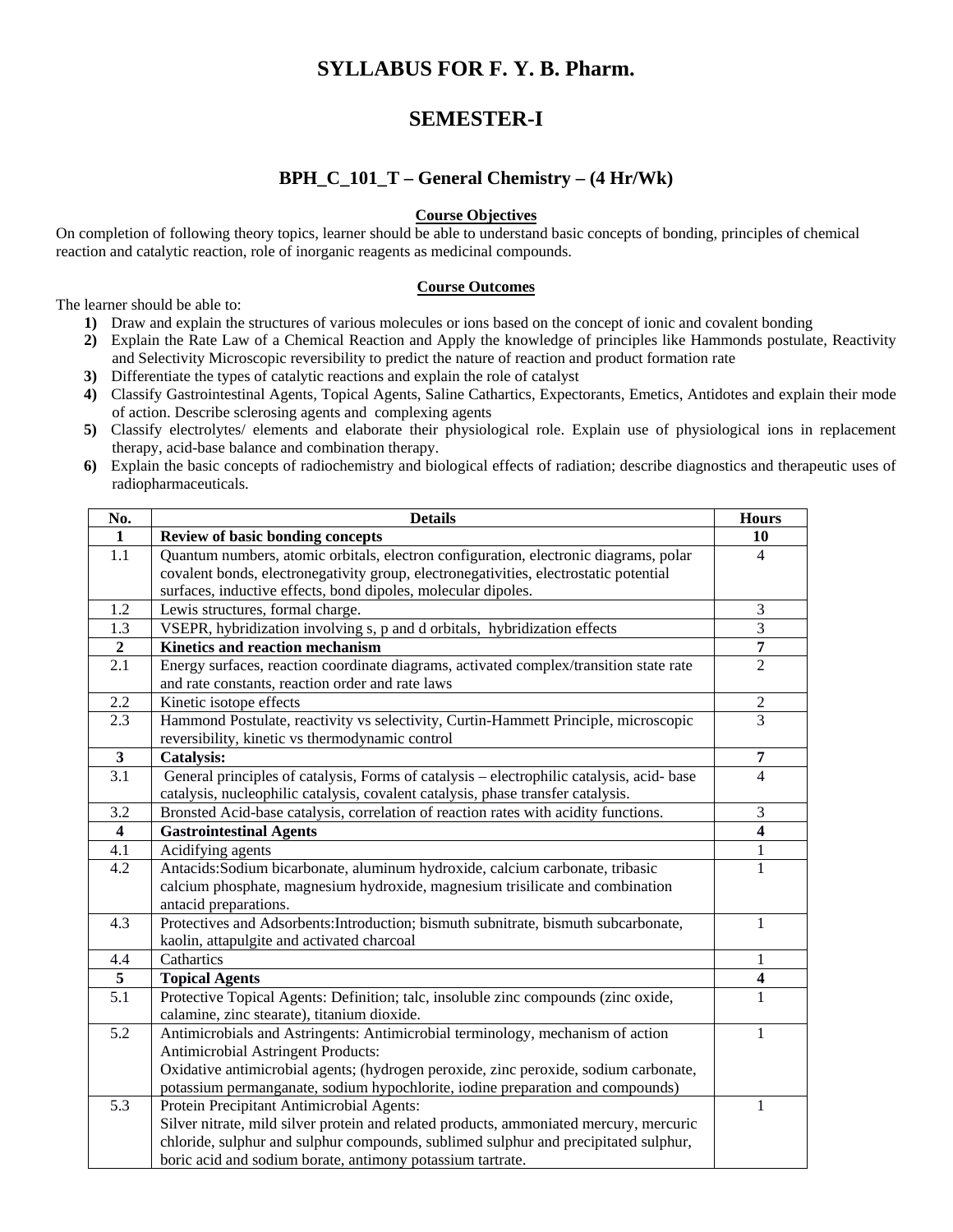| 5.4            | Astringents: Official compounds of aluminium and zinc                                                        |                |
|----------------|--------------------------------------------------------------------------------------------------------------|----------------|
| 6              | Complexing and chelating agents used in therapy, poisons and antidotes                                       | $\overline{2}$ |
| $\overline{7}$ | Miscellaneous inorganic pharmaceutical agents:                                                               | $\overline{2}$ |
| 7.1            | Sclerosing agents, expectorants, emetics.                                                                    | $\mathbf{1}$   |
| 7.2            | Antioxidants: Theory and principle, selection of antioxidants, official antioxidants                         | $\mathbf{1}$   |
|                | (hypophosphorous acid, sodium bisulphite, sodium thiosulphate, sodium nitrite and                            |                |
|                | nitrogen).                                                                                                   |                |
| 8              | <b>Inorganic Radio Pharmaceuticals:</b>                                                                      | 4              |
|                | Properties of $\alpha$ , $\beta$ and $\gamma$ radiation, biological effect of radiation, half-life, clinical |                |
|                | application of radiopharmaceuticals (Chromium-51, Iodine-125 and 131, Technetium-                            |                |
|                | 99, Iron-59, Cobalt-57 and 60 and Gold-198)                                                                  |                |
| 9              | Major Intra & Extracellular Electrolytes                                                                     | 5              |
| 9.1            | Major physiological ions (Role and condition related to change in concentration of                           | $\overline{2}$ |
|                | following ions: chloride, phosphate, bicarbonate, sodium, potassium, calcium,                                |                |
|                | magnesium)                                                                                                   |                |
| 9.2            | Electrolytes used in replacement therapy: Sodium replacement (sodium chloride),                              | 1              |
|                | potassium replacement (potassium chloride), calcium replacement (calcium chloride,                           |                |
|                | calcium gluconate)                                                                                           |                |
| 9.3            | Physiological acid base balance:                                                                             | $\overline{c}$ |
|                | Acids and Bases: Buffers (Pharmaceutical and Physiological)                                                  |                |
|                | Electrolytes used in acid base therapy (sodium acetate, sodium bicarbonate, sodium                           |                |
|                | biphosphate, sodium citrate, sodium lactate, ammonium chloride). Electrolyte                                 |                |
|                | combination therapy.                                                                                         |                |
| 10             | <b>Essential and Trace Elements:</b>                                                                         | 3              |
|                | Iron and haematinics                                                                                         |                |
|                | Copper, zinc, molybdenum, selenium and sulphur. Official iodine products                                     |                |
|                | (iodine, potassium iodide, sodium iodide).                                                                   |                |
|                |                                                                                                              | 48             |
|                | <b>TOTAL</b>                                                                                                 |                |

Note: Only Uses of pharmaceutical agents mentioned to be covered. Monographs not to be discussed. **Books:**

Latest Edition of all books to be referred.

- **1)** Eric V Ansyln and Dennis A Dougherty, Modern Physical Organic Chemistry, John Wiley.
- **2)** Inorganic medicinal and pharmaceutical chemistry, J. H. Block, E. B. Roche, T. O. Soine, and C. O. Wilson. Lea &Febiger, Philadelphia, PA.
- **3)** Modern Inorganic Pharmaceutical Chemistry, Clarence A. Discher. Wiley, New York.
- **4)** Remington: the science and practice of pharmacy, Beringer, P. Lippincott Williams & Wilkins.
- **5)** Inorganic Pharmaceutical Chemistry, Bothara, K. G., Nirali Prakashan.
- **6)** Inorganic Pharmaceutical Chemistry, A. S. Dhake, H. P. Tipnis, Career Publication.

### **BPH\_C\_102\_T – Dispensing and Community Pharmacy – (4 Hr/Wk)**

#### **Course Objectives**

On completion of the theory topics, the learner should have had an understanding of the concept of drug versus dosage forms, basic calculations relating to the practice of dispensing, prescriptions and their types and their compounding and the role of a community pharmacy in healthcare

#### **Course Outcomes**

The learner should be able to:

- 1. Define and identify various dosage forms
- 2. Solve problems relating to pharmaceutical calculations
- 3. Have knowledge of different prescription types
- 4. Identify and comprehend different steps involved in dispensing of formulations
- 5. Understand principles involved in compounding of different dosage forms
- 6. Identify physical and chemical incompatibilities among different active ingredients and formulations
- 7. Understand the organization of community pharmacy, provide optimal patient care under the direct personal interaction/ counseling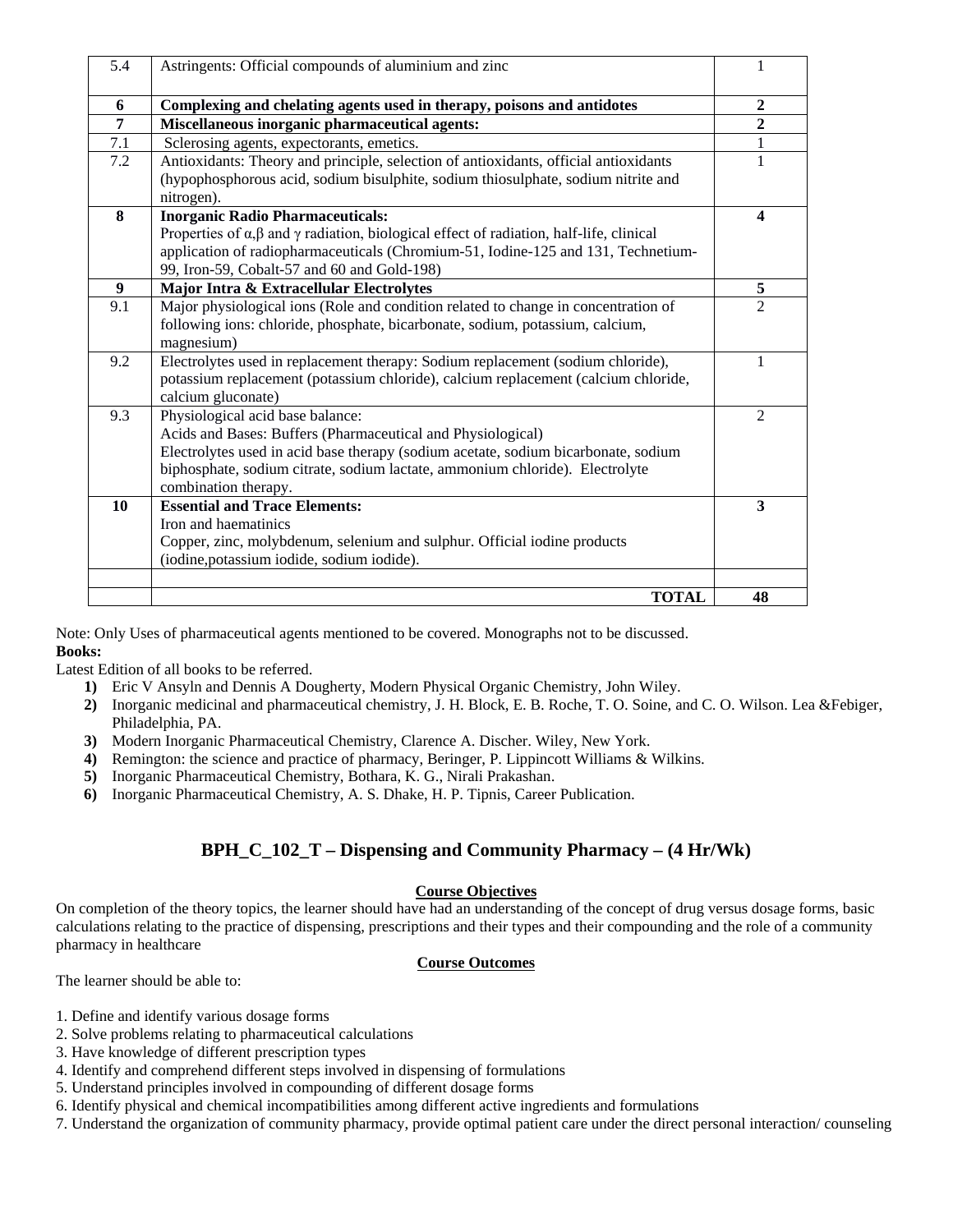| No.            | <b>Details</b>                                                                                                                                                                                                                                                                          | <b>Hours</b>   |
|----------------|-----------------------------------------------------------------------------------------------------------------------------------------------------------------------------------------------------------------------------------------------------------------------------------------|----------------|
| 1              | <b>Concept of formulation:</b><br>Definition of drug and dosage form<br>Introduction to routes of administration<br>Classification of dosage form and their applications                                                                                                                | 4              |
| $\overline{2}$ | Introduction to compounding and dispensing.                                                                                                                                                                                                                                             | $\mathbf{1}$   |
| 3              | <b>Prescription:</b><br>Prescription and its parts.<br>Types of prescriptions.<br>Pricing and recording of prescriptions.                                                                                                                                                               | 2              |
| 4              | General dispensing:<br>Fundamentals of compounding and dispensing including good practices.<br>Containers and closures/packaging for dispensed products.<br>Storage and stability of dispensed products.<br>Labeling of dispensed preparations.<br>Dispensing of proprietary medicines. | 5              |
| 5              | <b>Pharmaceutical Calculations:</b><br>Reduction and enlargement of formulae, formula by weight( $w/v$ , $w/w$ , $v/v$ ), in parts<br>Calculations based on expressions of concentration and dilution (percentage, parts, alligation), proof strength.<br>Posology.                     | 4              |
| 6              | General compounding of Products (includes excipients used and compounding procedure):<br>Solutions, suspensions, emulsions and creams, ointments and pastes, gels, suppository and pessaries, powders,<br>granules. and capsules                                                        | 10             |
|                | Self-Study: Compounding of dosage forms such as lozenges, pastilles, pills, tablet triturates.                                                                                                                                                                                          | 5              |
| 7              | <b>Incompatibilities:</b><br>Physical Incompatibilities, Chemical Incompatibilities.                                                                                                                                                                                                    | 3              |
| $\bf{8}$       | <b>Community Pharmacy:</b><br>Definition and scope<br>Pharmacy and heath care system in India<br>Roles and responsibilities of community pharmacist                                                                                                                                     | 2              |
| 9              | <b>Health education:</b><br>WHO Definition of health, and health promotion<br>Health screening services- definition, importance, methods for screening                                                                                                                                  | 3              |
|                | Self-Study: Commonly occurring Communicable Diseases, causative agents, Balance diet, treatment &<br>prevention of deficiency disorders, Family planning - role of pharmacist                                                                                                           | 3              |
| 10             | <b>Pharmaceutical care:</b><br>Definition and Principles of Pharmaceutical care, definition and outcomes of patient counseling                                                                                                                                                          | $\overline{2}$ |
| 11             | <b>OTC</b> Medication                                                                                                                                                                                                                                                                   | $\overline{2}$ |
| 12             | <b>Pharmaceutical ethics:</b><br>Principle and Significance of professional ethics, code of ethics for a pharmacist<br><b>TOTAL</b>                                                                                                                                                     | 2<br>48        |

- 1. Cooper and Gunn's Dispensing for Pharmaceutical Students, Edns. 11 and 12; Edited by S.J.Carter, IndianEdition, CBS Publishers, Delhi.
- 2. Pharmaceutical Practice; Edited by D.M.Collet and M.E.Aulton; Churchill Livingstone, ELBS Edition, 1991.
- 3. Pharmaceutical Practice Edited by A.J.Winfield and R.M.E. Richards, Second Edition, Churchill Livingstone, 1998.]
- 4. Pharmaceutical Practice; Edited by A.J. Winfild and R.M.E. Richards, Third Edition, Churchill Livingstone,2004.
- 5. Husa's Pharmaceutical Dispensing, Edited by Eric Martin, Sixth Edition, Mack Publishing Company, 1996.
- 6. Pharmaceutical Calculations, A.C. Ansel and M.J.Stoklosa, Lippincott Williams and Wilkins, 2006.
- 7. Pharmaceutical Calculations Bradley, Gustafson and Stoklosa, Third Edition, Lea and Febiger, 1957.
- 8. Parmar N.S. Health Education and Community Pharmacy, 18th ed. India: CBSPublishers & Distributers; 2008.
- 9. Merchant S.H. and Dr. J.S.Quadry. A Textbook of Hospital Pharmacy, 4th ed. Ahmadabad: B.S. Shah Prakakshan; 2001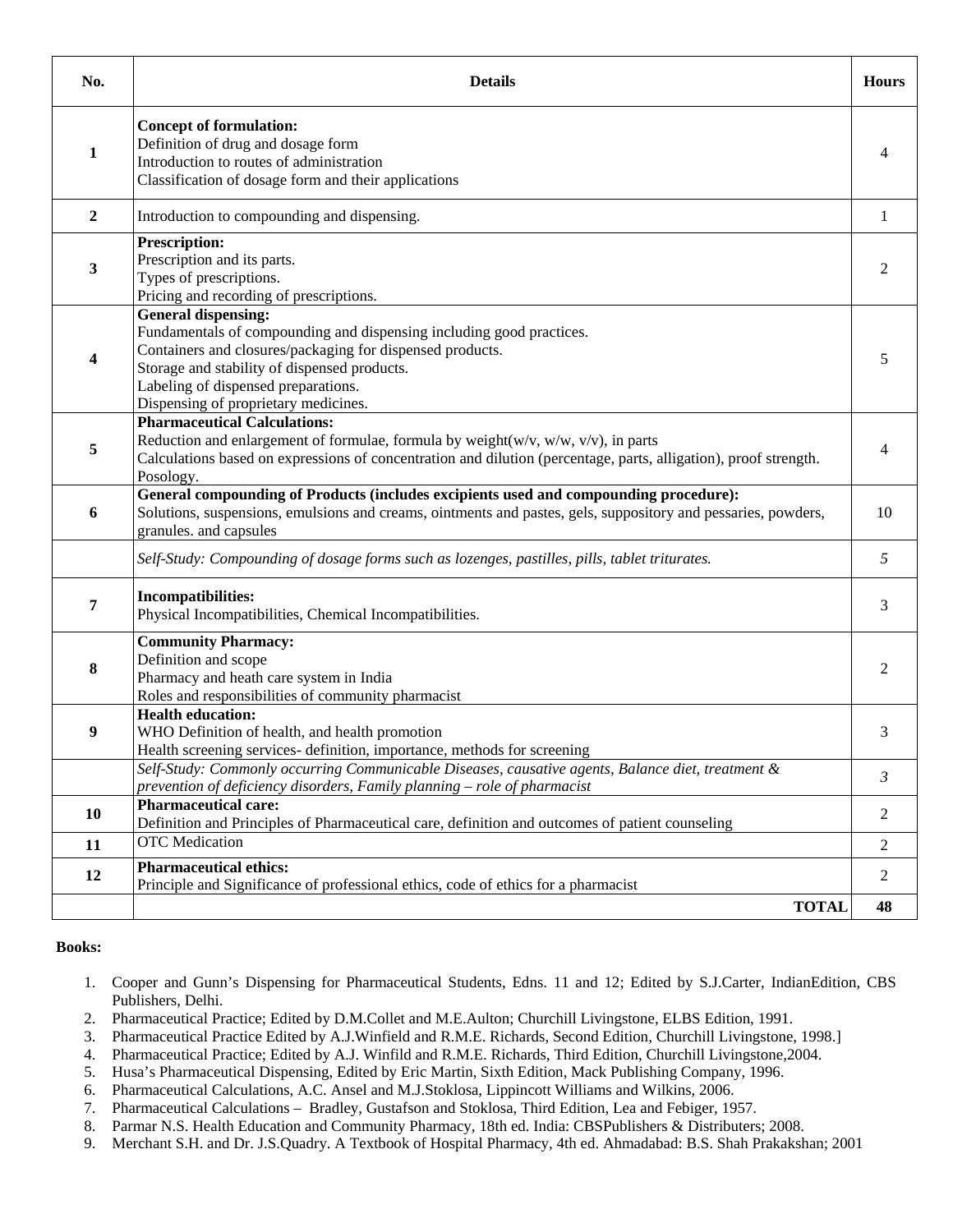10. Parthasarathi G, Karin Nyfort-Hansen, Milap C Nahata. A Textbook of Clinical Pharmacy Practice- essential concepts and skills, 1 st ed. Chennai: Orient Longman Private Limited; 2004

### **BPH\_C\_103\_T - Anatomy, Physiology and Pathophysiology – I (4 Hr/Wk)**

#### **Course Objectives**

To familiarize the learner with the anatomical organization and physiology of the human body and the pathophysiology of some disease states

#### **Course Outcomes**

The learner should be able to:

1. Outline and categorize the various body structural levels (cells, tissues, organs, and systems) and recall the structure, composition and functions of plasma membrane and methods of movement of substances across plasma membrane.

2. Explain anatomy, physiology of lymphatic system, recall & interpret the types of hypersensitivity reactions, and make use of the knowledge of the pathophysiology of AIDS and autoimmune diseases.

3. Tell the composition and functions of blood, explain the process of hemostasis and blood coagulation as well as recall & apply the knowledge of pathophysiology of common haematological disorders.

4. Comprehend the mechanisms of inflammation and repair.

5. Recall the anatomy of skeletal, cardiac and smooth muscle, explain the transmission at the neuromuscular junction and energy metabolism in the muscle as well as the mechanism of skeletal muscle contraction and demonstrate various types of skeletal muscle contractions.

| No.              | <b>Details</b>                                                                | <b>Hours</b>   |
|------------------|-------------------------------------------------------------------------------|----------------|
| 1.               | Brief introduction to human body and organization of human body               |                |
| 2.               | Structural and functional characteristics of following tissues                | $\overline{2}$ |
|                  | Epithelial<br>1)                                                              |                |
|                  | Connective<br>2)                                                              |                |
|                  | <b>Nervous</b><br>3)                                                          |                |
|                  | Muscle<br>4)                                                                  |                |
| 3.               | Detailed structure of cell membrane and trans-membrane movement of substances | $\overline{2}$ |
| $\overline{4}$ . | Components and functions of lymphatic system                                  | 4              |
|                  | Lymphatic organs and tissues                                                  |                |
|                  | Organization of lymph vessels                                                 |                |
|                  | Formation and flow of lymph<br>$\bullet$                                      |                |
| 5.               | Pathophysiology of following diseases                                         | 6              |
|                  | <b>AIDS</b>                                                                   |                |
|                  | Autoimmune diseases (Rheumatoid arthritis, Grave's disease, Myasthenia        |                |
|                  | Gravis, Rheumatic fever)                                                      |                |
|                  | Hypersensitivity and types of hypersensitivity reactions.                     |                |
| 7.               | Haematology                                                                   | 10             |
|                  | Composition of blood<br>$\bullet$                                             |                |
|                  | Functions of blood elements                                                   |                |
|                  | Erythropoiesis and life cycle of RBC.<br>$\bullet$                            |                |
|                  | Synthesis of Haemoglobin<br>$\bullet$                                         |                |
|                  | Leucopoiesis                                                                  |                |
|                  | Immunity: Basics and Types                                                    |                |
|                  | Coagulation of blood                                                          |                |
|                  | <b>Blood</b> groups                                                           |                |
| 8.               | Pathophysiology of following diseases                                         | 5              |
|                  | Anaemias - Types of anaemias                                                  |                |
|                  | Polycythemia: Physiological and polycythemia vera                             |                |
|                  | Leucopenia                                                                    |                |
|                  | Leukocytosis                                                                  |                |
|                  | Thrombocytopenia                                                              |                |
|                  | Leukemia                                                                      |                |
| 6.               | Basic mechanism involved in the process of inflammation and repair.           | $\overline{7}$ |
|                  | Alteration in vascular permeability and blood flow.                           |                |
|                  | Migration of WBC                                                              |                |
|                  | Acute and chronic inflammation                                                |                |
|                  | Brief outline of the process of repair.                                       |                |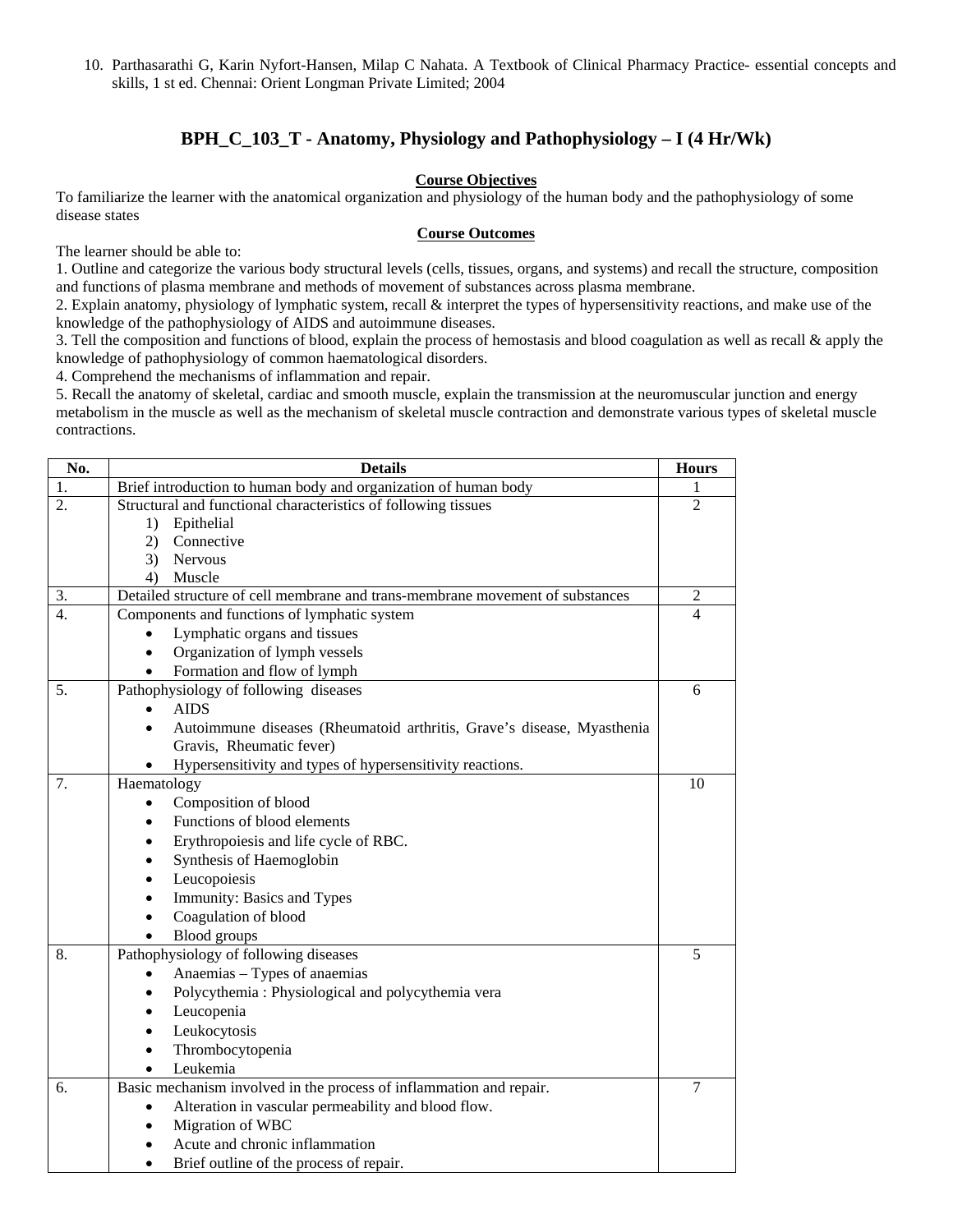| Structure and properties of following muscles                   |  |
|-----------------------------------------------------------------|--|
| Cardiac muscles<br>$\bullet$                                    |  |
| $\bullet$ Smooth muscles                                        |  |
| • Skeletal muscles                                              |  |
| • Neuromuscular transmission and contraction of skeletal muscle |  |
| • Energy metabolism in the muscle                               |  |
| • Types of muscle contractions                                  |  |
| Muscle tone                                                     |  |
|                                                                 |  |

Latest editions of the following books can be referred

1. Ross & Wilson, Anatomy & Physiology in Health & Illness by Anne Waugh and Allison Grant, Published by Churchill Livingstone

2. Gerard J. Tortora & Bryan Derrickson, Principals of Anatomy & Physiology, Published by John Wiley and Sons, Inc.

3. A. C. Guyton & J. E. Hall, Textbook of Medical Physiology, Published in India by Prism Books Ltd. on arrangement with W. B. Saunders Company, USA.

4. McNaught & Callander, Illustrated Physiology by B. R. Mackenna & R. Callander, Published by Churchill Livingstone 5. Kaplan, Jack, Opheim, Toivola, Lyon, Clinical Chemistry: Interpretation & Techniques

6. Praful B. Godkar, Textbook of Medical Laboratory Technology, Published by Bhalani Publishing House, Mumbai, India

8. Harsh Mohan, Textbook of Pathology, Published by Jaypee Brothers Medical Publishers Pvt. Ltd., New Delhi

### **BPH\_C\_104\_T - Biochemistry I (4 Hr/Wk)**

#### **Course Objectives**

At the end of the theory lectures, the learner should be familiar with the basic building blocks of the biomolecules and the biomacromolecules themselves in a biological system, understand the role of vitamins as cofactors in enzyme reactions and be aware of the principles of thermodynamics as they apply to biosystems.

#### **Course Outcomes**

The learner should be able to:

1. List and identify the commonly occurring carbohydrates, amino acids and fatty acids

2. Describe higher order structures like oligo- and poly-saccharides/peptides and membrane lipids

3. Classify the different vitamins in terms of their aqueous solubility and the biochemical reactions/role they are involved in.

4. Define the laws of thermodynamics and explain the concepts of Gibbs free energy, favorable and unfavorable reactions and role of

ATP and NADH as energy carriers

5. Describe the process of digestion, absorption, storage and retrieval of different cellular nutrients

| No. | <b>Details</b>                                                                       | <b>Hours</b> |
|-----|--------------------------------------------------------------------------------------|--------------|
| 1.  | <b>Introduction to Carbohydrates:</b>                                                | 22           |
|     | Introduction to common monosaccharides ranging from trioses to hexoses               |              |
|     | Introduction to common disaccharides sucrose, cellobiose, maltose, lactose           |              |
|     | Introduction to common polysaccharides starch and glycogen                           |              |
|     | <b>Introduction to Proteins:</b>                                                     |              |
|     | Introduction to amino acids, their classification, three letter and one letter codes |              |
|     | Introduction to hierarchy of protein structures                                      |              |
|     | <b>Introduction to Lipids:</b>                                                       |              |
|     | Introduction to common saturated and unsaturated fatty acids                         |              |
|     | Introduction to triacyl glycerol, phospholipids, sphingolipids                       |              |
|     | <b>Introduction to Nucleic acids:</b>                                                |              |
|     | Introduction to nitrogen bases, nucleosides and nucleotides                          |              |
|     | Introduction to the structure of DNA (helices), melting and annealing of DNA,        |              |
|     | melting temperature and introduction to higher order packaging of DNA                |              |
|     |                                                                                      |              |
|     | Introduction to the concept of glycoproteins, proteoglycans, lipopolysaccharides,    |              |
|     | glycolipids, lipoproteins, proteolipids, nucleoproteins, with examples.              |              |
| 2.  | <b>Vitamins</b>                                                                      | 15           |
|     | Vitamins as co-enzymes and their significance. Biochemical roles of all the          |              |
|     | vitamins with details of the mechanisms of their functions. (riboflavin, thiamine,   |              |
|     | pyridoxal, nicotinamide, biotin, folic acid, ascorbic acid, pantothenic acid,        |              |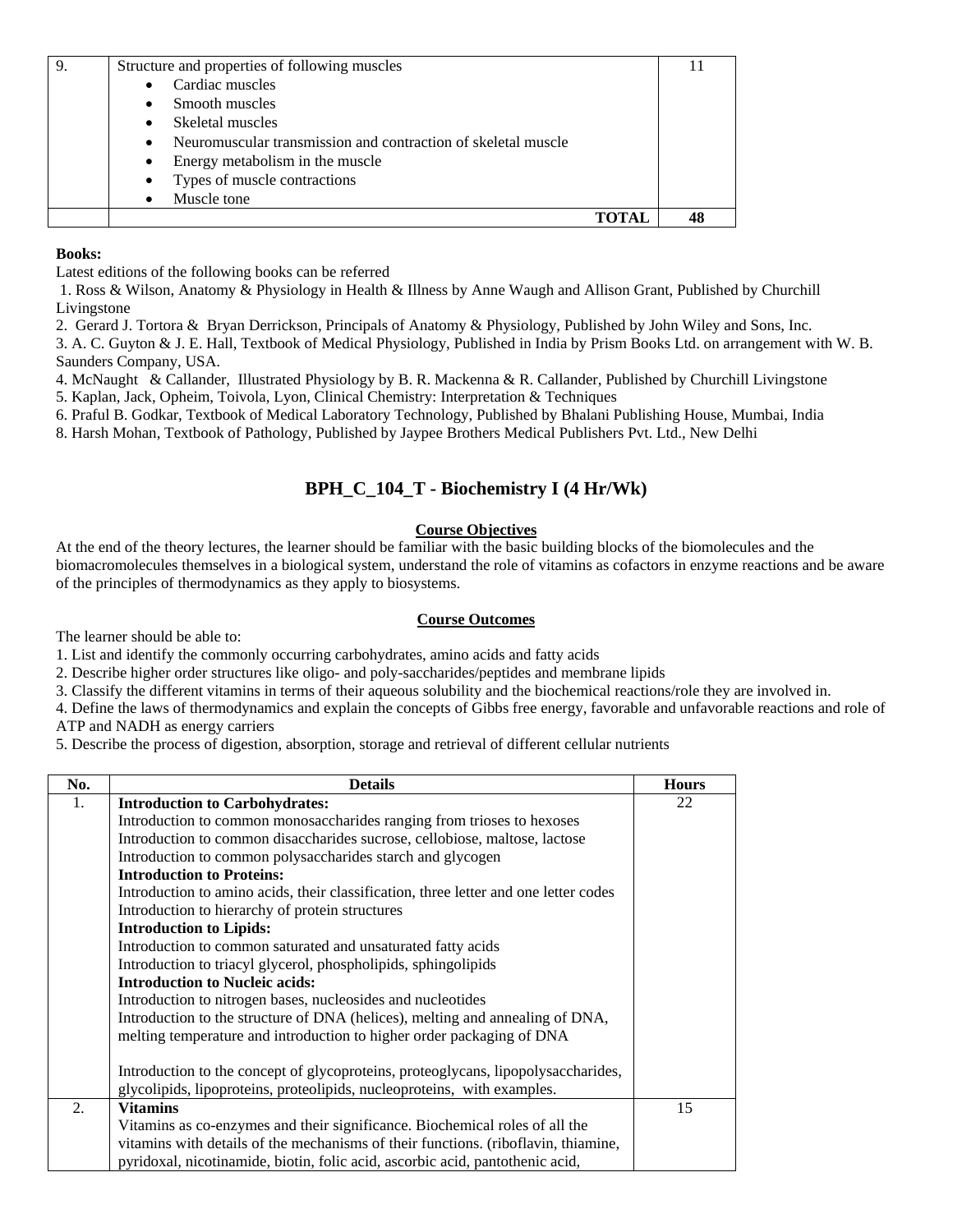|    | cyanocobolamine, inositol, vitamins A, D, E, K)                                    |    |
|----|------------------------------------------------------------------------------------|----|
| 3. | <b>Biochemical Energetics</b>                                                      | 8  |
|    | Introduction to the concept of free energy, standard free energy, transformed free |    |
|    | energy. Thermodynamically favorable or unfavorable reactions. Spontaneous          |    |
|    | versus thermodynamically favorable reactions. Oxidations as a source of energy     |    |
|    | in biological systems. ATP, NADH and FADH2 as energy carriers. Introduction        |    |
|    | to the concepts of anabolism and catabolism. Convergence of metabolic              |    |
|    | pathways and divergence of anabolic pathways                                       |    |
| 4. | <b>Digestion</b>                                                                   |    |
|    | Digestion of food and absorption of food (carbohydrates, lipids and                |    |
|    | carbohydrates). Fate of absorbed nutrients and the relationship with regard to     |    |
|    | immediate use, storage, release and interconversion. Role of liver, muscle,        |    |
|    | adipose tissue, brain and special features of rbcs.                                |    |
|    |                                                                                    | 48 |

- 1. Lehninger, Principles of Biochemistry, Replika Press.
- 2. Stryer L, Biochemistry, W. H. Freeman & Co.
- 3. Harper's Biochemistry, Appleton and Lange, USA.
- 4. Conn E, Stumpf PK, Brueing G and Doi Roy H, Outlines of Biochemistry, Wiley Liss, USA.
- 5. Wilson and Gisvold's Textbook of Organic Medicinal and Pharmaceutical Chemistry, Lippincott Willliams and Wilkins, USA
- 6. Foye's Principles of Medicinal Chemistry, Lippincott Williams and Wilkins, USA.

### **BPH\_C\_105\_T - Communication Skills and Ethics (3 Hr/Wk)**

#### **Course Objectives**

To teach the learner the importance of English language, the vocabulary and grammar for effective scientific and non-scientific communication and inculcate the importance of Life Skills and Ethics in fulfilling the role as a pharmacist, healthcare provider and a world citizen.

#### **Course Outcomes**

The leaner should be able to:

- 1. List and identify verbs and the passive voice
- 2. Apply skills learnt to confidently stand in a group discussion
- 3. Apply skills learnt to communicate effectively technically/businesswise
- 4. Appreciate and imbibe the importance of ethics, human values, honesty and integrity

| No. | <b>Details</b>                                                                            | <b>Hours</b>            |
|-----|-------------------------------------------------------------------------------------------|-------------------------|
| 1.  | Introduction on language and communication: Review of grammar and vocabulary,             | 5                       |
|     | Effective use of dictionary, Phonetics, Meaning and importance of communication,          |                         |
|     | Objectives of Communication. Need for Communication. Types of communication.              |                         |
|     | Written & Verbal communication. Formal and informal communication, upward and             |                         |
|     | downward communication. Non-Verbal, Body Language and Graphic Language. Barriers          |                         |
|     | to effective communication and how to overcome them; brevity, clarity and appropriateness |                         |
|     | in communication.                                                                         |                         |
| 2.  | Technical Communication: Nature, Origin and Development, Factors involved in              | $\mathbf{2}$            |
|     | Technical Communication (Audience, Purpose, Format & Style), Forms of Technical           |                         |
|     | Communication, Five C's of Technical Communication (Clear, Correct, Concise,              |                         |
|     | Consistent, Comprehensive), Difference between Technical Communication & General          |                         |
|     | Communication                                                                             |                         |
| 3.  | <b>Business communication:</b> Objectives & Functions of Business Communication,          | 3                       |
|     | Importance of written business correspondence, Types of Business correspondence:          |                         |
|     | Enquiry, Order letter, Complaint letter, Adjustment letter, Official letters, electronic  |                         |
|     | communication, Routine Letters and Goodwill Messages, Office Drafting: Circular, Notice,  |                         |
|     | and Memo. Telephone Communication and Cell Phone etiquettes                               |                         |
|     |                                                                                           |                         |
|     | <b>Assignment:</b> Drafting of the above types of business correspondence                 |                         |
| 4.  | Career Skills: Interview skills, Applying for job, Cover letters, Resume and Effective    | $\overline{\mathbf{4}}$ |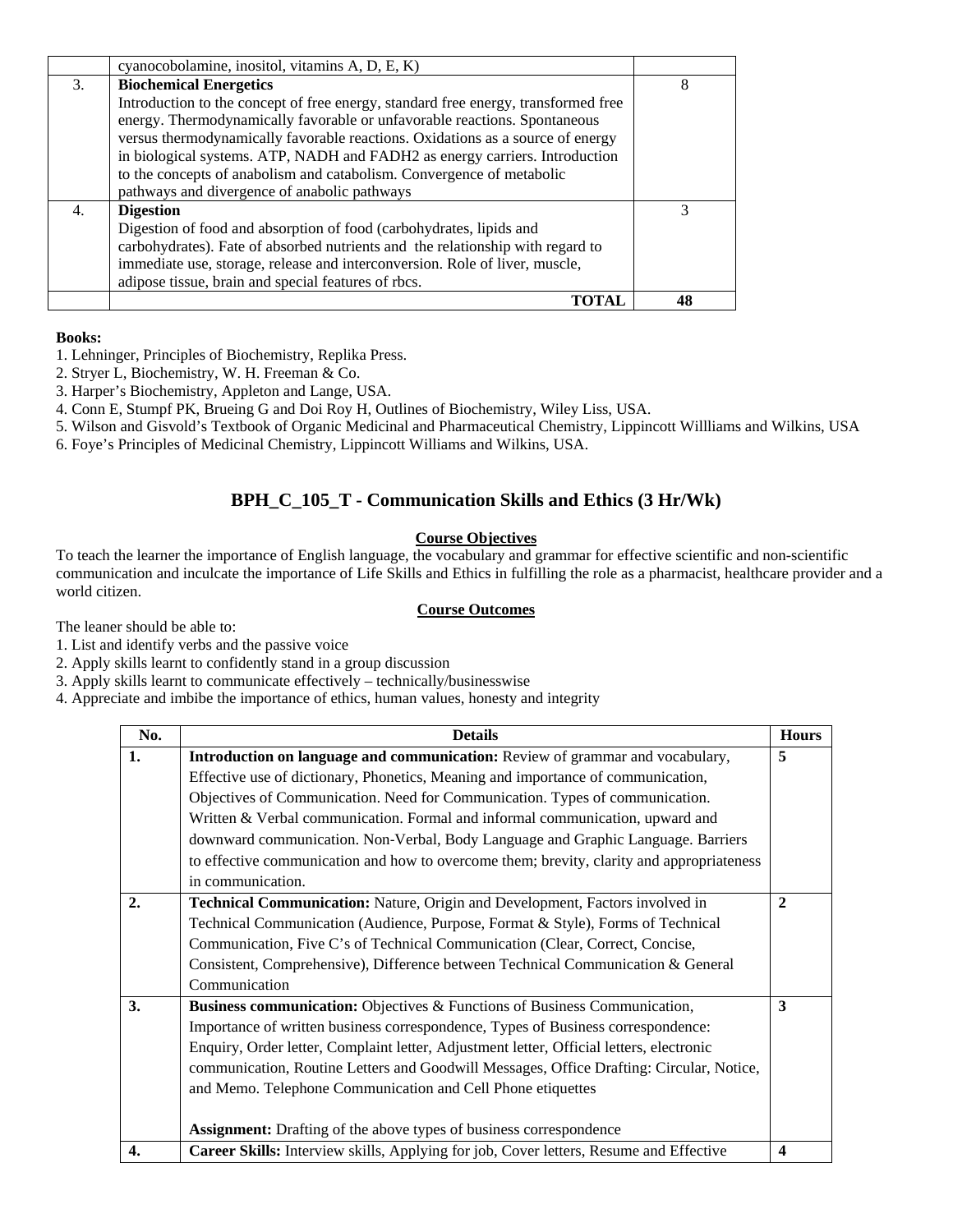|     | Profiling, group discussion, letter writing, e-mail writing and Netiquettes, Academic         |                         |
|-----|-----------------------------------------------------------------------------------------------|-------------------------|
|     | Application Drafting, Report writing–preparing rough draft, editing and preparing final       |                         |
|     | report, Presentation Skills: (i) How to make a Power Point presentation (ii) Body language    |                         |
|     | during presentation                                                                           |                         |
|     |                                                                                               |                         |
|     | Assignment: Oral presentations by the students, followed by discussion                        |                         |
|     | Mock Interview: Each student to face an interview and to demonstrate the above taught         |                         |
|     | skills                                                                                        |                         |
| 5   | Life Skills-Goal-setting; Self-esteem and Self-Confidence; Problem Solving; Decision          | $\overline{\mathbf{4}}$ |
|     | Making; Time Management; Stress Management; Positive Thinking; Assertiveness;                 |                         |
|     | Teamwork; Interpersonal Relationships; Coping with Life Stresses; Suicidal Tendencies;        |                         |
|     | Peer Pressure; Substance Abuse and Addiction.                                                 |                         |
|     | Basic Listening Skills: Introduction, Self-Awareness, Active Listening, Becoming an           |                         |
|     | Active Listener, Listening in Difficult Situations                                            |                         |
| 6.  | Effective and Ethical Communication at work: Flow of communication in organizations,          | $\overline{2}$          |
|     | Communication Skills & Success at work, How to overcome typical barriers of                   |                         |
|     | Communication and ethical response to office gossip                                           |                         |
| 7.  | Introduction to Ethics and Human Values: Definition - Good Behaviour, Conduct and             | $\overline{\mathbf{3}}$ |
|     | Character; Importance, Respects for Elders, Use and Relevance in Present-day Society,         |                         |
|     | Individual and Society - Desirable Basic Human Characters - Honesty, Truthfulness,            |                         |
|     | Respect, Punctuality, Responsibility, Courtesy, Discipline, Kindness, courage, Character,     |                         |
|     | Forgiveness, Friendship, Compassion, Consideration, Contentedness, Simplicity, Empathy,       |                         |
|     | Avoiding Greed; Family responsibilities, The 3 Cs of ethics - clarity, courage and            |                         |
|     | creativity,                                                                                   |                         |
| 8.  | Professional Ethics: Need and Importance – Goals, Dignity of Labour dimensions of             | $\overline{2}$          |
|     | ethics; ethics in private and public relationships, Ethical Values in Different Professions - |                         |
|     | Management, Business, Teaching, Civil Services, Politics, Medicine, Policing, Judiciary.      |                         |
| 9.  | Ethical Practice in Pharmaceutical Industry: Safety norms, quality norms, clinical            | $\overline{2}$          |
|     | trials, packaging, labelling, pricing, distribution, disposal of past-expiry products,        |                         |
|     | advertising, use of medical channels for promotional activities, IPR, Role of R&D,            |                         |
|     | profitability and its linkage to R&D                                                          |                         |
| 10. | Ethics in Media and Technology-Impact on Youth; Cyber Ethics and Etiquette; Mobile            | $\mathbf{1}$            |
|     | Phones, Social Networking; Correct and Judicious Use                                          |                         |
| 11. | Leadership and Ethics: What is Ethical Leadership? Principles &commandments of                | $\overline{2}$          |
|     | ethical leadership, Characteristics of Ethical leader, Ethical decision making                |                         |
| 12  | <b>Group Projects/Field Work</b>                                                              | 6                       |
|     | <b>Total</b>                                                                                  | 36                      |

#### **Group Projects: (6 Hrs)**

Students could go on a local field trip and submit an account in about 5 pages. Students can be divided into groups of 5 and one written account can be submitted per group. Different groups can undertake different projects so that the logistics are manageable and there is also sharing of experiences/ideas. Students are advised to prepare a list of questions before hand so that they are more focused. **Some suggestions of locations include: Government hospital or dispensary** , **old age home**, **Pension Office, Local wholesale market**, **Industry, Cancer care centre, Orphange, Homes for mentally challenged, etc**

#### **Books:**

- 1. The right word at the right time A guide to the English language and how to use it, Elison John, The reader's Digest
- 2. Study writing, Hamplyons Liz & Ben Heasley, Cambridge University Press.
- 3. Basic Business Communication, Lesiker Raymond.V and Maire E Hatley, New York, Tata McGraw Hill
- 4. Business Ethics- A Global and Managerial Perspective, David J. Fritzsche, Tata McGraw Hill
- 5. Values and Ethics in Organizations Theory and Practice, S.K.Chakraborty, Oxford University Press (OUP)
- 6. Ethics Omnibus, S.K.Chakraborty, Oxford University Press (OUP)
- 7. KK Ramchandran Business communication (Macmilan)
- 8. Basic communication skills for Technology, Andreja. J. Ruther Ford, 2<sup>nd</sup>Edition, Pearson Education, 2011
- 9. Communication skills, Sanjay Kumar, Pushpalata, 1st Edition, Oxford Press, 2011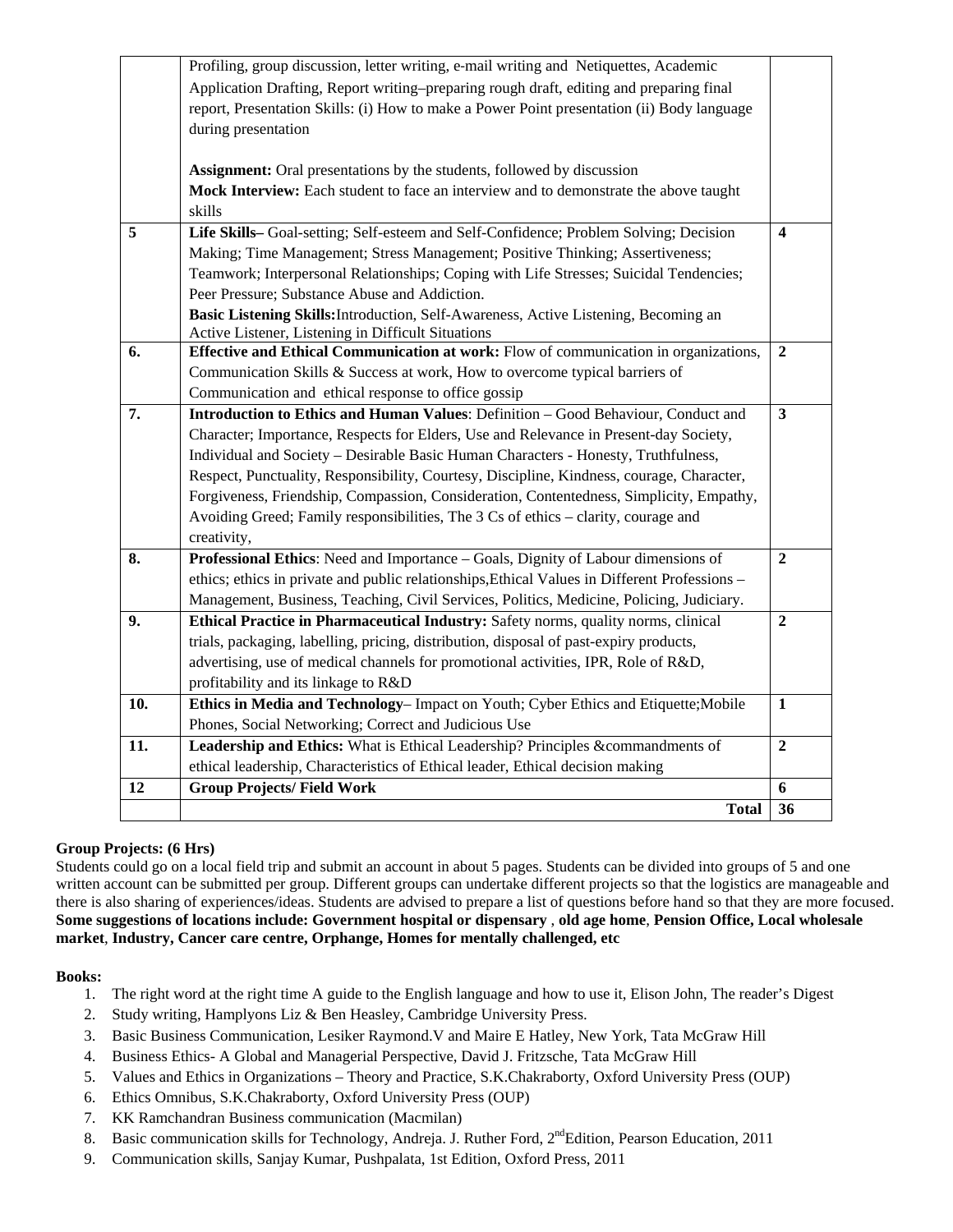- 10. Organizational Behaviour, Stephen .P. Robbins, 1st Edition, Pearson,2013
- 11. Brilliant- Communication skills, Gill Hasson, 1st Edition, Pearson Life.
- 12. Personality development and soft skills, Barun K Mitra, 1st Edition,Oxford Press, 2011

### **BPH\_C\_106\_L – General Chemistry – Lab (4 Hr/Wk)**

#### **Course Objective**

On completion of general chemistry Lab, learner should be able to prepare, purify and examine inorganic pharmaceutical agents. **Course Outcomes**

The learner should be able to:

- **1)** Analyze inorganic mixtures qualitatively by semi-micro methods.
- **2)** Identify different inorganic impurities in inorganic medicinal agents by performing Pharmacopoeial test. .
- **3)** Prepare and purify inorganic pharmaceuticals

#### **Practicals:**

- **1)** The background and systematic qualitative analysis of inorganic mixtures of up to four radicals. Six mixtures to be analyzed, preferably by semi-micro methods.
- **2)** Identification tests for pharmacopoeial inorganic pharmaceuticals and qualitative tests for cations and anions should be covered (any two)
- **3)** Limit Test for Impurities in Pharmaceutical Compounds: Chloride, Sulphate and Iron
- **4)** Preparation of Selected Inorganic Pharmaceuticals: Potash alum and ferrous oxalate.
- **5**) Purification of Selected Inorganic Pharmaceuticals: Copper sulphate and ferrous sulphate.

#### **References**

- **1)** Svehla G. Vogel's Textbook of Micro and Semimicro-Qualitative Inorganic Analysis. Orient Longman, Hyderabad. Latest Edition.
- **2)** Indian Pharmacopoeia. The Indian Pharmacopeia Commission, Central Indian Pharmacopeia Laboratory,Govt. of India. Ministry of Health and Family Welfare, Ghaziabad. Latest Edition.

### **BPH\_C\_107\_L - Dispensing and Community Pharmacy – (4 Hr/Wk)**

#### **Course Objectives**

The train the learner in the requirements of a dispensing pharmacist and teach pharmacist-patient interactions at the professional level. **Course Outcomes**

The learner should be able to:

1. Read prescriptions, identify commonly used Latin terms in Pharmacy practice

2. Calculate the quantities of active ingredients and excipients required for compounding the required quantity of formulation

(expansion and reduction of formula)

3. Compound, label and dispense extemporaneous formulations

4. Understand patient counseling and patient education methods

| No.          | <b>Details</b>                                                                                                                                                                            |
|--------------|-------------------------------------------------------------------------------------------------------------------------------------------------------------------------------------------|
| 1            | <b>Solutions:</b><br>1. Potassium Permanganate Solution<br>2. Paediatric Ferrous Sulphate Oral Solution BP 1988                                                                           |
| $\mathbf{2}$ | <b>Suspensions:</b><br>1. Paediatric Chalk Mixture BP 1988<br>2. Kaolin Mixture BP 1988                                                                                                   |
| 3            | <b>Emulsions:</b><br>1. Arachis Oil Emulsion<br>2. Calciferol Emulsion<br>3. Medicated cream                                                                                              |
| 4            | Ointment/paste: 1. Zinc and Castor Oil Ointment BP 1988 / Calamine Ointment IP 2010/Compound Zinc Paste BP 1988                                                                           |
| 5            | <b>Jelly:</b> 1. Lubricating jelly                                                                                                                                                        |
| 6            | <b>Powders:</b><br>1. Bulk Powder: Compound Magnesium trisilicate Oral Powder BP 1988 /Zinc, Starch and Talc Dusting Powder BPC<br>1973<br>2. Divided Powder: HyoscineHydrobromide Powder |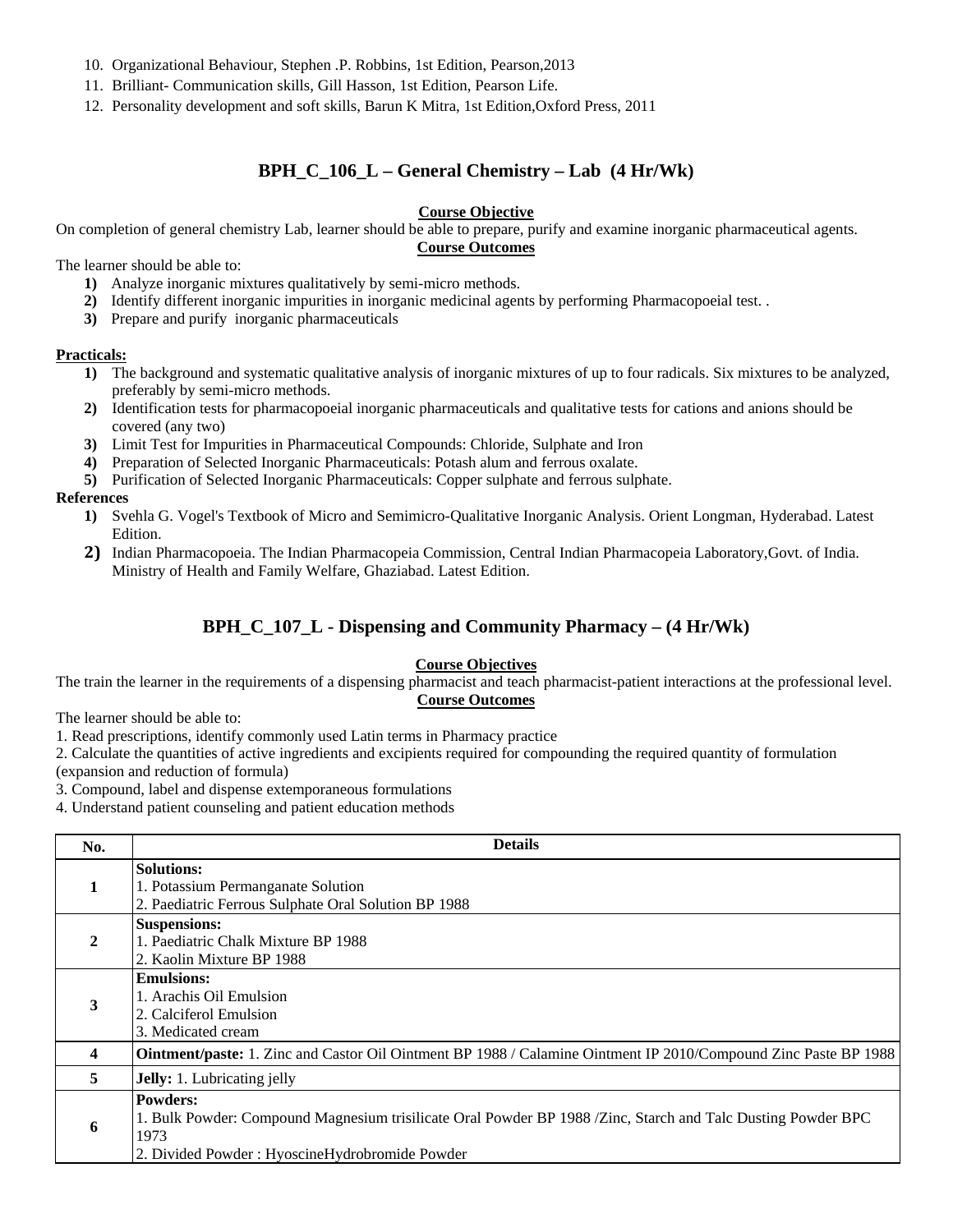|    | <b>Granules:</b>                                                                                                      |
|----|-----------------------------------------------------------------------------------------------------------------------|
|    | 1. Isapguhl Granules                                                                                                  |
|    | 2. Effervescent Granules                                                                                              |
| 8  | <b>Capsules:</b> 1. Chlordiaze poxide capsules BP                                                                     |
|    | <b>Suppositories:</b> 1. Compound Bismuth Subgallate Suppositories BP 1980                                            |
| 10 | <b>Incompatibility:</b> 1. Eutectic mixture                                                                           |
| 11 | <b>Community Pharmacy project1:</b> Disease state education flip charts, Video library development, Patient Education |
| 12 | <b>Community Pharmacy project2:</b> Presentations on patient counseling with reference to indications, mechanism of   |
|    | action, contraindications and drug interactions of a particular drug.                                                 |

**Patient Education:** Training for blood glucose meters • Inhaler and other device use (placebo inhaler cartridge) • Smoking cessation products • Have students offer BP readings to patients picking up anti-hypertensive medications • Have students offer blood glucose logs and a review of medications to patients picking up diabetes medications

**Video library development:** Have the student develop a video library from which patients could check out videos. The student could gather videos, organize them, and create marketing for the library to advertise it to patients.

**Disease state education flip charts:** Have the student develop a flip chart (that fits into a standard 3-ring binder) that can be used to educate a patient on a disease state. This standardizes the education that is given to each patient

#### **Books:**

- 1. Cooper and Gunns Dispensing for Pharmaceutical Students, Edns. 11 and 12; Edited by S.J.Carter, IndianEdition, CBS Publishers, Delhi.
- 2. Pharmaceutical Practice; Edited by D.M.Collet and M.E.Aulton; Churchill Livingstone, ELBS Edition, 1991.
- 3. Pharmaceutical Practice Edited by A.J.Winfield and R.M.E. Richards, Second Edition, Churchill Livingstone, 1998.]
- 4. Pharmaceutical Practice; Edited by A.J. Winfild and R.M.E. Richards, Third Edition, Churchill Livingstone,2004.
- 5. Husa's Pharmaceutical Dispensing, Edited by Eric Martin, Sixth Edition, Mack Publishing Company, 1996.
- 6. Pharmaceutical Calculations, A.C. Ansel and M.J.Stoklosa, Lippincott Williams and Wilkins, 2006.
- 7. Pharmaceutical Calculations Bradley, Gustafson and Stoklosa, Third Edition, Lea and Febiger, 1957.
- 8. Parmar N.S. Health Education and Community Pharmacy, 18th ed. India: CBSPublishers & Distributers; 2008.
- 9. Merchant S.H. and Dr. J.S.Quadry. A textbook of hospital pharmacy, 4th ed. Ahmadabad: B.S. Shah Prakakshan; 2001
- 10. Parthasarathi G, Karin Nyfort-Hansen, Milap C Nahata. A textbook of Clinical Pharmacy Practice- essential concepts and skills, 1 st ed. Chennai: Orient Longman Private Limited; 2004

### **BPH\_C\_108\_L - Anatomy, Physiology and Pathophysiology – Lab I (4 Hr/Wk)**

#### **Course Objectives**

To familiarize the learner with the diagnostic methods for determination of the pathology of some disease states

**Course Outcomes**

The learner should be able to:

1. Perform RBC count, WBC count, Differential Leukocyte count, ESR, PCV, Bleeding time, clotting time and interpret the results and correlate with clinical conditions and record/measure blood pressure.

2. Identify and locate the bones in human skeleton.

3. Identify and describe the various body tissues and organs based on the structure and organisation of cells.

4. List the common diagnostic and biochemical tests performed in various clinical conditions and make use of it in diagnosis and prognosis of the diseases.

| No. | <b>Details</b>                                                       |
|-----|----------------------------------------------------------------------|
|     | <b>HEMATOLOGY</b>                                                    |
|     | 1. Red Blood Cell (RBC) Count                                        |
|     | 2. Total Leukocyte Count                                             |
|     | 3. Differential Leukocyte (WBC) Count                                |
|     | 4. Hemoglobin content of blood                                       |
|     | 5. Bleeding / Clotting Time                                          |
|     | 6. Blood groups                                                      |
|     | 7. Erythrocyte Sedimentation Rate (ESR) / Hematocrit (Demonstration) |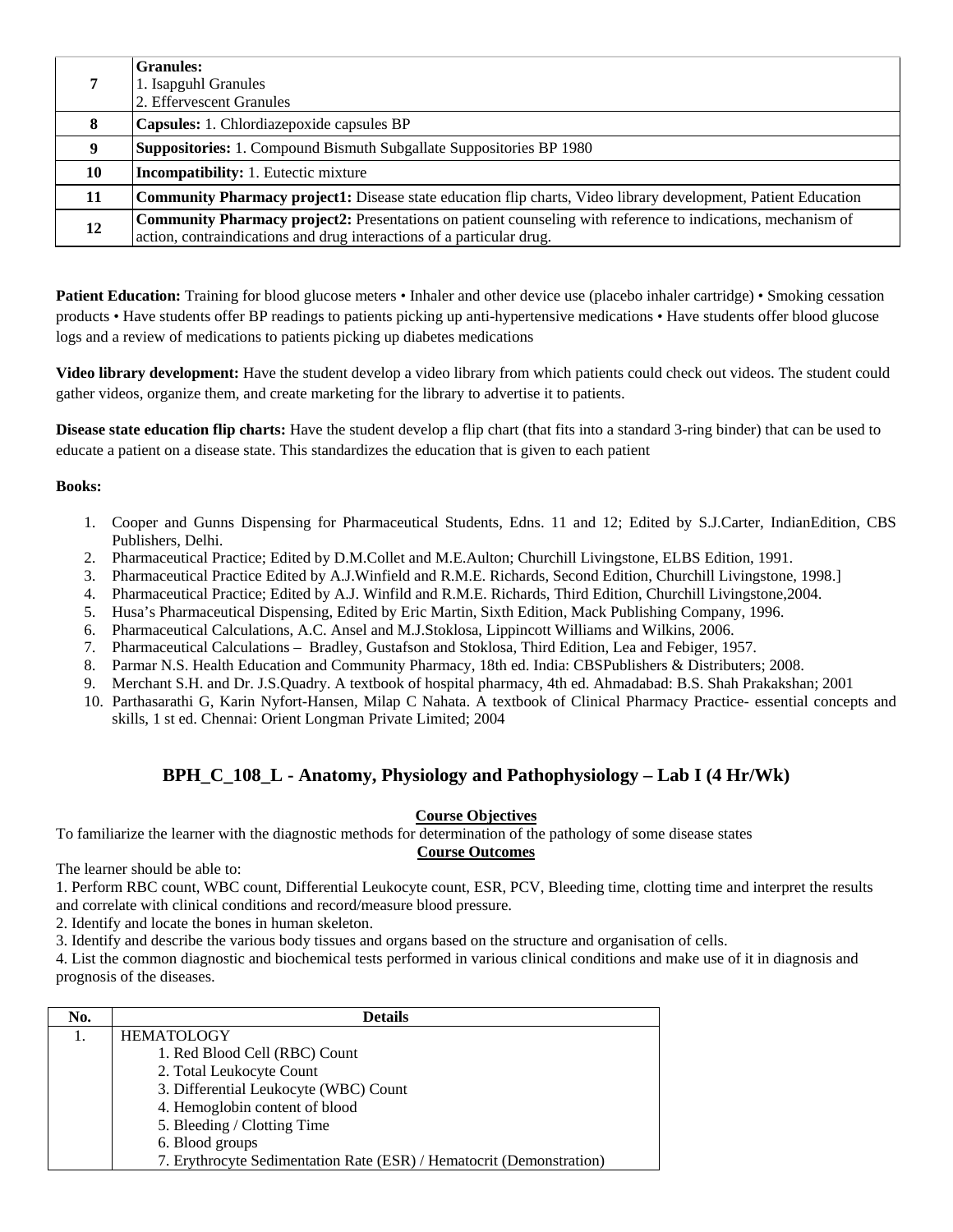| 2. | Study of human skeleton                                                           |
|----|-----------------------------------------------------------------------------------|
| 3. | Microscopic study of permanent slides                                             |
|    | Tissues:                                                                          |
|    | - Columnar, Cuboidal, Squamous, Ciliated Epithelium                               |
|    | - Cardiac / Skeletal / Smooth muscle                                              |
|    | - Ovary, Testis, Liver, Pancreas, Thyroid, Tongue, Stomach, Intestine, Kidney,    |
|    | Lung, Spinal Cord, Cerebrum, Artery, Vein                                         |
| 4. | Measurement of blood pressure                                                     |
| 5. | Tutorial / Discussion on some common investigational procedures used in diagnosis |
|    | of diseases with the help of charts / slides                                      |
|    | Name and Importance of following tests:                                           |
|    | Electroencephalogram (EEG) in diagnosis of Epilepsy<br>1.                         |
|    | 2.<br>Use of Positron emission tomography (PET) Computed tomography scan          |
|    | (CT Scan), Single photon emission computed tomography (SPECT) in                  |
|    | diagnosis.                                                                        |
|    | 3.<br>Use of flow cytometry as a diagnostic tool.                                 |
|    | Electrocardiogram (ECG) in diagnosis of cardiac arrhythmia<br>4.                  |
|    | Liver Function Tests –<br>5.                                                      |
|    | - Serum Bilirubin.                                                                |
|    | - serum glutamate oxaloacetate transaminase (SGOT)                                |
|    | - serum glutamate pyruvate transaminase (SGPT)                                    |
|    | - Urine Bilirubin,                                                                |
|    | - Urine Urobilinogen,                                                             |
|    | <b>Kidney Function Tests</b><br>6.                                                |
|    | Serum Creatinine.<br>$-$                                                          |
|    | Serum Urea, Uric Acid<br>$\frac{1}{2}$                                            |
|    | Blood Urea Nitrogen (BUN)                                                         |
|    | 7.<br><b>Blood Glucose</b>                                                        |
|    | 8.<br>Serum Cholesterol / Triglycerides                                           |
|    | Serum Alkaline phosphatase (ALT)<br>9.                                            |
|    | 10. Serum Acid phosphatase (APT)                                                  |
|    | 11. Serum Lipase<br>12. Serum Amylase                                             |
|    | 13. Serum Calcium                                                                 |
|    | 14. Serum lactate dehydrogenase (LDH)                                             |
|    | 15. Thyroid Function Tests – $T_3$ , $T_4$                                        |
|    | 16. Prothrombin time (PT)                                                         |
|    | 17. Partial thromboplastin time (PTT)                                             |
|    | 18. Activated partial thromboplastin time (APTT)                                  |
|    | 19. Diagnostic tests for infectious diseases like                                 |
|    | - Malaria                                                                         |
|    | - Tuberculosis                                                                    |
|    | - Dengue                                                                          |
|    | - H1N1 swine flu                                                                  |
|    | -Typhoid                                                                          |
|    |                                                                                   |

1. McNaught & Callander, Illustrated Physiology by B. R. Mackenna & R. Callander, Published by by Churchill Livingstone

2. Kaplan, Jack, Opheim, Toivola, Lyon, Clinical Chemistry: Interpretation & Techniques, Published by Elseviers Publications

3. Praful B. Godkar, Textbook of Medical Laboratory Technology, Published by Bhalani Publishing House, Mumbai, India

4. C. L. Ghai, Text book of Practical Physiology, Published by Jaypee Brothers Medical Publishers Pvt. Ltd., New Delhi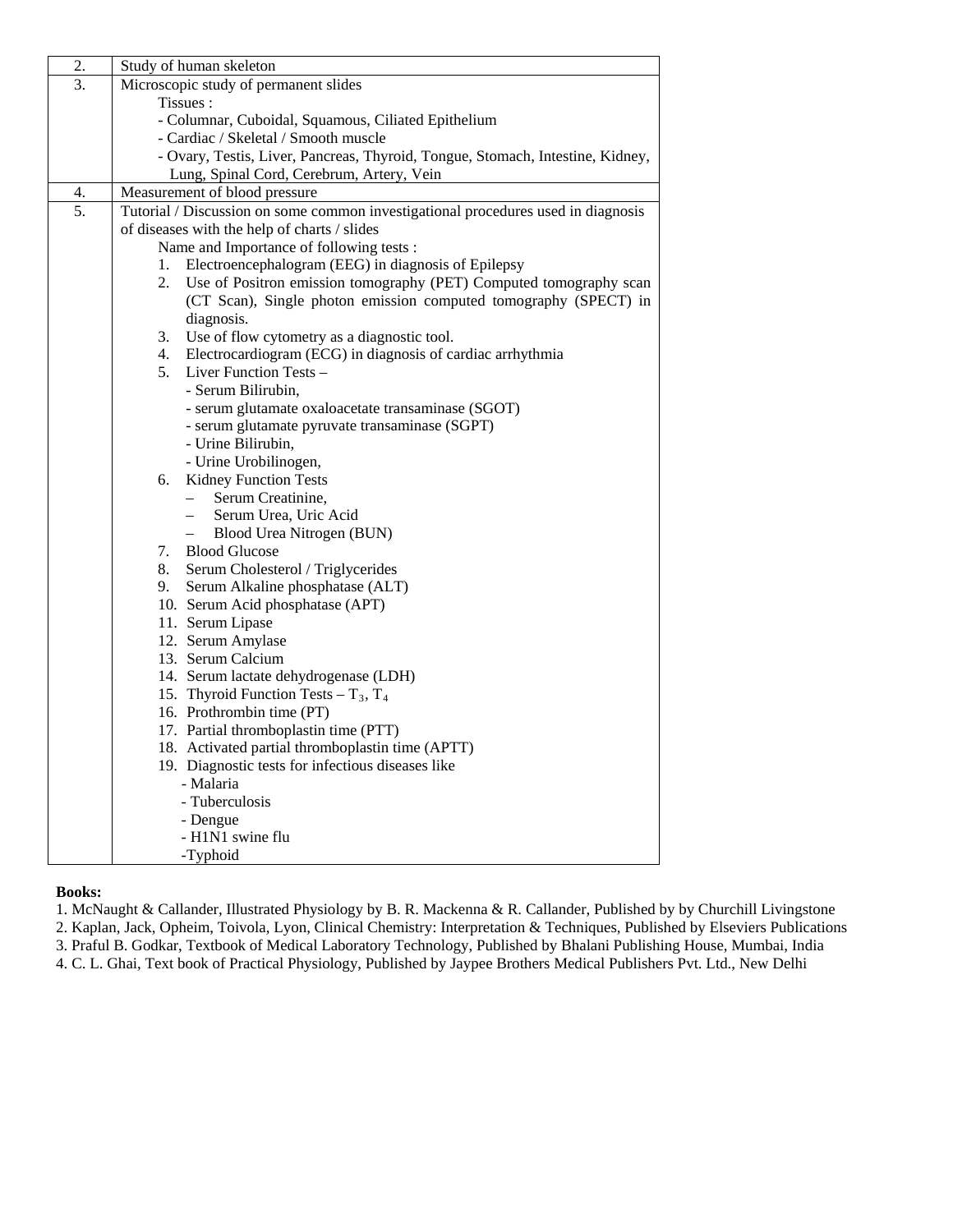### **SEMESTER-II**

### **BPH\_C\_201\_T - Anatomy, Physiology and Pathophysiology – II (4 Hr/Wk)**

#### **Course Objectives**

To familiarize the learner with the anatomical organization and physiology of the different systems of the human body. To introduce the learner to cancer and the causes of cancer.

#### **Course Outcomes**

The learner should be able to:

1. Explain the types of and mechanisms of cellular injuries and cellular adaptation.

2. Compare and contrast between benign and malignant tumours, Classify malignant tumours and explain the etiology and pathogenesis of cancer.

3. Discuss the biological effects of radiations.

4. Explain the anatomy and physiology of the respiratory system, endocrine system, nervous system and the sensory organs.

5. Comprehend the aetiology, pathogenesis, signs, and symptoms of common diseases/disorders of respiratory system, endocrine system and nervous system.

| No. | <b>Details</b>                                                                    | <b>Hours</b>             |
|-----|-----------------------------------------------------------------------------------|--------------------------|
| 1.  | Principles of cell injury and adaptation                                          | 4                        |
|     | Causes of cell injury                                                             |                          |
|     | Pathogenesis and morphology of cell injury.                                       |                          |
|     | Cellular adaptation<br>$\bullet$                                                  |                          |
|     | Cellular atrophy and hypertrophy.<br>$\bullet$                                    |                          |
| 2.  | Disturbances of growth of cells                                                   | 3                        |
|     | Differences between benign and malignant tumor<br>$\bullet$                       |                          |
|     | Classification of malignant tumors                                                |                          |
|     | Etiology and pathogenesis of cancer- Invasion, metastasis and patterns of         |                          |
|     | spread of cancer.                                                                 |                          |
| 3.  | Biological effects of radiation                                                   | 3                        |
|     | Nuclear radiation                                                                 |                          |
|     | U.V. radiation.                                                                   |                          |
|     | X-ray and other radiations.                                                       |                          |
| 4.  | Anatomy and Physiology of Respiratory System                                      | $\overline{\mathcal{A}}$ |
|     | Exchange of gases<br>$\bullet$                                                    |                          |
|     | External and internal respiration<br>$\bullet$                                    |                          |
|     | Mechanism and regulation of respiration                                           |                          |
|     | Lung volumes and lung capacities                                                  |                          |
| 5.  | Pathophysiology of following diseases                                             | $\overline{4}$           |
|     | Asthma                                                                            |                          |
|     | Pneumonia                                                                         |                          |
|     | <b>Bronchitis</b><br>$\bullet$                                                    |                          |
|     | Emphysema                                                                         |                          |
|     | Respiratory Acidosis and Alkalosis                                                |                          |
| 6.  | <b>Endocrine System</b>                                                           | 8                        |
|     | Anatomy and physiology of following endocrine glands :                            |                          |
|     | Pituitary                                                                         |                          |
|     | Thyroid & Parathyroid                                                             |                          |
|     | Adrenal                                                                           |                          |
|     | Pancreas                                                                          |                          |
| 7.  | Pathophysiology of hypo and hyper secretion of above endocrine glands and related | 4                        |
|     | diseases                                                                          |                          |
| 8.  | Nervous System                                                                    | 8                        |
|     | Neurons, Neurotransmitter and neurotransmission                                   |                          |
|     | Anatomy and physiology of:                                                        |                          |
|     | Central Nervous System (CNS)                                                      |                          |
|     | Autonomic Nervous System (ANS)                                                    |                          |
|     | - Cranial and spinal nerves                                                       |                          |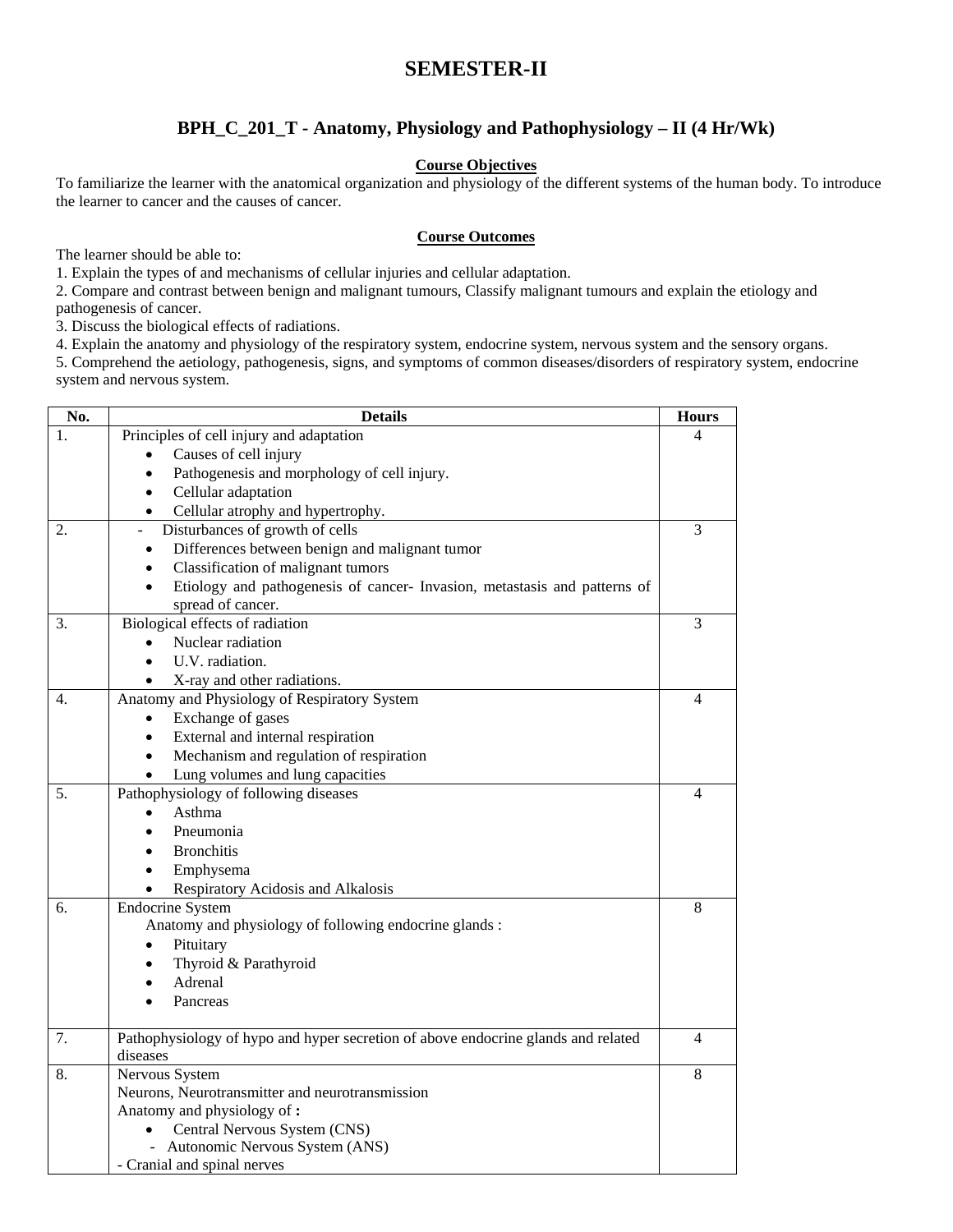|     | - Sensory and Motor pathways                       |       |    |
|-----|----------------------------------------------------|-------|----|
| 9.  | Pathophysiology of following diseases              |       | 4  |
|     | Epilepsy                                           |       |    |
|     | Parkinsonism<br>$\bullet$                          |       |    |
|     | Alzheimer's Disease<br>$\bullet$                   |       |    |
|     | Cerebral Hypoxia<br>٠                              |       |    |
|     | Stroke (Cerebrovascular disease)                   |       |    |
|     | Anxiety & Depression                               |       |    |
|     | Mania and Schizophrenia<br>$\bullet$               |       |    |
| 10. | Structure and Function of following sensory organs |       | 6  |
|     | Eye                                                |       |    |
|     | Ear                                                |       |    |
|     | Tongue                                             |       |    |
|     | <b>Nose</b>                                        |       |    |
|     | Skin                                               |       |    |
|     |                                                    | TOTAL | 48 |

Latest editions of the following books can be referred

1. Ross & Wilson , Anatomy & Physiology in Health & Illness by Anne Waugh and Allison Grant, Published by Churchill Livingstone

2. Gerard J. Tortora & Bryan Derrickson, Principals of Anatomy & Physiology, Published by John Wiley and Sons, Inc.

3. A. C. Guyton & J. E. Hall, Textbook of Medical Physiology, Published in India by Prism Books Ltd. On arrangement with W. B. Saunders Company, USA.

4. McNaught & Callander, Illustrated Physiology by B. R. Mackenna & R. Callander, Published by Churchill Livingstone

5. Kaplan, Jack, Opheim, Toivola, Lyon, Clinical Chemistry: Interpretation & Techniques

6. Praful B. Godkar, Textbook of Medical Laboratory Technology, Published by Bhalani Publishing House, Mumbai, India

8. Harsh Mohan, Text book of Pathology, Published by Jaypee Brothers Medical Publishers Pvt. Ltd., New Delhi

### **BPH\_C\_202\_T – Biochemistry II (4 Hr/Wk)**

#### **Course Objectives**

To teach the learner the different pathways of intermediary metabolism, their interplay, metabolism based disorders and drugs to treat the same.

#### **Course Outcomes**

The learner should be able to:

1. Discuss carbohydrate metabolism with respect to different pathways, structures of intermediates, enzymes and cofactors involved, energy requirements/yields, regulation and drugs affecting metabolism

2. Discuss lipid metabolism with respect to different pathways, structures of intermediates, enzymes and cofactors involved, energy requirements/yields, regulation and drugs affecting metabolism

3. Discuss nucleic metabolism with respect to different pathways, structures of intermediates, enzymes and cofactors involved, energy requirements/yields, regulation and drugs affecting metabolism

| No.                         | <b>Details</b>                                                                  | <b>Hours</b> |
|-----------------------------|---------------------------------------------------------------------------------|--------------|
| 1                           | Carbohydrate metabolism discussed with respect to the structures of             | 20           |
|                             | intermediates, enzymes and cofactors, energy yield/requirements and regulation. |              |
|                             | Examples of drugs modulating carbohydrate metabolism.                           |              |
| 1.1                         | Glycolysis (Embden Meyerhoff Pathway), TCA cycle (Kreb's Cycle, Citric acid     | 08           |
|                             | Cycle) and glyoxalate shunt. Entry of sugars other than glucose into glycolytic |              |
|                             | pathway. Discussion of shuttle systems to transfer NADH to the mitochondria.    |              |
| 1.2                         | Electron Transport Chain discussed with respect to the components of the ETC,   | 04           |
|                             | explanation of oxidative phosphorylation vs substrate level phosphorylation.    |              |
|                             | Discussion of proton motive force and generation of ATP using proton gradients. |              |
|                             | Discussion of uncouplers of oxidative phosphorylation.                          |              |
| 1.3                         | Discussion of pentose phosphate pathway, glycogenesis, glycogenolysis,          | 08           |
|                             | gluconeogenesis and other systems involved in carbohydrate metabolism           |              |
| $\mathcal{D}_{\mathcal{L}}$ | Lipid metabolism discussed with respect to the structures of intermediates,     | 18           |
|                             | enzymes and cofactors involved, energy yield/requirements and regulation.       |              |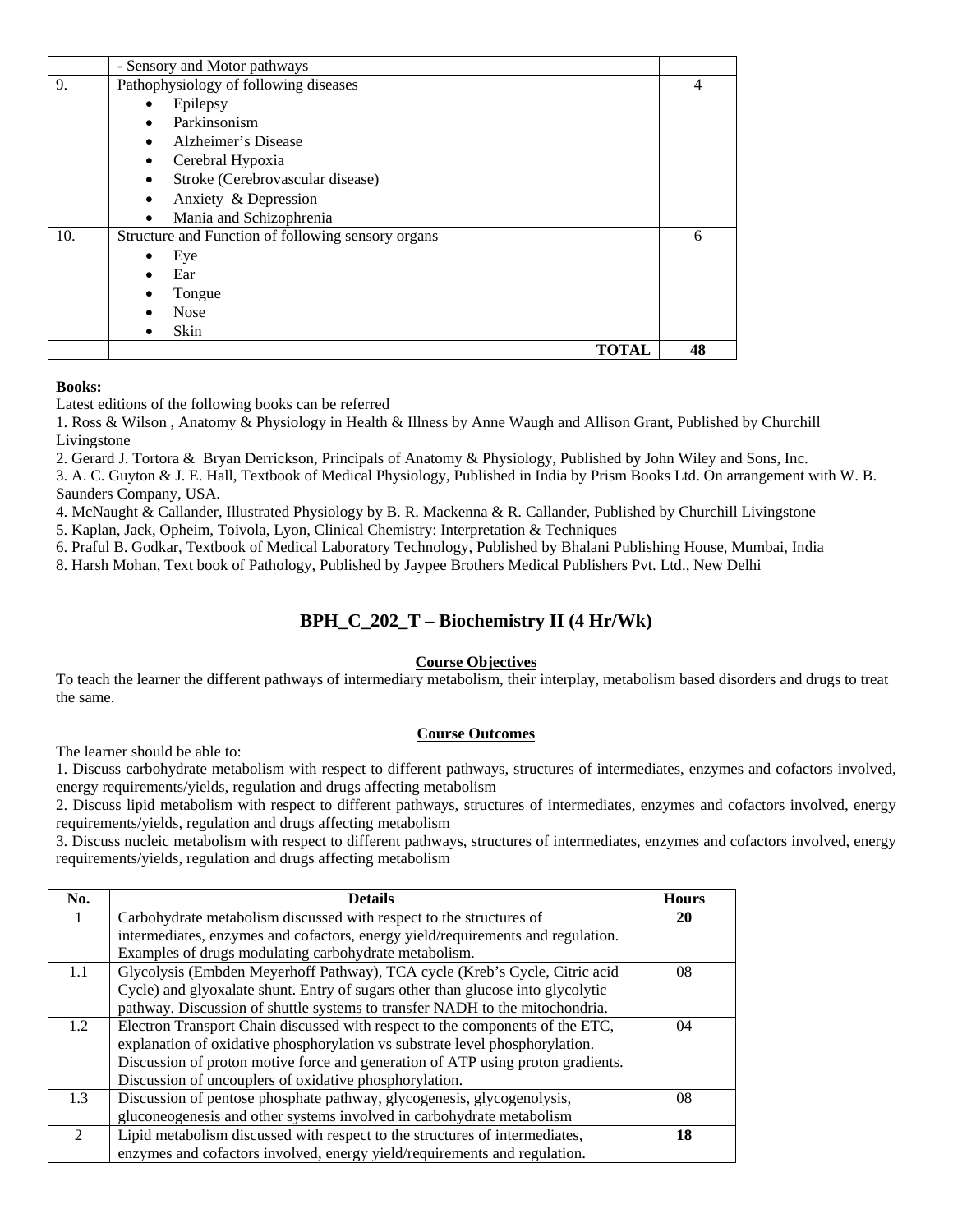| 2.1 | Beta oxidation pathway for catabolism of saturated and unsaturated even number    | 08 |
|-----|-----------------------------------------------------------------------------------|----|
|     | fatty acids, catabolism of odd number carbon containing fatty acids, formation of |    |
|     | ketone bodies                                                                     |    |
| 2.2 | Acetate mevalonate pathway to cholesterol biosynthesis,                           | 04 |
| 2.3 | Biosynthesis of fatty acids, prostaglandins, leukotrienes and phospholipids.      | 04 |
| 2.4 | Examples of drugs modulating lipid/cholesterol metabolism.                        | 02 |
| 3   | Nucleic Acid Metabolism discussed with respect to the structures of               | 10 |
|     | intermediates, enzymes and cofactors, energy yield/requirements and regulation    |    |
| 3.1 | Discussion of biosynthesis of purines.                                            | 04 |
| 3.2 | Discussion of biosynthesis of pyrimidines.                                        | 02 |
| 3.3 | Salvage pathways for nucleic acid metabolism. Examples of drugs modulating        | 04 |
|     | purine/pyrimidine biosynthesis.                                                   |    |
|     | ТОТАІ                                                                             |    |

1. Lehninger, Principles of Biochemistry, Replika Press.

- 2. Stryer L, Biochemistry, W. H. Freeman & Co.
- 3. Harper's Biochemistry, Appleton and Lange, USA.

4. Conn E, Stumpf PK, Brueing G and Doi Roy H, Outlines of Biochemistry, Wiley Liss, USA.

5. Wilson and Gisvolds Textbook of Organic Medicinal and Pharmaceutical Chemistry, Lippincott Willliams and Wilkins, USA

6. Foye's Principles of Medicinal Chemistry, Lippincott Williams and Wilkins, USA.

### **BPH\_C\_203\_T – Pharmacognosy I (4 Hr/Wk)**

#### **Course Objectives**

This subject highlights the understanding of natural drugs, their cultivation and preparation, phytochemistry and their derivatives used in Allopathic and Complementary Systems of Medicine.

#### **Course Outcomes**

The learner should be able to:

|                | Outline the Alternative and complementary systems of medicine, classify drugs of natural origin           |
|----------------|-----------------------------------------------------------------------------------------------------------|
| $\overline{2}$ | Describe Primary and secondary plant metabolites their biosynthesis, evaluation and therapeutic           |
|                | application                                                                                               |
| 3              | Understand the morphological and Microscopic features of medicinal plants                                 |
| 4              | Elaborate commercial production, collection, preparation, storage and factors affecting cultivation of    |
|                | medicinal plants                                                                                          |
|                | Describe chemistry, source, preparation, evaluation of carbohydrate containing crude drugs and their      |
|                | commercial utility as Pharmaceutical Aids and Medicines                                                   |
|                | Describe the source, composition, preparation and applications of fibers, minerals, important protein and |
|                | enzymes of natural origin.                                                                                |

| No. | <b>Details</b>                                                                     | <b>Hours</b>   |
|-----|------------------------------------------------------------------------------------|----------------|
| 1.  | Introduction, development, present status, significance and future scope of        | $\mathfrak{D}$ |
|     | pharmacognosy. Alternative and Complementary systems of medicine Ayurveda,         |                |
|     | Unani, Siddha, Homeopathy, Chinese medicine and Aromatherapy.                      |                |
|     | Self study: Examples of sources of DONO . Examples of drugs used in different      |                |
|     | traditional systems of medicine.                                                   |                |
| 2   | Classification of drugs: Alphabetical, morphological, taxonomical,                 |                |
|     | pharmacological and chemical                                                       |                |
| 3   | Techniques in microscopy of powdered drugs covering use of mountants,              | 2              |
|     | clearing agents, chemomicroscopic reagents, micrometer, quantitative               |                |
|     | microscopy                                                                         |                |
| 4   | Plant description, morphology, cell differentiation and ergastic cell              | 7              |
|     | contents: Study of plant parts, cell and tissue, underground or subterranean       |                |
|     | drugs, roots, rhizomes, corms, bulb, tubers, stolen, runners, and suckers; Leaves: |                |
|     | Simple and compound, stomata, stomata number, stomatal index, palisade - ratio,    |                |
|     | hydathodes and water pores, epidermal trichomes, calcium oxalate crystals, vein-   |                |
|     | islet number, vein termination number; Inflorescence and flowers; Fruits; Seeds;   |                |
|     | Barks, and wood. Unorganised drugs: Dried latex, dried juices, dried extracts,     |                |
|     | gums and mucilages, resins.                                                        |                |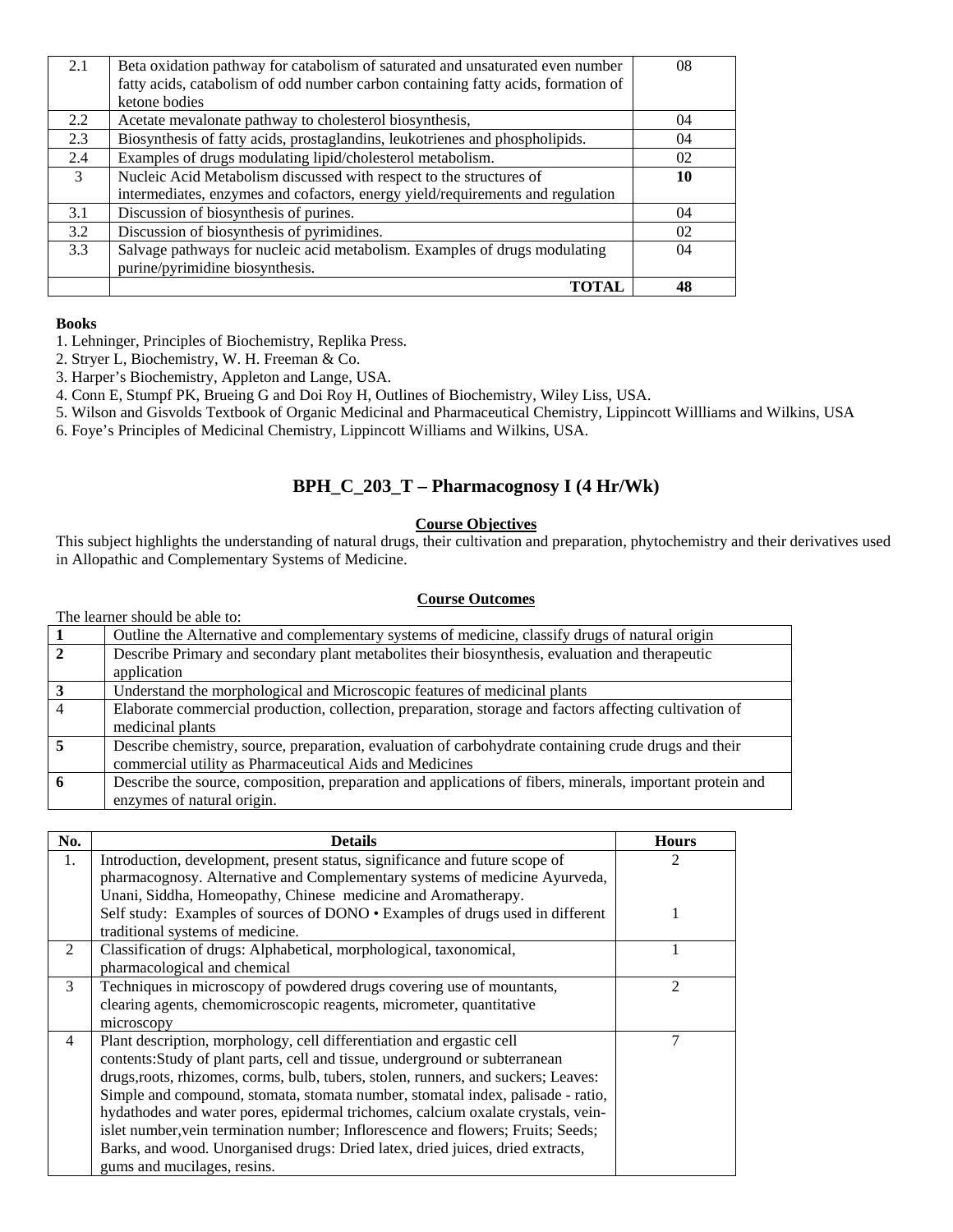| 5      | Introduction, classification with examples and important biological activities of   | 12             |
|--------|-------------------------------------------------------------------------------------|----------------|
|        | following groups of plant constituents: Carbohydrates; Alkaloids, Glycosides,       |                |
|        | saponins, steroids and triterpenoids Flavonoids, lignans, coumarins, tannins and    |                |
|        | polyphenolic compounds, Lipids and volatile oils; Gums, mucilages, resins and       |                |
|        | resin combinations with examples. Details of Phytochemical test for the             |                |
|        | evaluation of each class                                                            |                |
| 6      | Cultivation, Collection, Processing and storage of crude drugs: Factors             | $\overline{4}$ |
|        | influencing cultivation of medicinal plants. Types of soils and fertilizers of      |                |
|        | common use. Pest management and natural pest control agents. Plant hormones         |                |
|        | and their applications. Polyploidy, mutation and hybridization with reference to    |                |
|        | medicinal plants.                                                                   |                |
| $\tau$ | Study of plant, animal & mineral fibres with respect to their classification,       | 3              |
|        | sources, production, chemistry, commercial utility and significance in              |                |
|        | Pharmaceutical Industry for the following: Absorbent & nonabsorbent cotton,         |                |
|        | jute, flax, hemp, asbestos, glass wool, silk, wool, rayon, viscose                  |                |
| 8      | Systematic pharmacognostic study of following                                       | 7              |
|        | a)Carbohydrates and derived products: agar, guar gum acacia, Honey, Isabgol,        |                |
|        | pectin, Starch, sterculia chitin, xanthan gum, tamarind kernel powder (TKP) and     |                |
|        | Tragacanth.                                                                         |                |
|        | b) Lipids: Bees wax, Castor oil, Arachis oil, Cocoa butter, Shea butter, Cod~liver  |                |
|        | oil, Hydnocarpus oil, Kokum butter, Lard, Linseed oil, Rice Bran oil, Wheat         |                |
|        | germ oil, Shark liver oil and Wool fat                                              |                |
| 9      | Proteins and Enzymes Study of Proteins and Enzymes with respect to sources,         | $\overline{4}$ |
|        | preparation and uses - protein hydrolysates, gelatin, casein, thyroid hormones,     |                |
|        | proteolytic enzymes (Papain, bromelain, serratiopeptidase, urokinase,               |                |
|        | streptokinase, pepsin). Study of plant lectins with respect to sources, composition |                |
|        | and applications for Abrin, ricin.                                                  | 1              |
|        | Self study: • Marketed formulations containing serratiopeptidase and their          |                |
|        | applications                                                                        |                |
| 10     | Biological source, chemical constituents and uses of the following: Chirata,        | $\overline{2}$ |
|        | Shatavari, Kalmegh, Karela, Punarnava, Guggul, Tinospora.                           |                |
|        | Self study: Brahmi, Neem, Tulsi, Amla,                                              | 1              |
| 11     | Self study: Minerals: Kiselghur, Chalk, Talc, and Bentonite.                        | 1              |
|        | <b>TOTAL</b>                                                                        | 48             |

1. Trease D. & Evans W. C.: Text Book of Pharmacognosy: W. B. Saunders.

- 2. Tyler V.E., Brady L.R. & Robbers J. E.: Pharmacognosy; LeaFeibger, USA.
- 3. Wallis T. E.;Text Book of Pharmacognosy; CBS Publishers, Delhi.
- 4. Kokate C.K., Purohit A. P. &Gokhale S. B.: Pharmacognosy; Nirali Publications, Pune.
- 5. Harbone J. B.: Phytochemical Methods: A guide to modern techniques Analysis: Chapman& Hall, London.
- 6. Bruneton J.: Pharmacognosy, Phytochemistry, Medicinal Plants: Intercept Limited.
- 7. Vasudevan T.N. &Laddha K.S.: A Textbook of Pharmacognosy, Vrinda Publication House, Jalgaon.
- 8. The Indian Pharmacopeia: The Controller of Publication; Delhi.
- 9. Brain K.R. & Turner T. D.: ThePractical Evaluation of Phytopharmaceuticals: Wright, Scientica, Bristol.

#### **BPH\_C\_204\_T – Hospital Pharmacy and Drug Store Management (4 Hr/Wk)**

#### **Course Objectives**

To introduce the learner to the organization and functioning of a retail pharmacy and a hospital pharmacy.

#### **Course Outcomes**

The learner should be able to:

- 1. Appreciate the difference in the functions, layout, legal requirements, organization, drug procurement, storage and dispensing of medicines in a retail versus hospital pharmacy setting.
- 2. Appreciate the importance of documentation in the functioning of a pharmacy
- 3. Understand the importance of a hospital level formulation and compounding of parenterals.
- 4. Understand the importance and functioning of the hospital sterile supply services department
- 5. Appreciate the dangers/detection/reporting of fraudulent pharmacy practices
- 6. Appreciate the concept of Rational Drug Therapy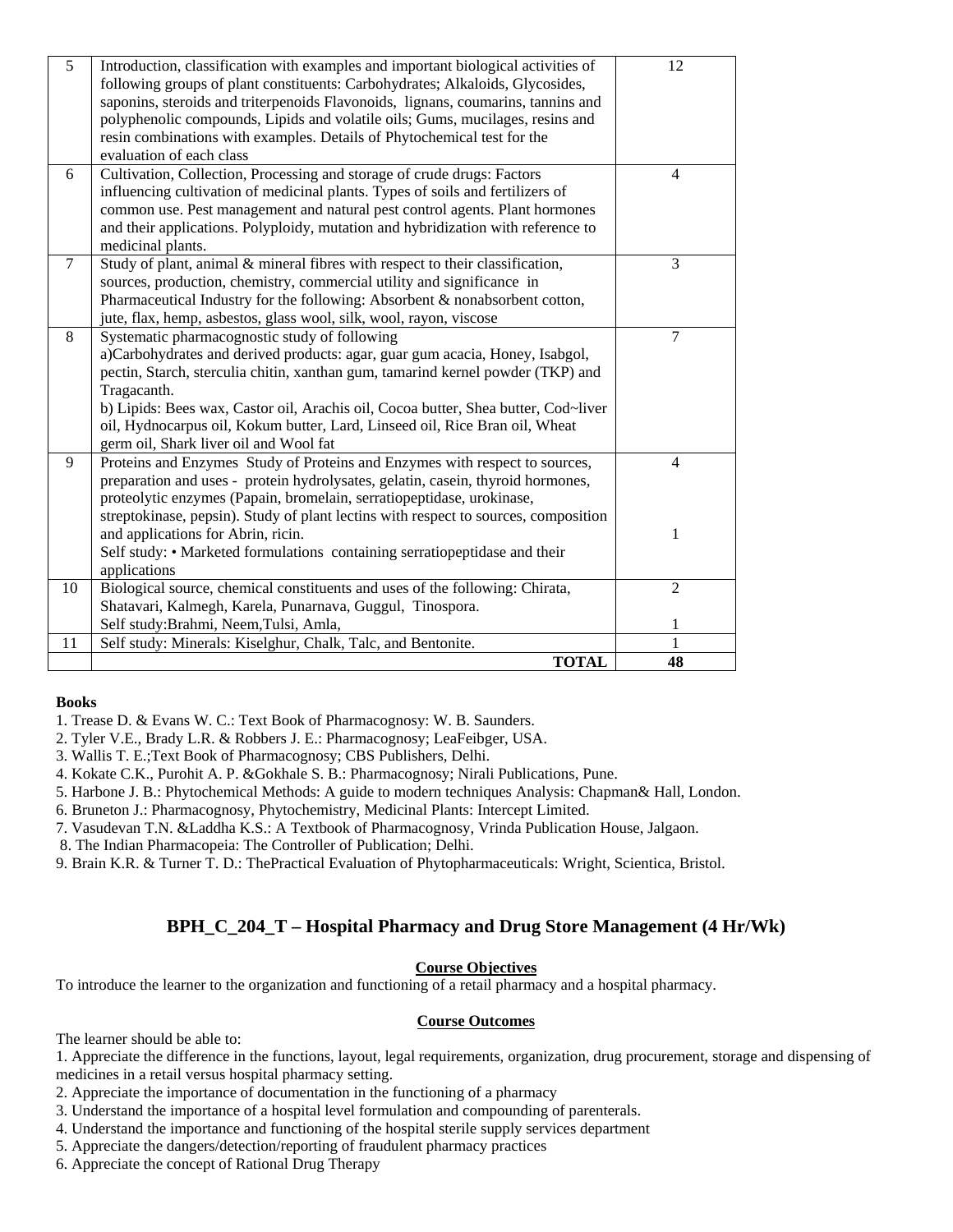| Unit    | Sub-             | <b>TOPICS</b>                                                                                                             | <b>DURATION</b>  |
|---------|------------------|---------------------------------------------------------------------------------------------------------------------------|------------------|
| No.     | unit             |                                                                                                                           | (HOURS)          |
| 1       | 1.1              | Hospitals: Definition, Organization Structure, Classification,<br>Functions                                               | 2                |
|         | 1.2              | Hospital Pharmacy: Definition, Organization structure, Location, Layout and staff                                         | $\overline{2}$   |
|         |                  | requirements and responsibilities and functions of hospital pharmacists.                                                  |                  |
|         | 1.3              | Budget of Hospital Pharmacy: Preparation and Implementation                                                               | $\mathbf{2}$     |
| 2.      | 2.1              | Drug Distribution Systems in Hospitals: Dispensing of drugs to inpatients, types of                                       | $\overline{4}$   |
|         |                  | drug distribution systems, charging policy and labeling, Dispensing of drugs to                                           |                  |
|         |                  | ambulatory patients, and Dispensing of Controlled Substances including Hospital                                           |                  |
|         |                  | <b>Control Procedures</b>                                                                                                 |                  |
| 3       | 3.1              | Pharmacy and Therapeutics Committee (PTC): Objective, composition, Functions,                                             | 3                |
|         |                  | Role of PTC in Drug Safety, Adverse Drug Reaction Monitoring and Emergency<br>Drug Lists.                                 |                  |
| 4       | 4.1              | Hospital formulary: Definition, Advantages and Disadvantages, contents of hospital                                        | 3                |
|         |                  | formulary, Differentiation of hospital formulary and Drug list, Preparation and                                           |                  |
|         |                  | revision, and addition and deletion of drug from hospital formulary.                                                      |                  |
|         |                  | Medication errors and ASHP Guidelines to prevent errors, Infection control in                                             |                  |
|         | 4.2              | hospitals (Self Study)                                                                                                    | $\overline{c}$   |
| 5       | $\overline{5.1}$ | Drug Utilization Review(Self Study)                                                                                       | $\overline{2}$   |
|         | 5.2              | Safe Use of Medications in Hospitals(Self Study)                                                                          | $\overline{c}$   |
|         | 5.3              | Handling of radiopharmaceuticals in hospitals                                                                             | $\overline{2}$   |
| 6       |                  | <b>Central Sterile Supply Services</b>                                                                                    |                  |
|         | 6.1              | Introduction to sterilization, basic techniques used for sterilization of hospital                                        | 2                |
|         | 6.2              | supplies                                                                                                                  |                  |
|         | 6.3              | Advantages, Plan, Location, Layout<br>Sterilization of surgical dressings - methods of packing, loading and prevention of | 4                |
|         |                  | wetting of dressings. Sterilization of rubber gloves, syringes, needles, catheters,                                       |                  |
|         |                  | tubing, surgical instruments, mattresses, utensils and bedpans and other accessories                                      |                  |
|         |                  | Manufacturing and Bulk compounding of large volume parenterals, Total                                                     |                  |
|         |                  | Parenteral Nutrition and Intravenous additives.                                                                           |                  |
|         | 6.4              |                                                                                                                           | $\sqrt{2}$       |
| 7       | 7.1              | Planning of retail pharmacy and entrepreneurship                                                                          | $\sqrt{2}$       |
|         | 7.2              | (Self-study) Forms of Business Organization: Sole Proprietor, Partnership, Hindu                                          | $\overline{2}$   |
|         |                  | Undivided Family, Joint Stock Company and Co-operative Society                                                            |                  |
|         | 7.3              | Channels of Distribution for Pharmaceuticals: Wholesaler, Retailer                                                        | 1                |
| $\,8\,$ |                  | Setting Up and management of a Drug Store-                                                                                |                  |
|         | 8.1              | <b>Legal Aspects and Registrations</b>                                                                                    | 2                |
|         | 8.2              | Selection of site, Space layout, Location Analysis and Layout design and staff                                            | $\boldsymbol{2}$ |
|         | 8.3              | Materials- Coding, stocking, maintenance of various registers,                                                            | 1                |
|         | 8.4              | Use of Computers: Business and health care soft wares                                                                     | 1                |
|         | 8.5              | Sales promotion and window display                                                                                        | $\overline{2}$   |
| 9       |                  | Purchasing and Inventory control in drug store:                                                                           |                  |
|         | 9.1<br>9.2       | Purchasing procedure in retail trade<br>Definition of inventory control, various methods of Inventory Control (Want Book, | 1<br>1           |
|         |                  | Systematic Want Book, Open to Buy budgeting, ABC, VED, EOQ analysis),                                                     |                  |
| 10      | 10.1             | Risk management, Insurance policies and Frauds in retail practice                                                         |                  |
|         |                  | <b>TOTAL</b>                                                                                                              | 48               |

- 1. Hospital Pharmacy, W. E. Hassan, Edition, Lea and Febiger, Philadelphia.
- 2. A text book of Hospital Pharmacy, S.H. Merchant and Dr. J.S. Quadry, B.S. Shah Prakashan, Ahmedabad.

- 4. Gennaro Alfonso R, Remington The Science and Practice of Pharmacy", Lippincott Williams and Wilkins.
- 5. Principles and methods of Pharmacy Management, Smith, Lea and Febiger, Philadelphia.
- 6. Drug store management, Nolen and Maynard. McGraw Hill.
- 7. Drug Store and Business Management, A. P. Battasse, Unique Publication.
- 8. Text book of Forensic Pharmacy, N. K. Jain, Vallabh Prakashan.

<sup>3.</sup> Hospital Pharmacy, Dr. H. P. Tipnis and Dr. Amrita Bajaj, Career Publication, Maharashtra.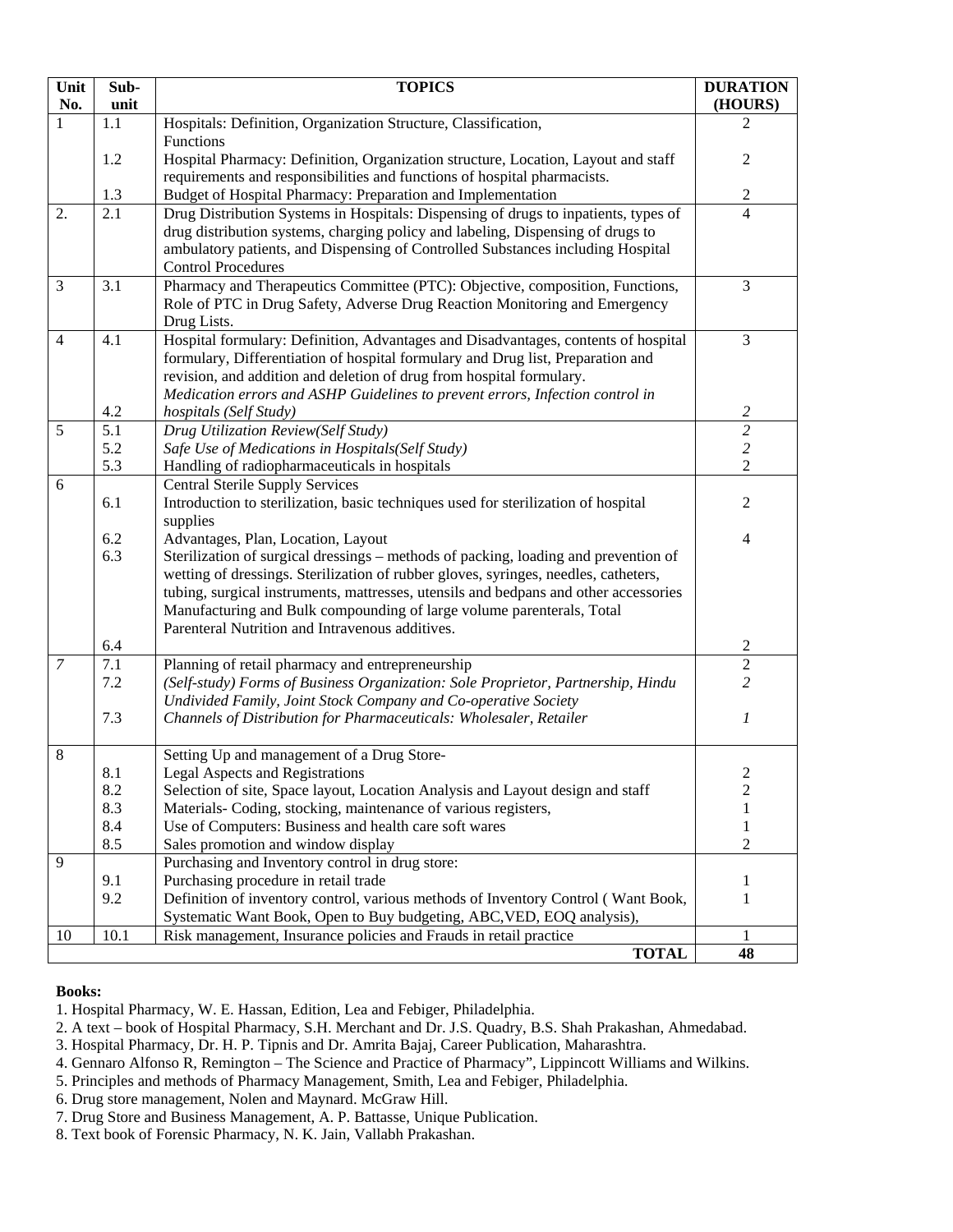### **BPH\_C\_205\_T - Environmental Science (3 Hr/Wk)**

#### **Course Objectives**

|    | To study the importance of environmental science and environmental studies                                   |
|----|--------------------------------------------------------------------------------------------------------------|
|    | To know the importance of key to the future of mankind.                                                      |
|    | To study continuing problems of pollution, loss of forget, solid waste disposal, degradation of environment, |
|    | issues like economic productivity and national security                                                      |
| 4. | Study of Global warming, the depletion of ozone layer and loss of biodiversity have made everyone aware of   |
|    | environmental issues.                                                                                        |

#### **Course Outcomes**

The learner should be able to:

1. Describe the basics of Environmental sciences like need and purpose of study the subject, Ecology, food chain and ecological pyramids, sustainable development

2. Outline, Environmental Legislation, role of different ministries and environment control boards

3. Classify and compare different sources of energies

4. Relate technology to control pollution and economic benefits thereof,

infer, the concept of green building, carbon credit and disaster management

Realize the environment related moral responsibilities and identify Legal (environmental) aspects for becoming entrepreneur in future

| No.              | <b>Details</b>                                                                                                                      | <b>Hours</b> |
|------------------|-------------------------------------------------------------------------------------------------------------------------------------|--------------|
| 1.               | <b>Multidisciplinary Nature of Environmental Studies:</b>                                                                           | 5            |
|                  | Scope and Importance                                                                                                                |              |
|                  | <b>Need for Public Awareness</b><br>$\bullet$                                                                                       |              |
|                  | Depleting Nature of Environmental resources such as Soil, Water, Minerals,<br>$\bullet$<br>and Forests.                             |              |
|                  | Global Environmental Crisis related to Population, Water, Sanitation and Land.<br>٠                                                 |              |
|                  | Ecosystem: Concept, Classification, Structure of Ecosystem, overview of Food<br>$\bullet$<br>chain, Food web and Ecological Pyramid |              |
| 2.               | <b>Sustainable Development</b>                                                                                                      | 5            |
|                  | Concept of sustainable development                                                                                                  |              |
|                  | Social, Economical and Environmental aspect of sustainable development.<br>٠                                                        |              |
|                  | Control Measures: 3R (Reuse, Recovery, Recycle), Appropriate Technology,<br>$\bullet$                                               |              |
|                  | Environmental education, Resource utilization as per the carrying capacity.                                                         |              |
| 3.               | <b>Environmental Pollution:</b>                                                                                                     | 11           |
|                  | Air Pollution: Sources, Effects of air pollution with respect to Global Warming,                                                    |              |
|                  | Ozone layer Depletion, Acid Rain, Photochemical smog, Two Control                                                                   |              |
|                  | Measures, Bag house Filter, Venturi scrubber.                                                                                       |              |
|                  | Case Study: Bhopal Gas Tragedy                                                                                                      |              |
|                  | Water Pollution: Sources and Treatment, Concept of waste waters - Domestic<br>$\bullet$                                             |              |
|                  | &Industrial and treatment.                                                                                                          |              |
|                  | Case Study: Minamata Disease.                                                                                                       |              |
|                  | Land Pollution:<br>Solid waste, Solid waste Management by Land filling,<br>Composting.                                              |              |
|                  | Noise Pollution; Sources and Effects<br>$\bullet$                                                                                   |              |
|                  | E-Pollution: Sources and Effects.<br>$\bullet$                                                                                      |              |
| $\overline{4}$ . | <b>Environmental Legislation:</b>                                                                                                   | 5            |
|                  | Overview<br>$\bullet$                                                                                                               |              |
|                  | Ministry of Environment and Forests (MoE&F). Organizational structure of<br>$\bullet$                                               |              |
|                  | MoE&F.                                                                                                                              |              |
|                  | Functions and powers of Central Control Pollution Board.<br>٠                                                                       |              |
|                  | Functions and powers of State Control Pollution Board.<br>٠                                                                         |              |
|                  | Environmental Clearance, Consent and Authorization Mechanism.<br>$\bullet$                                                          |              |
|                  | <b>Environmental Protection Act</b><br>$\bullet$                                                                                    |              |
|                  | Any two case studies pertaining to Environmental Legislation.                                                                       |              |
| 5.               | <b>Renewable sources of Energy:</b>                                                                                                 | 5            |
|                  | Limitations of conventional sources of Energy.                                                                                      |              |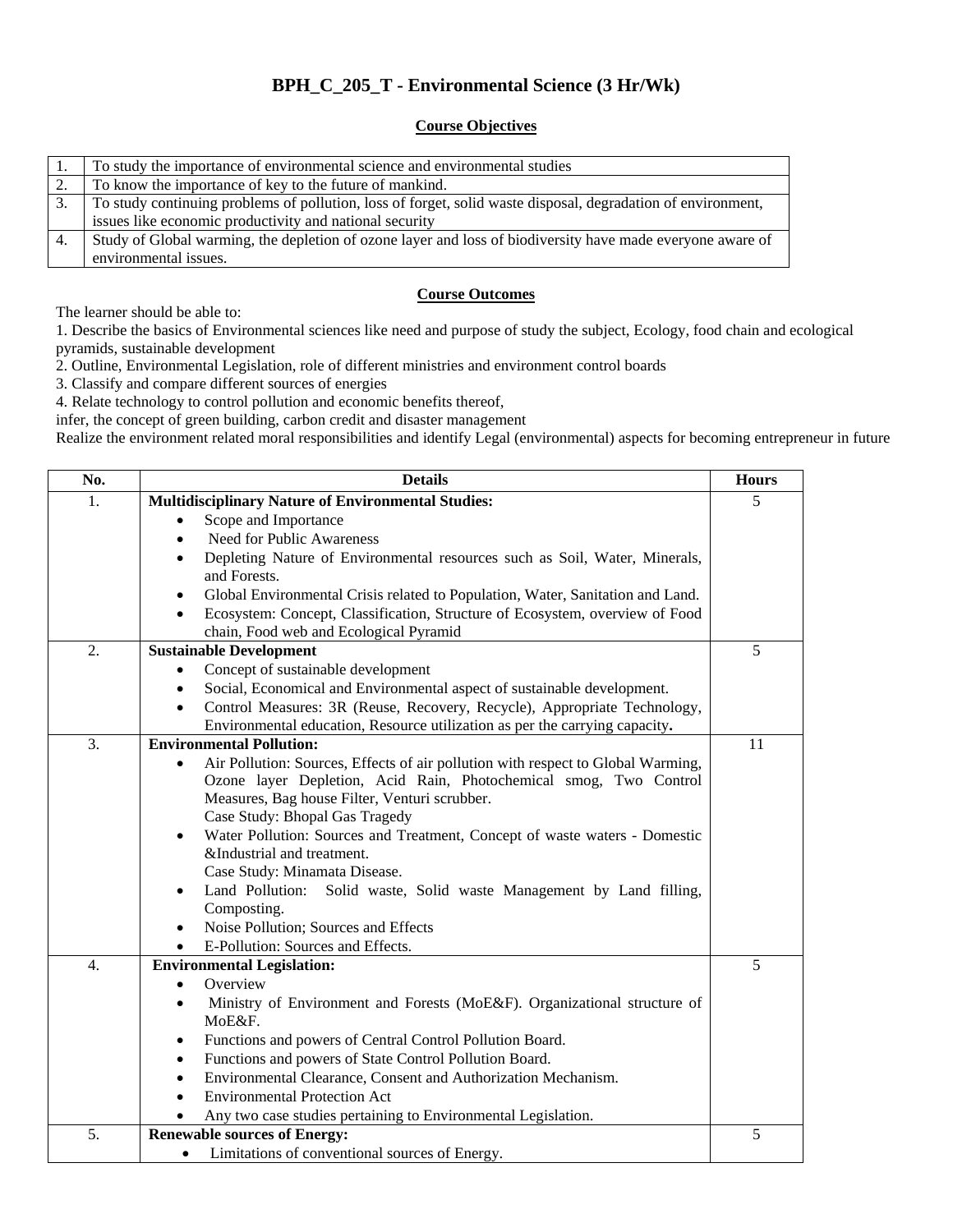|    | Various renewable energy sources.                                             |    |
|----|-------------------------------------------------------------------------------|----|
|    | Solar Energy: Principle, Working of Flat plate collector & Photovoltaic cell. |    |
|    | Wind Energy: Principle, Wind Turbines.                                        |    |
|    | Hydel Energy: Principle, Hydropower generation.                               |    |
|    | Geothermal Energy: Introduction, Steam Power Plant                            |    |
| 6. | <b>Environment and Technology</b>                                             |    |
|    | Role of Technology in Environment and health<br>$\bullet$                     |    |
|    | Concept of Green Buildings, Indoor air pollution<br>٠                         |    |
|    | Carbon Credit: Introduction, General concept.                                 |    |
|    | Disaster Management: Two Events: Tsunami, Earthquakes, Techniques of<br>٠     |    |
|    | Disaster Management                                                           |    |
|    | Case Study: Earthquake in Japan                                               |    |
|    | TOTAL                                                                         | 36 |

- 1. Hazardous Waste Incineration, Brunner R.C., McGraw Hill Inc
- 2. Global Biodiversity Assessment, Heywood V.H and Waston R.T., Cambridge Univ. Press
- 3. Environmental Science systems & Solutions, Mckinney M.L. and School R.M., Web enhanced edition.
- 4. Fundamentals of Ecology, Odum E.P., W.B. Saunders Co. USA.
- 5. Textbook of Environmental studies by Erach Bharucha, University Press.
- 6. Environmental Studies by R. Rajagopalan, Oxford University Press.
- 7. Essentials of Environmental Studies by Kurian Joseph & Nagendran, Pearson Education
- 8. Renewable Energy by Godfrey Boyle, Oxford Publications.
- 9. Perspective Of Environmental Studies, by Kaushik and Kaushik, New Age International
- 10. Environmental Studies by. Anandita Basak, Pearson Education
- 11. Textbook of Environmental Studies by Dave and Katewa, Cengage Learning
- 12. Environmental Studies by Benny Joseph, Tata McGraw Hill

### **BPH\_C\_206\_L – Pharmacognosy Lab I (4 Hr/Wk)**

#### **Course Objectives**

This subject highlights the morphological, microscopic and phytochemical evaluation of natural drugs used in Allopathic as well as Complementary Systems of Medicine.

#### **Course Outcomes**

The learner should be able to:

| Carry out quantitative microscopy for leaf constants                                          |
|-----------------------------------------------------------------------------------------------|
| Determine different extractive and ash values as per pharmacopoeial requirements              |
| Identify diagnostic features of plants such as calcium-oxalate, starch and trichomes          |
| Differentiate between different plant parts based on morphological and microscopic evaluation |
| Identify fibers and carbohydrates based on chemical evaluation                                |

| No.            | <b>Experiments</b>                                                                                   |  |
|----------------|------------------------------------------------------------------------------------------------------|--|
| 1.             | Quantitative microscopy (Estimation of Leaf constants i.e. Stomatal Index, Vein islet number and     |  |
|                | Vein termination number, Palisade ratio)                                                             |  |
| 2              | Determination of alcohol soluble and water soluble extractives, Total ash value and acid insoluble   |  |
|                | ash and water soluble ash value for any one crude drug as per IP.                                    |  |
| 3              | Study of different types of starch grains, calcium oxalate crystals, Trichomes and stomata           |  |
| 4              | Identification of Fibres based on chemical tests as covered in theory. Tests for detection of honey, |  |
|                | starch, tragacanth, acacia, guar gum, agar                                                           |  |
| $\mathfrak{H}$ | Microscopical Studies of basic tissues                                                               |  |
|                | Stem: Ephedra<br>a)                                                                                  |  |
|                | Leaves: Vasaka, Senna<br>b)                                                                          |  |
|                | Roots: Rauwolfia<br>c)                                                                               |  |
|                | Bark: Cinchona<br>d)                                                                                 |  |
|                | Seed: Nux vomica, Linseed<br>e)                                                                      |  |
|                | Fruits: Fennel<br>f)                                                                                 |  |

#### **Books:**

1. Trease D. & Evans W. C.: Textbook of Pharmacognosy: W. B. Saunders.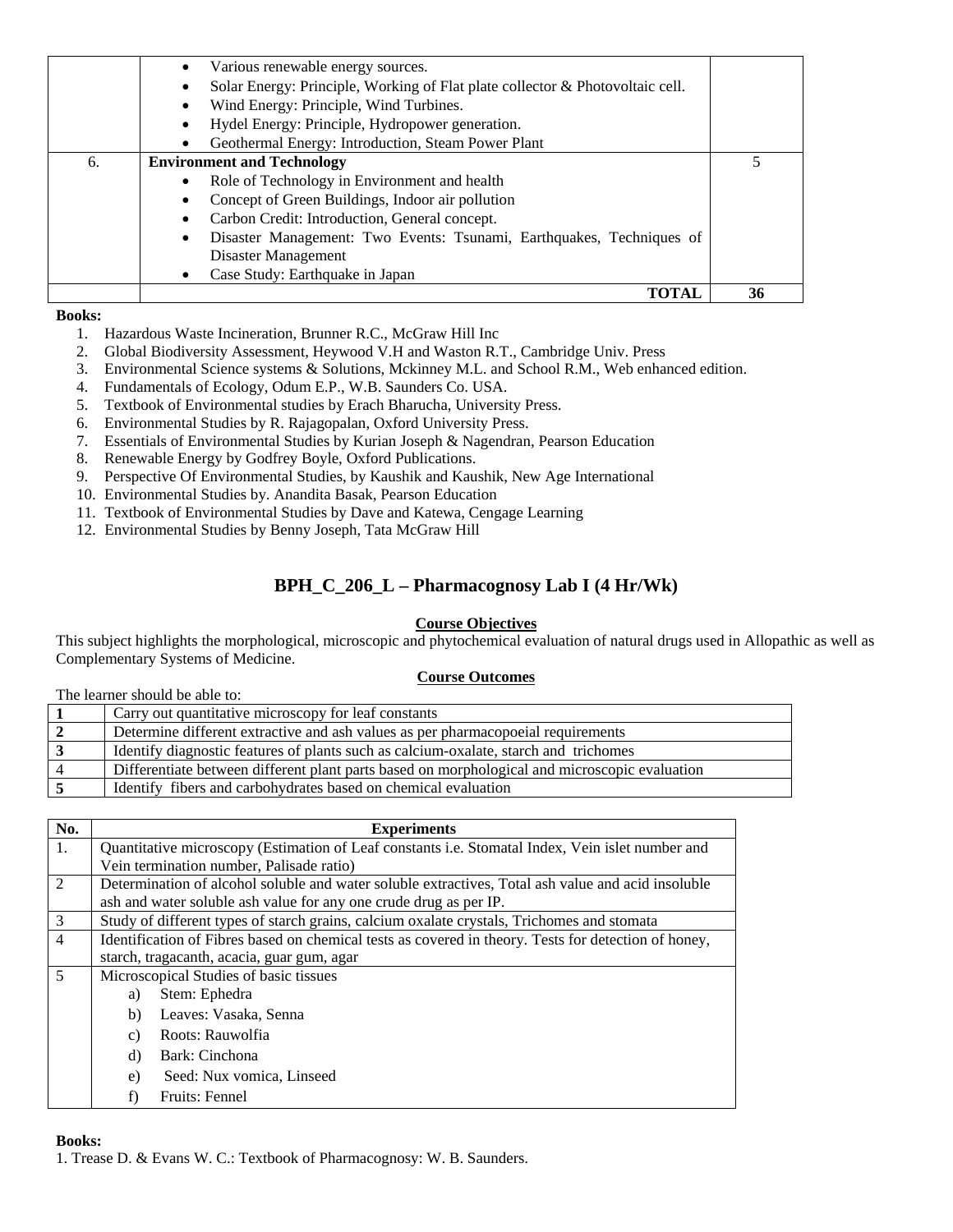- 2. Tyler V.E., Brady L.R. & Robbers J. E.: Pharmacognosy; Lea Febiger, USA.
- 3. Wallis T. E.; Textbook of Pharmacognosy; CBS Publishers, Delhi.
- 4. Kokate C.K., Purohit A. P. &Gokhale S. B.: Pharmacognosy; Nirali Publications, Pune.
- 5. Harborne J. B.: Phytochemical Methods: A guide to modern techniques Analysis: Chapman& Hall, London.
- 6. Bruneton J.: Pharmacognosy, Phytochemistry, Medicinal Plants: Intercept Limited.
- 7. Vasudevan T.N. & Laddha K.S.: A Textbook of Pharmacognosy, Vrinda Publication House, Jalgaon.
- 8. The Indian Pharmacopeia: The Controller of Publication; Delhi.
- 9. Brain K.R. & Turner T. D.: The Practical Evaluation of Phytopharmaceuticals: Wright, Scientica, Bristol.

### **BPH\_C\_207\_L - Biochemistry Lab (4 Hr/Wk)**

#### **Course Objectives**

To teach the learner the methods for the detection and estimation of different biomolecules

#### **Course Outcomes**

The learners should be able to understand the principles and methods for the estimation of:

- 1. Carbohydrates
- 2. Amino acids and proteins
- 3. Fats and Lipids
- 4. Nucleic acids
- 5. Enzyme kinetic parameters
- 6. Enzyme activity as diagnostic markers

#### **EXPERIMENTS**

- 1. Qualitative tests for carbohydrates and confirmatory tests by ozasone formation
- 2. Qualitative test and simple color reactions for amino acids and proteins. Precipitation reactions of proteins.
- 3. Chromatographic separation of amino acids.
- 4. Quantitative estimation of glucose (Willstaters and Lane & Eynon's methods). Estimation of sucrose. Colorimetric estimation of glucose.
- 5. Quantitative estimation of proteins by Biuret method and Folin method (one titrimetry and one by colorimetry)
- 6. Estimation of enzyme activity ptyline (amylase) in saliva and alkaline phosphatase (including plotting of data to determine Km and Vmax for any one of these enzymes)
- 7. Quantitative estimation of properties of lipids acid value, iodine value, saponification value.
- 8. Quantitative estimation of RNA and DNA.
- 9. Demonstrations of estimation of blood glucose, SGOT or SGPT using commercial kits (suggest that students should volunteer for fasting and post prandial glucose determinations)
- 10. Demonstration of isolation of DNA.

#### **Books:**

- 1. An Introduction to Practical Biochemistry Plummer D.T., Tata Mcgraw Hill, N Delhi, India
- 2. Laboratory Manual In Biochemisty, Jayaraman J, Wiley Easter, N Delhi. India

### **BPH\_C\_208\_L - Computer Lab (4 Hr/Wk)**

#### **Course Objectives**

To Introduce the learner to the importance of computers – hardware and software – and their potential applications to the pharmacy profession

#### **Course Outcomes**

The learner should be able to:

- 1. Describe the components of a PC
- 2. Compare the different operating systems
- 3. Record simple programs using BASIC and C programming languages
- 4. Apply knowledge gained for use of computers in pharmacy

| No. | <b>Details</b>                                                                           | <b>Hours</b> |
|-----|------------------------------------------------------------------------------------------|--------------|
|     | Introduction to Computers.                                                               |              |
| 2.  | History of Computer development and respective generation: Abacus, Napier's Bones, Slide |              |
|     | rule, Pascal's Calculator. General use of computers in everyday life.                    |              |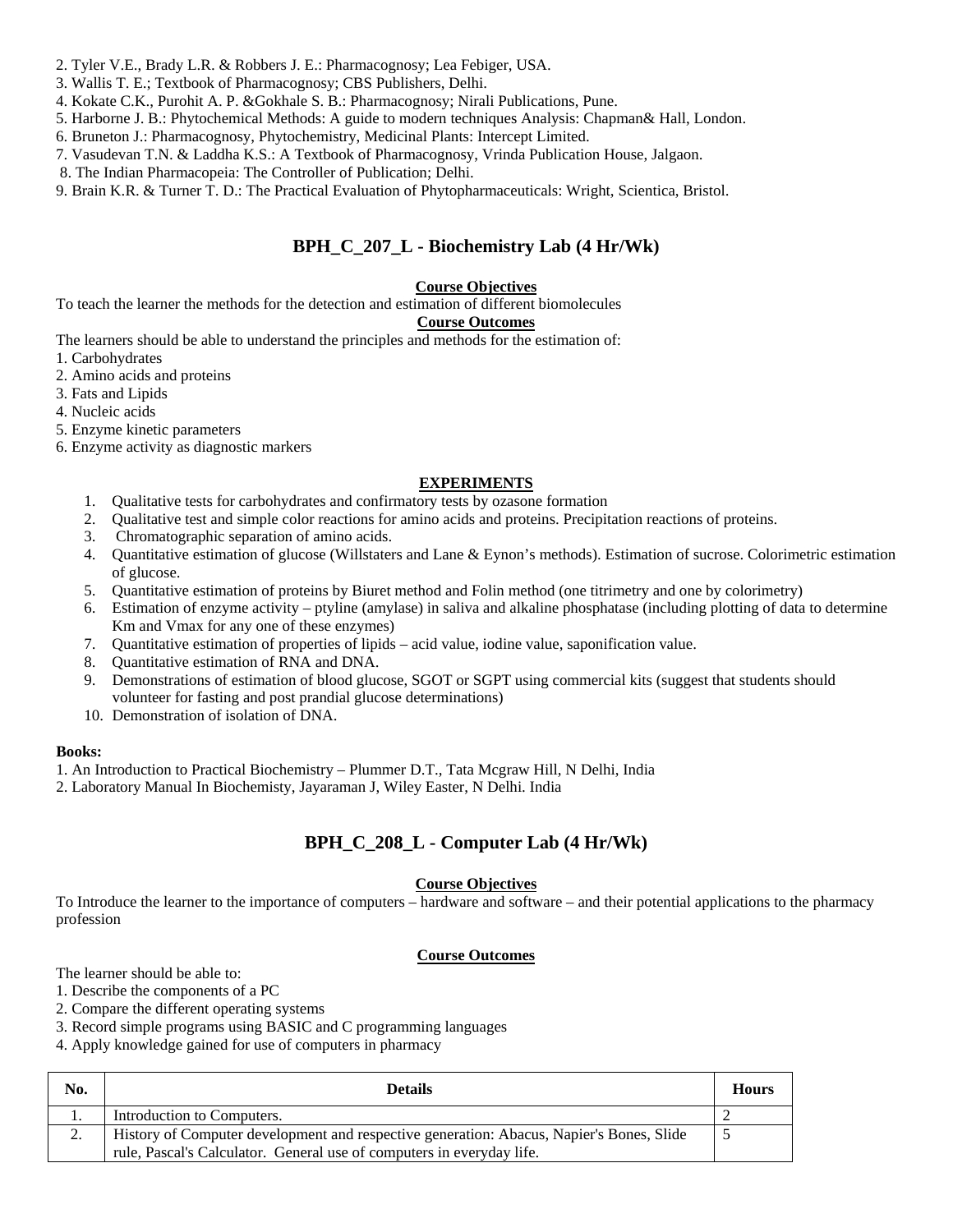|     | Computer Classification: Mainframe, Mini and Micro Computers, comparison of Analog &           |                |
|-----|------------------------------------------------------------------------------------------------|----------------|
|     | Digital Computers, Hardware and Software. Calculator and Computer                              |                |
| 3.1 | Operating Systems: Introduction to types of operating systems, UNIX, MS-DOS, etc. RAM,         | $\overline{4}$ |
|     | ROM, Virtual Memory etc                                                                        |                |
| 3.2 | Students should learn on Windows and Linux OS based systems use of basic Windows and           | $\overline{4}$ |
|     | Linux commands                                                                                 |                |
| 4.1 | Type of Languages: Conventional languages; their advantages, limitations; C, Pascal,           | $\overline{4}$ |
|     | FORTRAN, Programming of these languages                                                        |                |
| 4.2 | Students should be taught some programming in BASIC and C                                      | $\overline{4}$ |
| 5.1 | Introduction to Computer Networks: Architecture of seven layers of communications              | $\overline{4}$ |
|     | Students should be taken to a computer lab with has a network and shown the basic              |                |
| 5.2 | connections and operation of different types of networks.                                      | 3              |
| 6.1 | Introduction to Data Structure: Like Queues, list, trees, Binary trees algorithms, Flow chart, | 8              |
|     | Structured Systems, Analysis and development, Ingress-SQL, Gateways etc. Statistics,           |                |
|     | methodologies.                                                                                 |                |
|     | Basic Language: Constants and Variables: Character set, constants, variables,                  |                |
|     | Naming the variables getting data into memory, LET, INPUT, READ. DATA, Print Statement         |                |
|     | Expressions: Arithmetic expression, Hierarchy of operations, Rules of Arithmetic, Evaluation   |                |
|     | of expressions, Relational expressions, Logical operations, Library functions                  |                |
|     | Printer Control: Comma and semicolon control, the TAB function, PRINT, LPRINT                  |                |
|     | Functions and Subroutines: User defined functions, subroutines, subscripted variables          |                |
|     | The above concepts should be introduced practically to students with examples, while working   |                |
|     | on a computer system.                                                                          |                |
|     |                                                                                                |                |
| 6.2 |                                                                                                |                |
| 7.  | <b>Computer Graphics:</b>                                                                      | 5              |
| 8.  | Computer applications in pharmaceutical area and in clinical studies                           | 5              |

1. Basic Electronics and Computer Applications, Rajiv Khanna, New Age International Publishers

2. Fundamentals of Computers, V. Rajaraman, Prentice Hall of India Pvt. Ltd.

3. Schaums Outline Series, Theory and Problems of Introduction to Computer Science, Francis Scheid, McGraw Hill Book Co.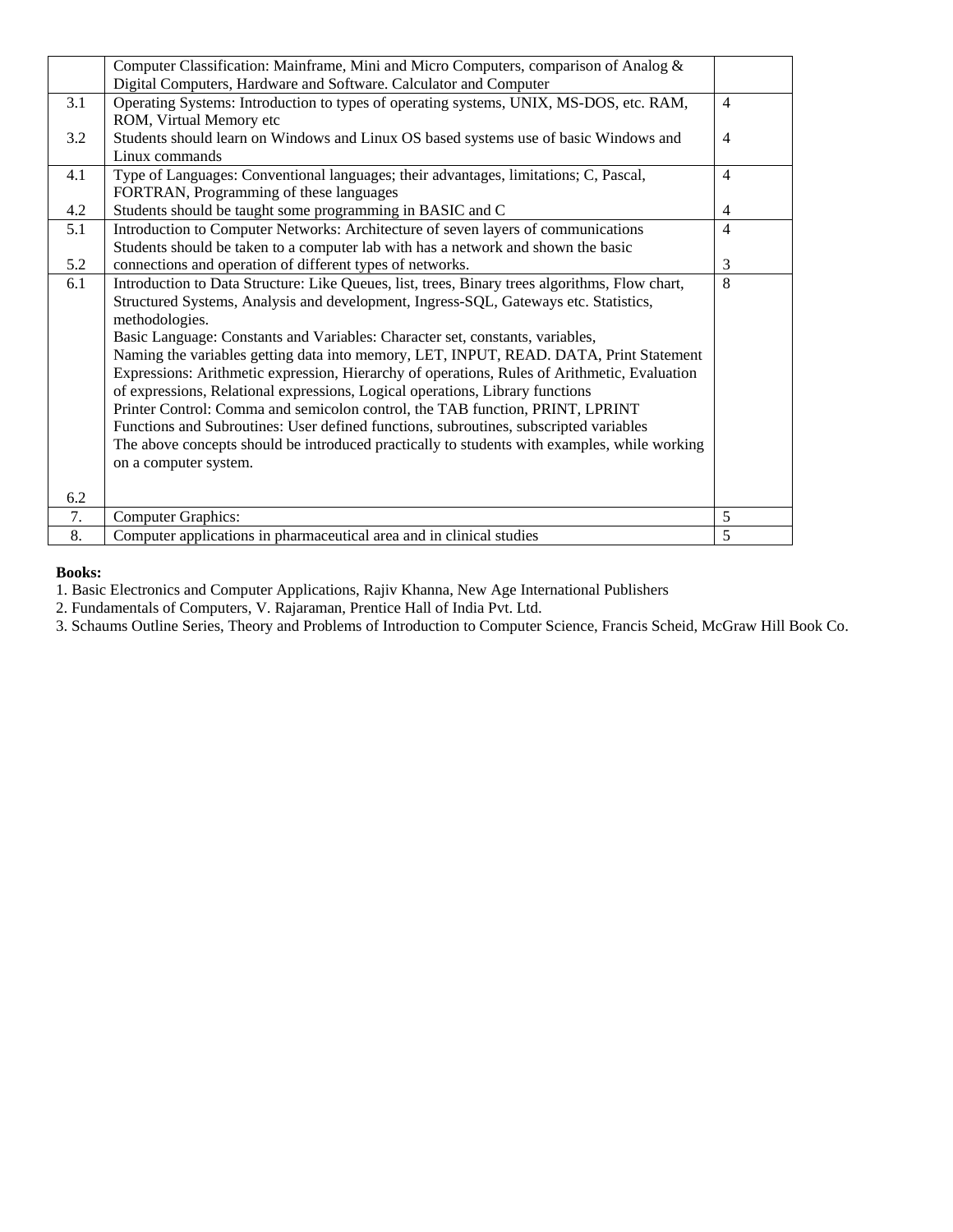### **SYLLABUS FOR S. Y. B. Pharm.**

### **SEMESTER-III**

### **BPH\_C\_301\_T – Organic Chemistry I – (4 Hr/Wk)**

#### **Course Objectives**

1. To introduce the system of naming organic compounds generally encountered in Pharmacy profession

2. To introduce the learner to the structural features of organic compounds with respect to 2D and 3D features, resonance forms, tautomerism, conjugation, and aromaticity.

3. To introduce the learner to the properties of compounds as dictated by their structures especially the functional groups.

4. To introduce the learner to concepts of reaction kinetics, first/second/zero order rates and equilibrium phenomenon.

#### **Course Outcomes**

The learner should be able to:

1. Assign IUPAC and stereochemical nomenclature of compounds containing multiple functional groups

2. Predict aromatic character, resonance and tautomerism of compounds

3. Explain the reactivity of compounds based on physicochemical properties

4. Understand the factors affecting equilibria, rates and reaction mechanisms

5. Explain the influence of structure on physicochemical properties and its application to various aspects of pharmaceuticals

| No.              | <b>Details</b>                                                                                                                                                                                                                                                                                                                                                                                                                                                                                                                                                                                                                                                                                                                                       | <b>Hours</b>   |
|------------------|------------------------------------------------------------------------------------------------------------------------------------------------------------------------------------------------------------------------------------------------------------------------------------------------------------------------------------------------------------------------------------------------------------------------------------------------------------------------------------------------------------------------------------------------------------------------------------------------------------------------------------------------------------------------------------------------------------------------------------------------------|----------------|
| 1                | Structure                                                                                                                                                                                                                                                                                                                                                                                                                                                                                                                                                                                                                                                                                                                                            |                |
| 1.1              | Nomenclature of mono/polyfunctional compounds (trivial and IUPAC) (Heterocycles to be<br>excluded).                                                                                                                                                                                                                                                                                                                                                                                                                                                                                                                                                                                                                                                  | $\overline{4}$ |
| 1.2              | Hybridization states of C, O and N.                                                                                                                                                                                                                                                                                                                                                                                                                                                                                                                                                                                                                                                                                                                  | $\mathbf{1}$   |
| 1.3              | Atomic orbitals, Molecular orbitals of $sp^3$ (ethane), $sp^2$ (ethene), and sp (acetylene) and C<br>attached to heteroatoms with lone pairs.<br>HOMO and LUMO of ethene and the C=O group.                                                                                                                                                                                                                                                                                                                                                                                                                                                                                                                                                          | $\overline{2}$ |
| 1.4              | Basic concepts of electronegativity, hydrogen bonding, inductive effect, dipole moment, log<br>P with examples of monofunctional compounds.                                                                                                                                                                                                                                                                                                                                                                                                                                                                                                                                                                                                          | $\overline{2}$ |
| $\overline{1.5}$ | Concept of aromaticity: Huckel's rule, identification of aromatic, non-aromatic and anti-<br>aromatic systems based on planarity, conjugation and Huckel's rule.                                                                                                                                                                                                                                                                                                                                                                                                                                                                                                                                                                                     | $\overline{2}$ |
| 1.6              | Resonance in aliphatic and aromatic systems: Rules of resonance and stability of the<br>resonance structures.<br>Tautomerism of keto-enol and imine-enamine systems.<br>Hyperconjugation.                                                                                                                                                                                                                                                                                                                                                                                                                                                                                                                                                            | $\overline{2}$ |
| 1.7              | Stereochemistry:<br>Concept of configuration and chirality, axes of symmetry, plane of symmetry, center of<br>symmetry.<br>Representation of molecules using projection formulae - Fischer, Wedge, Sawhorse and<br>Newmann.<br>Geometric Isomerism: Methods of determination of configuration of geometric isomers.<br>Optical isomerism: Enantiomers and diastereomers.<br>Nomenclature of stereoisomers including E and Z, D and L and R and S designations.<br>Conformations of ethane, butane, cyclohexane with their energy profile diagrams.<br>Conformational analysis of mono- and di-substituted cyclohexanes.<br>Types of strains: Angle strain (Baeyer Strain), transannular strain (Prelog Strain), torsional<br>strain (Pitzer strain). | 6              |
| $\overline{2}$   | Ionization, acidity, basicity and pK <sub>a</sub> (excluding heterocyclic compounds).                                                                                                                                                                                                                                                                                                                                                                                                                                                                                                                                                                                                                                                                | 6              |
| $\overline{3}$   | Geometry, stability and properties of the following reactive intermediates: carbocations,<br>carbanions, carbenes and carbon radicals.<br>Electrophiles and nucleophiles (including charged and neutral species).<br>Concept of leaving groups, alkyl shifts and migratory aptitude.                                                                                                                                                                                                                                                                                                                                                                                                                                                                 | 6              |
| 4                | Equilibria, rates and mechanisms.                                                                                                                                                                                                                                                                                                                                                                                                                                                                                                                                                                                                                                                                                                                    | 7              |
| $\overline{5}$   | Mechanism of $SN1$ , $SN2$ , E1 and E2 reactions.<br>Factors affecting substitution and elimination reactions.<br>Comparison of substitution and elimination reactions.                                                                                                                                                                                                                                                                                                                                                                                                                                                                                                                                                                              | $\overline{4}$ |
| 6                | Reactivity of the following functional groups:<br>Alkenes, alkynes, alcohols, phenols, alkyl halides, ethers, aldehydes, ketones, carboxylic                                                                                                                                                                                                                                                                                                                                                                                                                                                                                                                                                                                                         | $\overline{4}$ |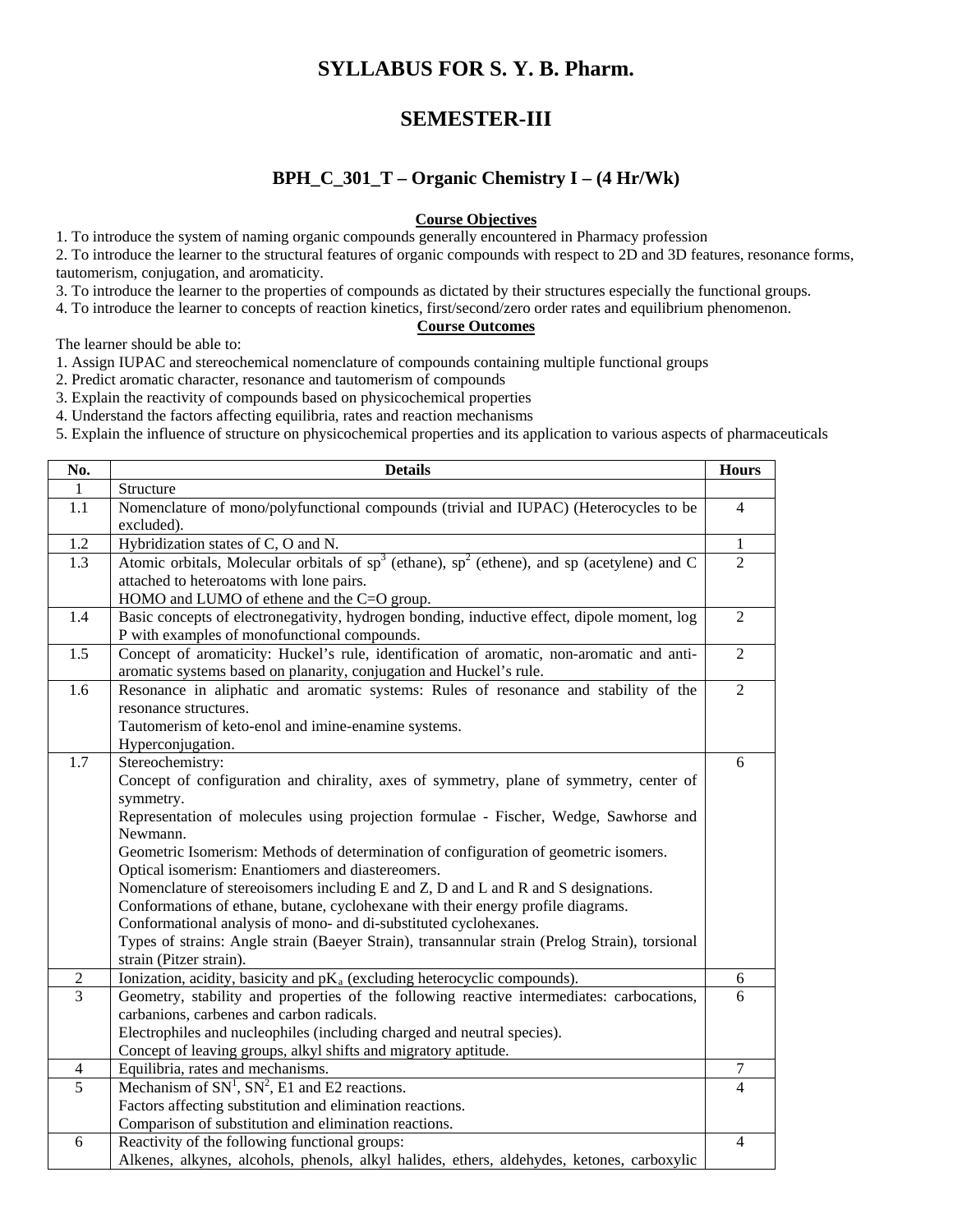| <b>TOTAI</b>                                                                              |  |
|-------------------------------------------------------------------------------------------|--|
| the following aspects: receptor binding, formulation and degradation.                     |  |
| Influence of the physicochemical properties of the above mentioned functional groups on   |  |
| addition to alkene).                                                                      |  |
| (Molecular orbital diagrams for nucleophilic addition to carbonyl group and electrophilic |  |
| acid and derivatives, amines.                                                             |  |

- 1. Organic Chemistry, Jonathan Clayden, Nick Greeves, and Stuart Warren, Oxford University Press.
- 2. Organic Chemistry, Stanley H. Pine, James B. Hendrickson, Donald J. Cram, and George S. Hammond, McGraw-Hill Book Co.
- 3. Organic Chemistry, John E McMurry, Brooks/Cole Cengage Learning.
- 4. Textbook of Organic Chemistry, P. S. Kalsi, MacMillan India Limited.

### **BPH\_C\_302\_T – Physical Pharmacy I – (4 Hr/Wk)**

#### **Course Objectives**

The objective of the course is to train the learner for understanding the basic physical principles underlying pre-formulation testing, formulation development and finished product testing of drug delivery systems.

#### **Course Outcomes**

The learner should be able to:

1. Understand the various physical phenomena involved in designing of various formulations.

2. Determine various physical parameters of drugs and formulations

3. Predict and anticipate in-process problems based on raw materials and manufacturing methods.

4. Apply the knowledge of physical phenomena in selecting raw materials, including drug, inactive ingredients of appropriate quality leading to stable formulations.

| No.            | <b>Details</b>                                                                                                                                      | <b>Hours</b>                   |
|----------------|-----------------------------------------------------------------------------------------------------------------------------------------------------|--------------------------------|
| 1.             | <b>States of matter</b>                                                                                                                             | 11                             |
| 1.1            | <b>Binding Forces between molecules</b>                                                                                                             |                                |
| 1.2            | Gaseous state: Ideal and Real gases, ideal gas equation and van der waal's equation (No derivation),                                                | $\mathbf{1}$<br>$\overline{2}$ |
|                | Critical Phenomena                                                                                                                                  |                                |
| 1.3            | Liquid state: Liquefaction of gases, aerosols, vapor pressure, latent heat, boiling point                                                           | $\sqrt{2}$                     |
| 1.4            | Solid state: Amorphous solids, crystalline solids: crystal lattice and unit cell, crystal defects,                                                  | $\overline{4}$                 |
|                | polymorphism, melting point, pharmaceutical significance of polymorphs and amorphous solids                                                         |                                |
| 1.5            | Liquid crystalline state and supercritical fluid state: Properties and pharmaceutical significance                                                  | 2                              |
|                |                                                                                                                                                     |                                |
| $\overline{2}$ | <b>Physical properties of Drug Molecules</b>                                                                                                        | $\overline{7}$                 |
| 2.1            | Additive, constitutive and colligative properties with examples;                                                                                    | $\overline{3}$                 |
|                | Concept of tonicity in pharmacy, methods to adjust isotonicity;                                                                                     |                                |
| 2.2            | Dipole moment, Dielectric constant and significance to pharmacy                                                                                     | 1                              |
| 2.3            | Refractive index and molar refraction, Principle and working of Abbe's refractometer and Application of<br>molar refraction to determine structures | 1                              |
| 2.4            | Optical rotation, Specific rotation, measurement of optical rotation and its applications                                                           |                                |
|                |                                                                                                                                                     | $\overline{2}$                 |
| $\mathbf{3}$   | Solubility and distribution phenomena                                                                                                               | $\boldsymbol{9}$               |
| 3.1            | Solvent - solute interactions, Ideal and real solutions, Raoult's law, deviation from Raoult's law,<br>Azeotropic mixtures.                         | $\overline{2}$                 |
| 3.2            | Phase equilibria and Phase rule (one, two and three component systems)                                                                              | $\mathbf{1}$                   |
| 3.3            | Solubility of gases in liquids, Henry's law and applications                                                                                        | $\mathbf{1}$                   |
| 3.4            | Solubility of liquids in liquids, miscible and partially miscible liquids, critical solution temperature and<br>applications.                       | $\overline{2}$                 |
| 3.5            | Solubility of solids in liquids, solubility parameters                                                                                              | $\boldsymbol{2}$               |
| 3.6            | Distribution law, its limitations, modification for weak electrolytes (No derivation) and applications                                              | $\mathbf{1}$                   |
| 4              | Ionic equilibria and buffers                                                                                                                        | 6                              |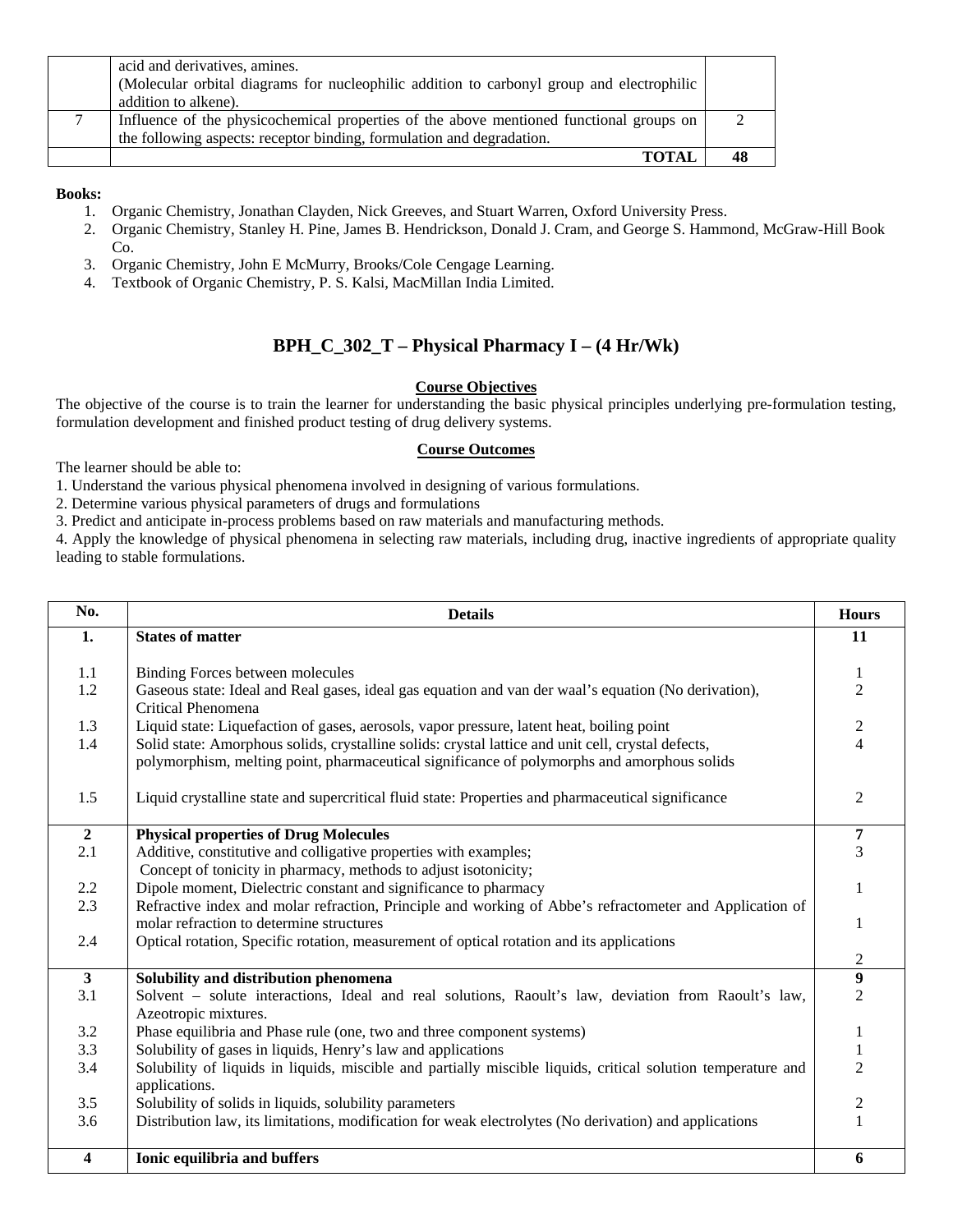| 4.1 | Strong electrolytes and weak electrolytes, dissociation of weak electrolytes, dissociation constant                                         | 2              |
|-----|---------------------------------------------------------------------------------------------------------------------------------------------|----------------|
| 4.2 | pH, Sorensen's pH scale, pH determination (glass electrode)                                                                                 | 1              |
| 4.3 | Applications of buffers, buffer equation (Henderson- Hasselbalch equation), buffer capacity, buffers in                                     | 3              |
|     | pharmaceutical and biological systems                                                                                                       |                |
| 5   |                                                                                                                                             |                |
|     | <b>Interfacial phenomena</b>                                                                                                                | 9              |
| 5.1 | Surface tension, Interfacial tension, Surface free energy                                                                                   |                |
| 5.2 | Measurement of surface and interfacial tension-capillary rise method, drop number method, Drop weight<br>method, Du Nuoy tensiometer method |                |
| 5.3 | Spreading of liquids, Spreading coefficient, Surface active agents, Hydrophilic-Lipophilic balance, soluble<br>monolayers                   | 3              |
| 5.4 | Adsorption at solid interfaces, Adsorption isotherms, Freundlich adsorption isotherm, Langmuir adsorption<br>isotherm                       | 3              |
| 5.5 | Wetting, wetting agents and contact angle                                                                                                   | 1              |
| 6   | <b>Rheology</b>                                                                                                                             | 6              |
| 6.1 | Definition: Rheology, viscosity, Newton's law of flow, viscosity coefficients for Newtonian fluids                                          |                |
| 6.2 | Non- newtonian systems: Plastic, pseudoplastic and dilatant, thixotropy and its significance                                                | $\overline{c}$ |
| 6.3 | Measurement of flow for newtonian and non-newtonian systems                                                                                 | $\overline{c}$ |
| 6.4 | Deformation of solids: Introduction to Elastic, plastic, viscoelastic and fragmentation                                                     |                |
|     | <b>TOTAL</b>                                                                                                                                | 48             |

Refer to latest editions

- 1. P. J. Sinko, 'Martin's Physical Pharmacy and Pharmaceutical Sciences' Fifth edition, Lippincott Williams and Wilkins, Indian Edition distributed by B.I. Publications Pvt. Ltd, 2006.
- 2. Pharmaceutical Dosage Forms And Drug Delivery Systems, Howard C. Ansel,Nicholas G. Popovich, Loyd V.
- 3. Pharmaceutics: The Science Of Dosage Form Design, Michael E.Aulton
- 4. Bahl and Tuli, 'Essentials of Physical Chemistry' S. Chand and Company Ltd. Ramnagar, New Delhi-110055.
- 5. Essentials of Physical Pharmacy , C.V.S Subrahmanyum, Vallabh Prakashan
- 6. Textbook of Physical Pharmaceutics, C.V.S Subrahmanyum, Vallabh Prakashan

### **BPH\_C\_303\_T – Anatomy Physiology and Pathophysiology III – (4 Hr/Wk)**

#### **Course Objectives**

1. To teach about anatomy and physiology of reproductive, cardiovascular, urinary and gastrointestinal system.

2. To teach pathophysiology of common diseases associated with reproductive, cardiovascular, urinary and gastrointestinal system.

#### **Course Outcomes**

| The learner should be able to:  |                                                                                  |                                |
|---------------------------------|----------------------------------------------------------------------------------|--------------------------------|
| <b>TOPIC</b>                    | <b>COURSE OUTCOMES</b>                                                           | <b>BLOOM'S</b><br><b>LEVEL</b> |
| T1,T3,                          | Explain the anatomy, and physiology of the reproductive system, cardiovascular   |                                |
| <b>T5,T8</b>                    | system, urinary system and digestive system and know the concept, significance   |                                |
|                                 | and application of ECG                                                           |                                |
| T <sub>2</sub> , T <sub>4</sub> | Comprehend the etiology, pathogenesis, signs and symptoms of common diseases     | ∍                              |
| T7, T9                          | of the reproductive system, cardiovascular system, urinary system and digestive  |                                |
|                                 | system                                                                           |                                |
| T <sub>5</sub> , T <sub>6</sub> | State the relevance of various body fluid compartments, electrolyte distribution |                                |
|                                 | and acid-base balance.                                                           |                                |

| No. | <b>Details</b>                                                                                                 | <b>Hours</b> |
|-----|----------------------------------------------------------------------------------------------------------------|--------------|
|     | Reproductive system<br>- Anatomical and Physiological considerations of male and female<br>reproductive system |              |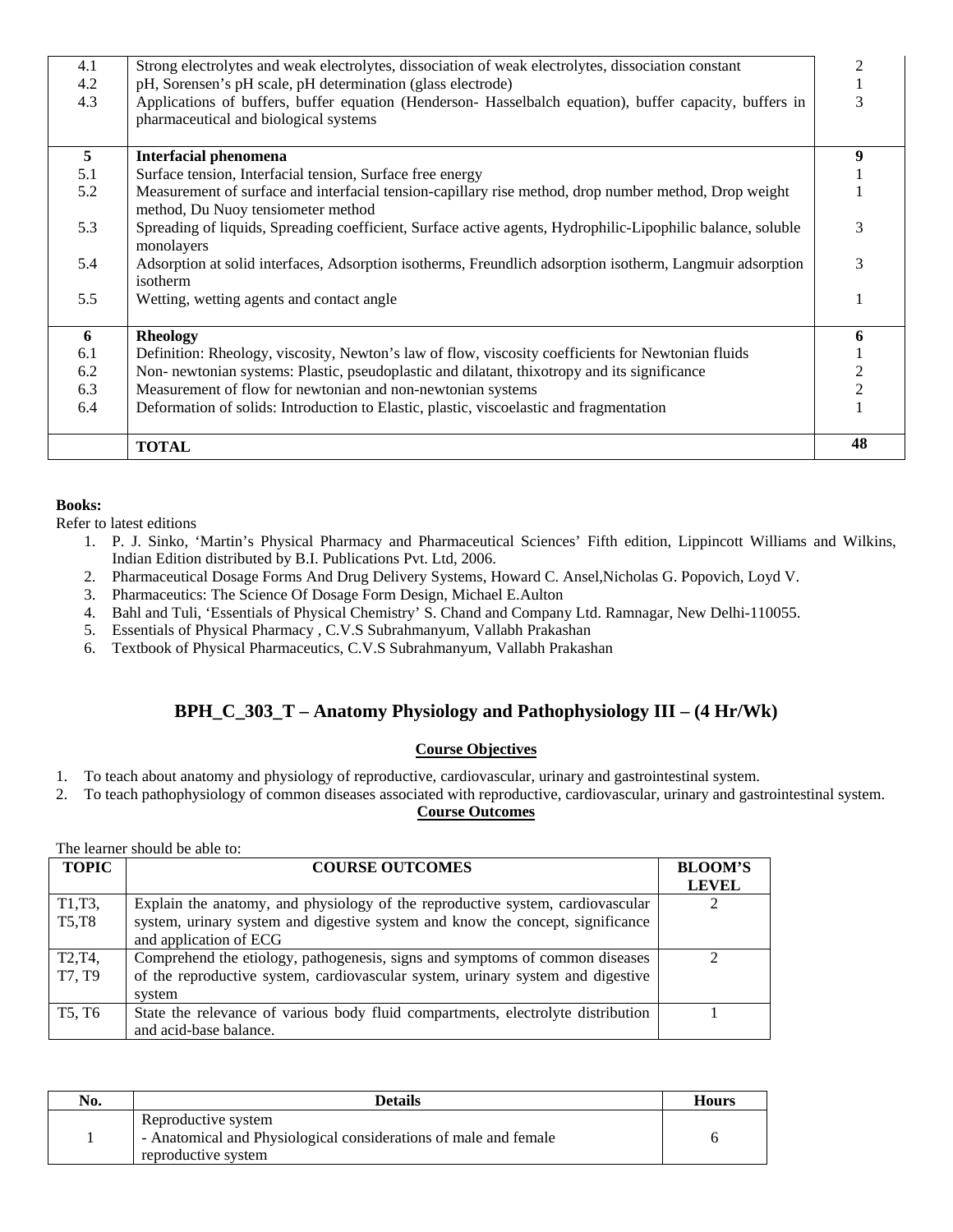|                | <b>Total</b>                                                                                                                                                                                                                                                                                                                                                                                       | 48 |
|----------------|----------------------------------------------------------------------------------------------------------------------------------------------------------------------------------------------------------------------------------------------------------------------------------------------------------------------------------------------------------------------------------------------------|----|
|                | - Hepatitis<br>- Pancreatitis<br>- Achalasia<br>- Reflux esophagitis                                                                                                                                                                                                                                                                                                                               |    |
| 9              | Pathophysiology of following diseases<br>- Peptic ulceration<br>- Zollinger – Ellison's Syndrome<br>-Inflammatory Bowel Disease (Ulcerative colitis, Crohn's disease)<br>- Cholecystitis & Cholelithiasis<br>- Jaundice                                                                                                                                                                            | 4  |
| 8              | Digestive System<br>- Anatomy and physiology of digestive system<br>- Digestion and absorption of carbohydrates, proteins and fats                                                                                                                                                                                                                                                                 | 7  |
| 7              | Pathophysiology of following diseases<br>- Renal failure<br>- Glomerulonephritis<br>- Renal calculi / kidney stones<br>- Urinary Tract Infections (UTI)                                                                                                                                                                                                                                            | 4  |
| 6              | Formation of body fluids and fluid compartments.                                                                                                                                                                                                                                                                                                                                                   | 4  |
| 5              | Urinary system<br>- Anatomy and Physiology of Urinary System<br>- Formation of urine<br>- water balance, electrolyte balance & acid - base balance                                                                                                                                                                                                                                                 | 6  |
| 4              | Pathophysiology of following diseases<br>- Hypertension<br>- Congestive Cardiac Failure<br>- Cardiac Arrhythmia<br>- Angina Pectoris<br>- Ischemic Heart Disease<br>- Arteriosclerosis/Atherosclerosis                                                                                                                                                                                             | 5  |
| 3              | Cardiovascular System<br>- Functional anatomy of heart<br>- Conducting system of heart<br>- Cardiac cycle, Electrocardiogram (ECG)<br>-Physiology of blood circulation<br>- Functional anatomy of blood vessels<br>- Blood pressure and factors regulating blood pressure<br>- Baroreceptors, chemoreceptors, vasomotor centre<br>- Humoral and neuronal control of blood pressure and circulation | 9  |
| $\overline{2}$ | Pathophysiology of following diseases<br>- Infertility<br>- Sexually transmitted diseases (STD)<br>- Dysmenorrhea                                                                                                                                                                                                                                                                                  | 3  |
|                | - Reproductive and endocrine functions of testes and ovaries<br>- Menstrual cycle                                                                                                                                                                                                                                                                                                                  |    |

- 1. Ross & Wilson, Anatomy & Physiology in Health & Illness by Anne Waugh and Allison Grant, Published by Churchill Livingstone
- 2. Gerard J. Tortora & Bryan Derrickson, Principals of Anatomy & Physiology, Published by John Wiley and Sons, Inc.
- 3. C. Guyton & J. E. Hall, Textbook of Medical Physiology, Published in India by Prism Books Ltd. On arrangement with W. B. Saunders Company, USA.
- 4. McNaught & Callander, Illustrated Physiology by B. R. Mackenna & R. Callander, Published by Churchill Livingstone
- 5. Kaplan, Jack, Opheim, Toivola, Lyon, Clinical Chemistry: Interpretation & Techniques.
- 6. Praful B. Godkar, Textbook of Medical Laboratory Technology, Published by Bhalani Publishing House, Mumbai, India
- 7. Harsh Mohan, Textbook of Pathology, Published by Jaypee Brothers Medical Publishers Pvt. Ltd., New Delhi.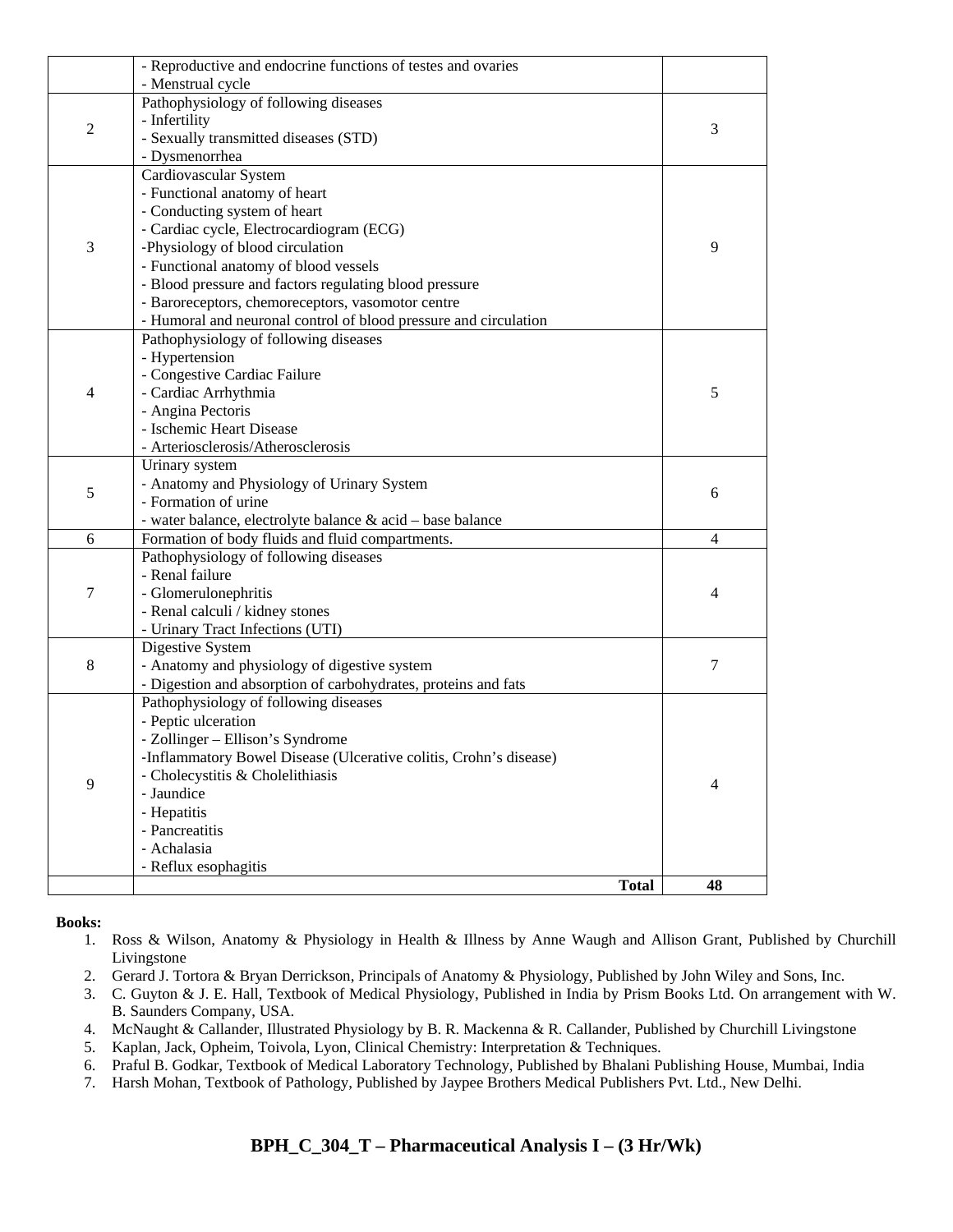#### **Course Objectives**

1. To introduce the learner to the scope and importance of sample preparation and analytical procedures, pharmacopoeial methods of analysis, and errors associated with analytical procedures.

2. To introduce the learner to the different titrimetric analytic methods like acid-base titrations, complexometric titrations, etc.

3. To introduce the learner to gravimetric and electro-analytical methods of analysis.

#### **Course Outcomes**

The leaner should be able to:

1. Explain the role of pharmaceutical analysis in the field of pharmacy and industry and delineate between qualitative- quantitative, manual, automatic and electrochemical methods of analysis.

2. Describe volumetric, gravimetric, electrochemical and solvent extraction methods of analysis.

3. Solve numerical problems related to volumetric, gravimetric and solvent extraction methods of analysis and apply simple statistics to numerical data.

| No.                     | <b>Details</b>                                                                                     | <b>Hours</b>        |
|-------------------------|----------------------------------------------------------------------------------------------------|---------------------|
| $\mathbf{1}$            | <b>Introduction to Pharmaceutical Analysis</b>                                                     | 4                   |
| 1.1                     | Scope of Pharmaceutical Analysis, Classification of Quantitative Analytical techniques             | $\overline{2}$      |
|                         | (Instrumental and Non-Instrumental).                                                               |                     |
|                         | Introduction to pharmacopoeial monograph -Significance of a pharmacopoeial<br>٠                    |                     |
|                         | monograph. (Only relevance of all the tests and principle of the assay procedures in the           |                     |
|                         | monographs mentioned below to be discussed).                                                       |                     |
|                         | Active Pharmaceutical Ingredient (API): Aspirin, Calcium gluconate and Dried                       |                     |
|                         | aluminium hydroxide gel.                                                                           |                     |
|                         | Formulations: Soluble Aspirin tablets.                                                             |                     |
| 1.2                     | Types of Errors: Determinate and Indeterminate, Causes of errors and ways to minimize<br>$\bullet$ | $\boldsymbol{2}$    |
|                         | them.                                                                                              |                     |
|                         | Concept and numericals of: Mean, Median, Standard deviation, relative standard                     |                     |
|                         | deviation, Absolute and relative errors, precision, accuracy, significant figures.                 |                     |
|                         |                                                                                                    |                     |
|                         |                                                                                                    |                     |
| $\boldsymbol{2}$<br>2.1 | Aqueous acid-base titrations.                                                                      | 6<br>$\overline{2}$ |
|                         | Theoretical terms: Titrimetric analysis, Titrant, Titrand, Theoretical end point or                |                     |
|                         | equivalence point, end point of titration, Titration error, conditions for titrimetric             |                     |
|                         | analysis, classification of reactions for titrimetric analysis, Expression of concentration of     |                     |
|                         | Standard solutions-Molarity- (Analytical and equilibrium molarity), Molality, percent              |                     |
|                         | concentration, ppm, ppb, Normality, Primary and Secondary standards.                               |                     |
|                         | Law of Mass Action, Equilibrium Constant, Application of Law of Mass Action to                     |                     |
|                         | solutions of weak electrolytes, pH, pKa, pKb, hydrolysis of salts (weak base-strong acid,          |                     |
|                         | weak acid-strong base, weak acid-weak base), Buffer solutions, Buffer Capacity.                    |                     |
| 2.2                     | Neutralization curves-(strong acid versus strong base, weak acid versus strong base,<br>$\bullet$  | $\overline{2}$      |
|                         | weak base versus strong acidand weak acid versus weak base).                                       |                     |
|                         | Neutralization indicators-different theories (Ostwald's theory, Resonance theory),<br>$\bullet$    |                     |
|                         | Mixed indicators, concept of range of indicators, Choice of indicators.                            |                     |
| 2.3                     | Methods of titration: Direct titration, back titration and need, blank determination use,          | $\overline{2}$      |
|                         | significance (one example for each type) and concepts of factor calculation for assay.             |                     |
|                         | Problems related to calculation of-pH and its numericals with respect to neutralization<br>٠       |                     |
|                         | curve, Strength of Electrolytes (molarity, normality, and milliequivalence), and assay.            |                     |
|                         | Applications: Assay of benzoic acid, aspirin, sodium hydroxide.                                    |                     |
|                         |                                                                                                    |                     |
| $\mathbf{3}$            | <b>Non-aqueous titrations</b>                                                                      | $\boldsymbol{2}$    |
| 3.0                     | Theoretical considerations-Need, Types of non-aqueous solvents (aprotic, protophilic,              | $\overline{2}$      |
|                         | protogenic, amphiprotic), characteristics of solvents for non-aqueous titrations (acid-            |                     |
|                         | base character, dielectric constant, leveling and differentiating effect), Indicators for          |                     |
|                         | non-aqueous titrations, Determination of Bases and Acids (solvent, titrants and                    |                     |
|                         | indicator used).                                                                                   |                     |
|                         | Applications: Assay of Sodium benzoate and Acetazolamide.                                          |                     |
|                         |                                                                                                    |                     |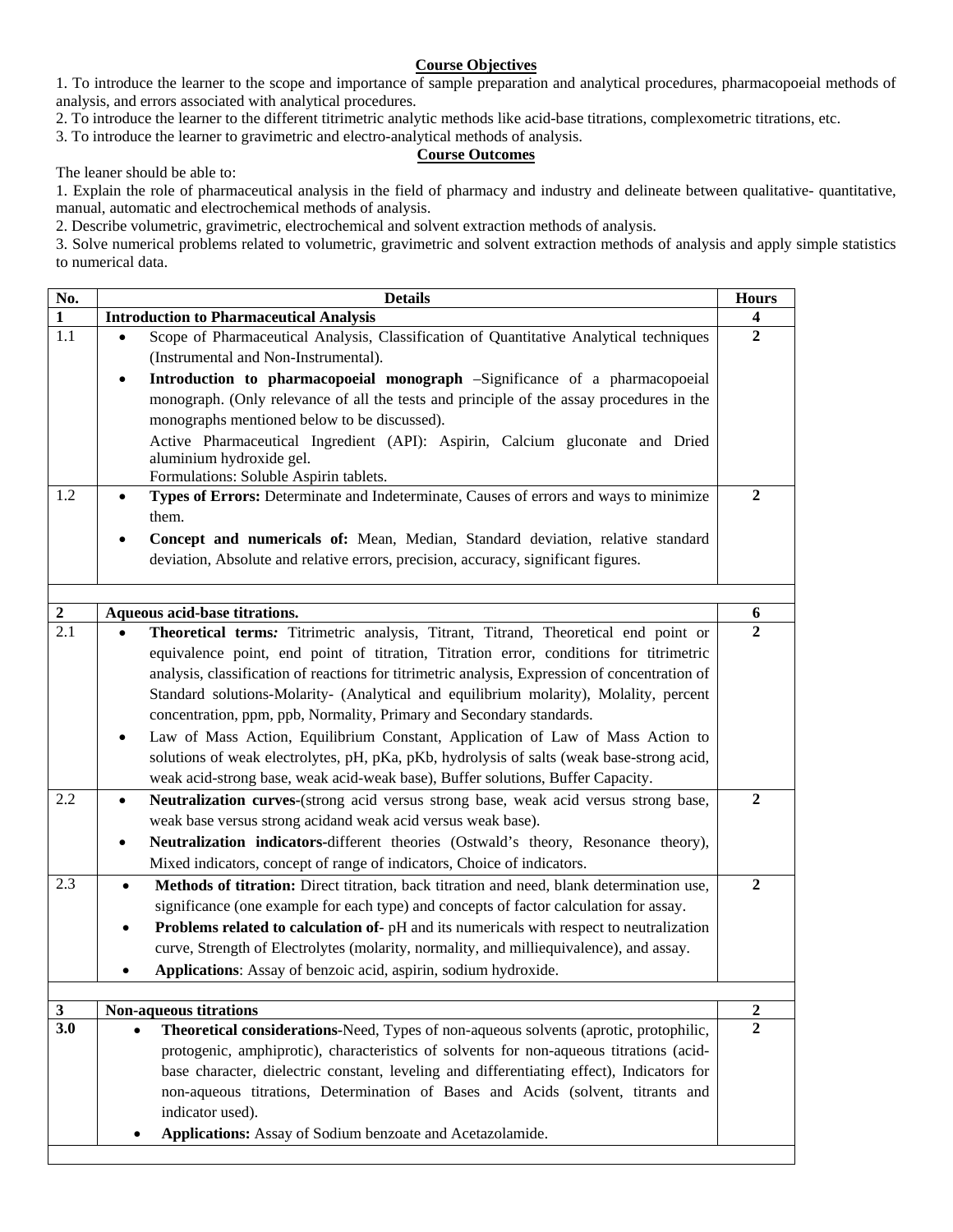| $\overline{4}$ | <b>Complexometric titrations</b>                                                                    | $\mathbf{3}$                   |
|----------------|-----------------------------------------------------------------------------------------------------|--------------------------------|
|                | Terms-Complex, complexing agents (Complexones), chelate, ligand, co-ordination                      |                                |
|                | number, chelating agent, sequestering agent, metal-ligand complex.                                  |                                |
|                | Aspects in complex formation with respect to Disodium edetate- Dissociation<br>$\bullet$            |                                |
|                | constant, pH, Stability, colouration, titrability of polyvalent metal ions, pM indicators,          |                                |
|                | presence of auxiliary complexing agent, and general structure of complexes formed                   |                                |
|                | with di-, tri- and tetravalent metal ions.                                                          |                                |
|                | Complexometric titrations: Direct method, back titration, replacement titration,<br>٠               |                                |
|                | titration of mixture of metal ions, masking agent (auxiliary ligand) and demasking                  |                                |
|                | agents and titration curve with respect to disodium edetate.                                        |                                |
|                | Applications: Determination of individual cations (aluminium by back titration, nickel<br>$\bullet$ |                                |
|                | by direct titration), determination of mixture of lead, zinc and magnesium in a sample,             |                                |
|                | and assay of calcium gluconate injection.                                                           |                                |
|                |                                                                                                     |                                |
|                |                                                                                                     |                                |
| 5              | <b>Oxidation - Reduction Titrations</b>                                                             | 6                              |
| 5.1            | Terms: Oxidation, Reduction, oxidising and reducing agents, standard reduction                      | $\mathbf{1}$                   |
|                | potential, Nernst equation, redox titration curve and equivalence point.                            |                                |
|                |                                                                                                     |                                |
| 5.2            | Theory, indicators, and titrants for :<br>$\bullet$                                                 | $\boldsymbol{2}$               |
|                | Permanganometry and Cerimetry,                                                                      |                                |
|                | Applications- Assay of hydrogen peroxide solution (Permanganometry), Assay of<br>٠                  |                                |
|                | Ascorbic acid tablets, Dried Ferrous sulphate, Paracetamol (Cerimetry).                             |                                |
|                |                                                                                                     |                                |
| 5.3            | Theory, indicators, and titrants for :                                                              | $\mathbf{2}$                   |
|                | Iodometry, iodimetry, potassium dichromate, potassium iodate and potassium bromate                  |                                |
|                | titrations.                                                                                         |                                |
|                | Applications- Assay of Ascorbic acid API (Iodimetry), Assay of potassium<br>٠                       |                                |
|                | permanganate (Iodometry), Assay of Potassium iodide (Iodate titration)                              |                                |
| 5.4            | Balancing of redox equation-half cell reaction and net reaction.                                    | 1                              |
| 6              | <b>Precipitation Titration</b>                                                                      | $\mathbf{3}$                   |
| 6.1            | Theoretical considerations-Common Ion Effect, Solubilty Product, Factors affecting                  | $\mathbf{1}$                   |
|                |                                                                                                     |                                |
|                | solubility of precipitates, Fractional precipitation.                                               |                                |
| 6.2            | Types of Precipitation Titration: Argentometric Titration methods -Mohr's method,                   | $\overline{2}$                 |
|                | Volhard's Method and Adsorption Indicator Method.                                                   |                                |
|                | Applications: Standardization of silver nitrate, Assay of sodium chloride and                       |                                |
|                | potassium chloride.                                                                                 |                                |
|                |                                                                                                     |                                |
| $\overline{7}$ | Gravimetry                                                                                          | $\mathbf{3}$<br>$\overline{2}$ |
| 7.1            | Theory: Mass as measurement signal and precipitation equilibria, Unit operations in                 |                                |
|                | gravimetric analysis, Organic and inorganic precipitants, precipitation from                        |                                |
|                | homogeneous solution.                                                                               |                                |
|                | <b>Problems</b> associated with gravimetric analysis and methods to overcome (co-<br>٠              |                                |
|                | precipitation and reprecipitation, Ostwald's ripening, degree of supersaturation or Von             |                                |
|                | Weimarn ratio, solubility of precipitate, peptisation).                                             |                                |
|                |                                                                                                     |                                |
| 7.2            | Applications-Assay of Nickel by dimethylglyoxime, Assay of aluminium by oxine                       | $\mathbf{1}$                   |
|                | reagent, Assay of Ba <sup>+2</sup> as Barium sulphate.                                              |                                |
|                | Numericals related to gravimetric factor                                                            |                                |
|                |                                                                                                     |                                |
| 8              | <b>Miscellaneous methods</b>                                                                        | $\boldsymbol{2}$               |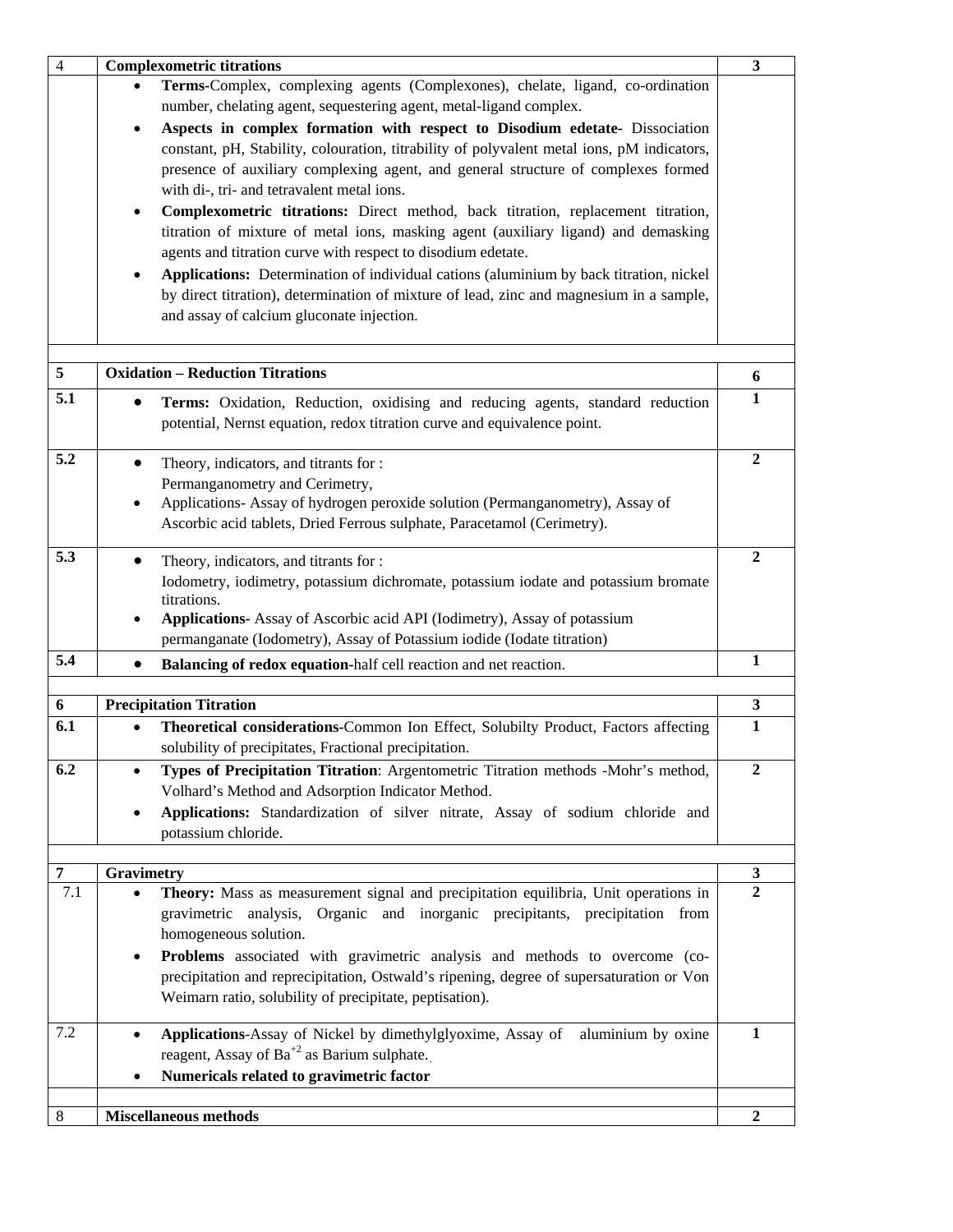| 8.1  | Oxygen flask combustion method-technique, apparatus, principle and determination<br>of organically bound halogens, sulphur and phosphorus, Application- Diloxanide<br>furoate.<br>Nitrite titrations- Concept of external indicator and application- Assay of<br>$\bullet$<br>Sulphacetamide sodium<br>Determination of nitrogen (Kjeldahl method)-Technique (direct and indirect<br>٠<br>method), reagents $\&$ apparatus used, reaction $\&$ factor calculation and numerical for<br>estimation of nitrogen.<br>Application-Assay of Urea (API)                             |                                    |
|------|-------------------------------------------------------------------------------------------------------------------------------------------------------------------------------------------------------------------------------------------------------------------------------------------------------------------------------------------------------------------------------------------------------------------------------------------------------------------------------------------------------------------------------------------------------------------------------|------------------------------------|
| 9    | <b>Electro Analytical Techniques:</b>                                                                                                                                                                                                                                                                                                                                                                                                                                                                                                                                         | 5                                  |
| 9.1  | Polarography-                                                                                                                                                                                                                                                                                                                                                                                                                                                                                                                                                                 | $\overline{2}$                     |
|      | Apparatus-Construction and working of Dropping mercury electrode (DME),<br>advantages and disadvantages of DME.                                                                                                                                                                                                                                                                                                                                                                                                                                                               |                                    |
|      | Theory-Current-Voltage curve (Polarogram), supporting electrolyte, Oxygen wave,<br>$\bullet$<br>polarographic maxima, Ilkovic equation, factors affecting limiting current, half wave<br>potential.<br>Applications-In brief.<br>٠                                                                                                                                                                                                                                                                                                                                            |                                    |
|      | Pulse polarography-Normal pulse polarography, Differential pulse polarography and<br>٠<br>square wave polarography).                                                                                                                                                                                                                                                                                                                                                                                                                                                          |                                    |
| 9.2  | Amperometry-DME cell, four types of end points in amperometric titrations,<br>$\bullet$<br>advantages, general applications and Biamperometric titrations.<br>Aquametry by Karl Fischer titration: Principle, composition and stability of KFR,<br>standardization of KFR as per I.P, determination of water in a sample-e.g. Amoxycillin<br>trihydrate.                                                                                                                                                                                                                      | $\mathbf{1}$                       |
| 9.3  | Coulometry and High Frequency Titration-Faraday's first law of electrolysis,<br>$\bullet$<br>Current vs Time plot, Cells for coulometric titration and generation of titrant, Types of<br>coulometric methods (potentiostatic and amperostatic), primary and secondary<br>coulometric titrations, advantages of coulometric titrations, and applications in brief.                                                                                                                                                                                                            | $\mathbf{1}$                       |
| 9.4  | <b>Electrogravimetry-</b> Theory of electrolysis – constant current electrolysis and constant<br>$\bullet$<br>potential electrolysis, theory of electrogravimetry- Ohm's Law, Faraday's second law<br>of electrolysis, Terminology: polarization, overvoltage, current density, current<br>efficiency, decomposition potential, polarized electrode, types of polarization-<br>concentration and kinetic, apparatus for electrogravimetric determinations,<br>characteristics of the deposit, factors affecting physical properties of the deposit,<br>applications in brief. | $\mathbf{1}$                       |
| 10   | <b>Liquid-Liquid Extraction</b>                                                                                                                                                                                                                                                                                                                                                                                                                                                                                                                                               |                                    |
| 10.1 | Terms: Nernst Distribution law and partition coefficient, Distribution coefficient,                                                                                                                                                                                                                                                                                                                                                                                                                                                                                           | $\boldsymbol{2}$<br>$\overline{2}$ |
|      | Distribution Ratio, Percent extraction or extraction efficiency, Separability factor.<br>Types-Single extraction (Batch), multiple extraction, Countercurrent Distribution and<br>٠<br>Continuous extraction.<br>Factors influencing solvent extraction, Emulsion formation problem in extraction and<br>٠                                                                                                                                                                                                                                                                    |                                    |
|      | ways to minimize.                                                                                                                                                                                                                                                                                                                                                                                                                                                                                                                                                             |                                    |
|      | <b>Examples</b> - Assay of soluble Aspirin tablets.                                                                                                                                                                                                                                                                                                                                                                                                                                                                                                                           |                                    |
| 10.2 | Problems based on distribution coefficient.<br>$\bullet$                                                                                                                                                                                                                                                                                                                                                                                                                                                                                                                      |                                    |
|      | <b>Total</b>                                                                                                                                                                                                                                                                                                                                                                                                                                                                                                                                                                  | 36                                 |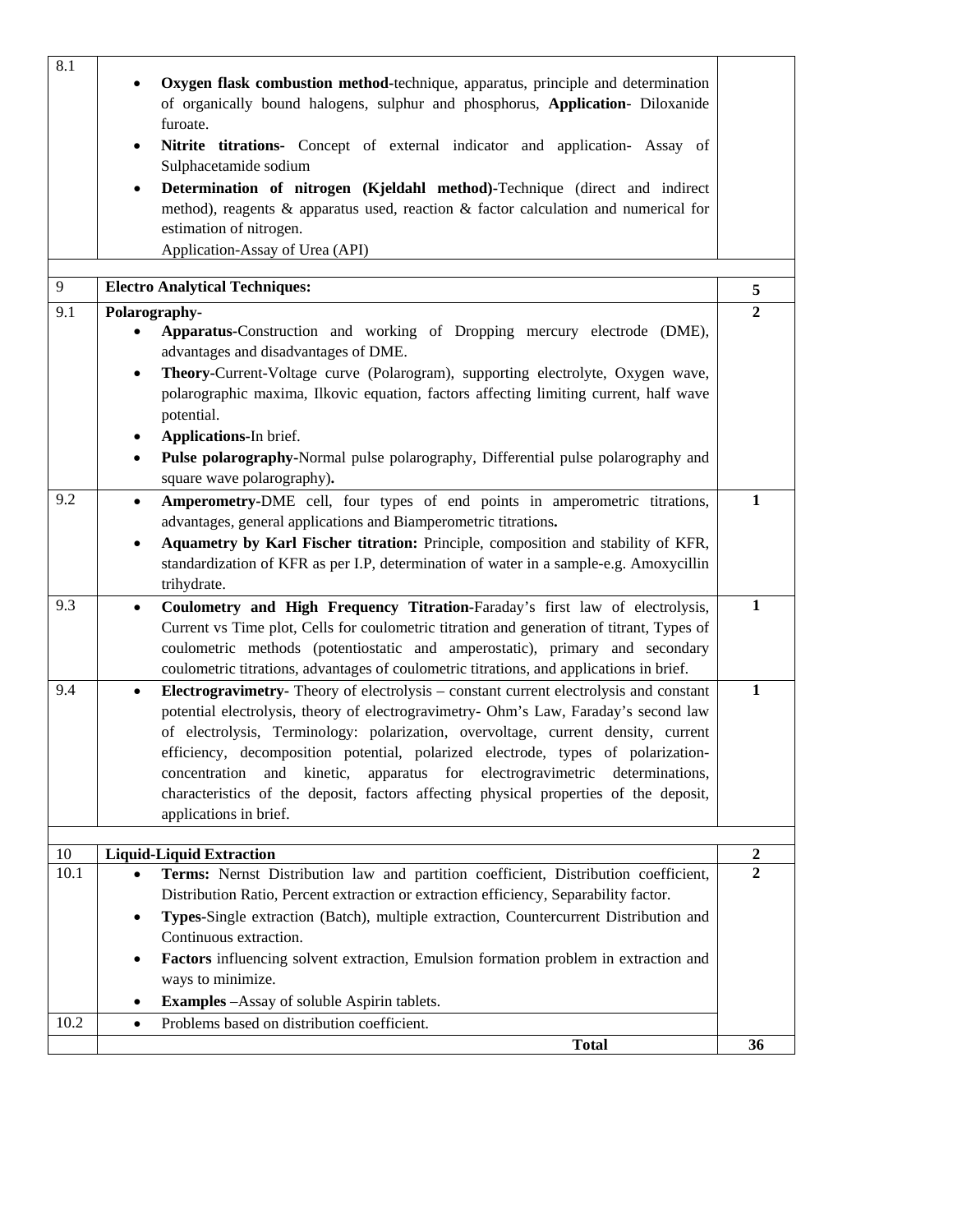1. Practical Pharmaceutical Chemistry by Beckett, A H & Stenlake, J B, 2005,  $4^{\text{th}}$ edition, Part I and II, CBS Publishers and Distributors, India.

2. A Textbook of Pharmaceutical Analysis by Kenneth A Connors, 2002, 3<sup>rd</sup> edition, John Wiley and Sons, Canada.

3. Principles of Instrumental Analysis by Douglas A. Skoog, F. James Holler, 1992,  $5<sup>th</sup>$ edition, Saunders College Publishing, USA.

4. Fundamentals of Analytical Chemistry by Douglas A. Skoog, Donald M. West, F. James Holler, 1991, 7<sup>th</sup> edition, Saunders College Publishing, USA.

5. Analytical Chemistry by Gary D. Christian,  $6<sup>th</sup>$  edition, John Wiley & Sons, Singapore.

6. Vogel's Textbook of Quantitative Chemical Analysis by Mendham J, R.C. Denney, J.D. Barnes, M. Thomas, 2002, 6<sup>th</sup> edition, Pearson Education Ltd.

7. Pharmaceutical Drug Analysis by Ashutosh Kar, 2005, 2<sup>nd</sup> edition, New Age International (P) Ltd Publishers, India.

8. Instrumental Methods of Analysis by S. S. Mahajan, 2010, 1<sup>st</sup> edition, Popular Prakashan Pvt Ltd, India.

9. Instrumental Methods of Chemical Analysis (Analytical Chemistry) by Gurudeep R. Chatwal and Sham. K. Anand, 2008, 5<sup>th</sup> revised and enlarged edition, Himalaya Publishing House Pvt Ltd.

10. Indian Pharmacopoeia, 2014 or latest edition.

11. Instrumental Method of Analysis by Willard H.H., L. L. Merritt& John A. Dean, 1986,  $6<sup>th</sup>$  edition, CBS Publishers & Distributors, New Delhi.

12. Instrumental Method of Chemical Analysis by Ewing Galen W, 1969, 3<sup>rd</sup> edition, McGraw Hill Book Company, New York.

13. Undergraduate Instrumental Analysis by J.W. Robinson, E.M. Skelly Frame and G.M. Frame II, Pub. Marcel Deckker, 2009

14. Analytical Chemistry, 2<sup>nd</sup> edition, R. Kellnar, M. Mermet, M. Otto, M. Valcarcel, H. M. Widner.

### **BPH\_C\_305\_T – Pharmaceutical Engineering – (3 Hr/Wk)**

### **Course Objectives**

To provide learner with basic understanding of unit operations and related aspects involved in pharmaceutical industry.

#### **Course Outcomes**

The learner should be able to:

1. Understand mechanics of fluid, fluid flow, and its measurements

2. Classify and describe pumps, heat measuring devices and conveyors

3. Understand basic principles involved in unit operations such as crystallization, evaporation, distillation and refrigeration and will able to describe the equipment and accessories involved therein.

4. Summarize construction material, discuss corrosion of equipment from pharmaceutical industry point.

5. Define and categorize the different industrial hazards.

#### **Note: Under all topics no detailed derivations are to be considered.**

| No.            | <b>Details</b>                                                                                | <b>Hours</b> |
|----------------|-----------------------------------------------------------------------------------------------|--------------|
| 1              | <b>Fluid flow</b>                                                                             | 3            |
|                | Mention of fluid properties such as viscosity, compressibility and surface tension of fluids. |              |
|                | Hydrostatics influencing fluid flow.                                                          |              |
|                | Fluid dynamics Bernoulli's theorem, flow of fluids in pipes, laminar and turbulent flow.      |              |
| 2              | <b>Fluid and pressure measurements</b>                                                        | 3            |
|                | Measurement of flow-Classification of flow meters, venturi meter,                             |              |
|                | Orifice meter, pitot tube, rotameter and current flow meters.                                 |              |
|                | Pressure measurement - Classification of manometers, simple manometer, U tube                 |              |
|                | manometer and modifications, Bourdon gauge.                                                   |              |
| 3              | <b>Pumps:</b>                                                                                 |              |
|                | Positive displacement pumps-reciprocating pumps, rotary pumps.                                |              |
|                | Centrifugal pumps                                                                             |              |
| $\overline{4}$ | <b>Heat and Mass transfer</b>                                                                 | 3            |
|                | Modes of heat transfer-conduction, convection and radiation, Heat                             |              |
|                | exchangers-tubular and plate.                                                                 |              |
|                | Temperature measurement-basic principles and devices.                                         |              |
|                | Mass transfer in turbulent and laminar flow.                                                  |              |
|                | Concept of interfacial mass transfer                                                          |              |
| 5              | <b>Conveying of solids</b>                                                                    |              |
|                | Belt conveyor, Bucket conveyor, Screw conveyor and Pneumatic conveyor.                        |              |
| 6              | <b>Crystallization</b>                                                                        |              |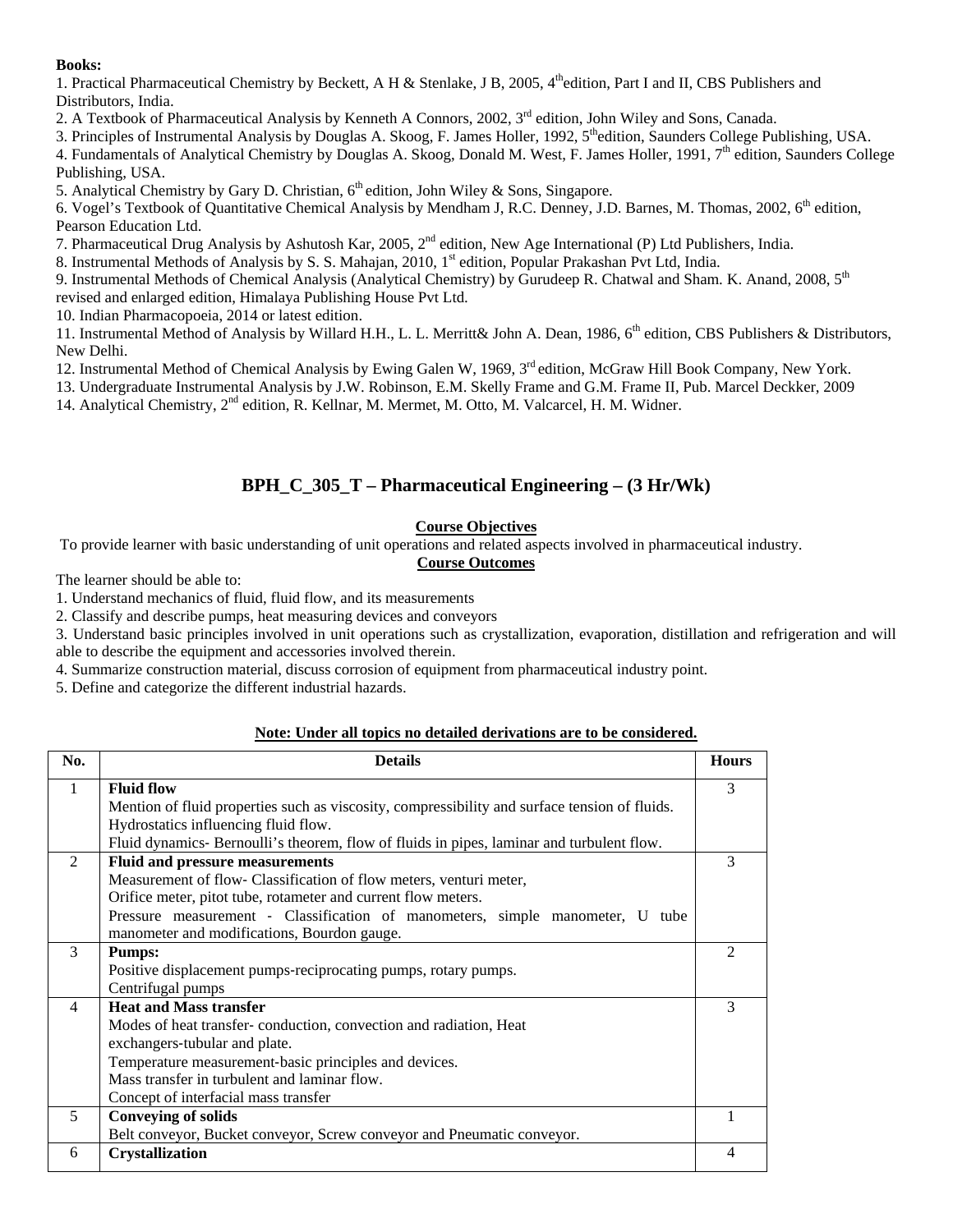|    | Crystal forms and crystal habits, Mier's theory of supersaturation, Nucleation, Crystal<br>growth.                                                                                       |                |
|----|------------------------------------------------------------------------------------------------------------------------------------------------------------------------------------------|----------------|
|    |                                                                                                                                                                                          |                |
|    | Crystallizers- Classification, Tank crystallizers, Agitated tank crystallizers, Swenson Walker                                                                                           |                |
|    | crystallizer, Vacuum crystallizer and its modifications, Krystal or Oslo crystallizer.<br>Factors affecting crystallization and Caking of crystals                                       |                |
| 7  | <b>Evaporation:</b>                                                                                                                                                                      | 6              |
|    | Introduction, concept of heat transfer across the wall of evaporator, factors influencing rate                                                                                           |                |
|    | of evaporation, including scale formation                                                                                                                                                |                |
|    | Evaporators classification - Pan evaporators, Tubular evaporators -Horizontal tube                                                                                                       |                |
|    | evaporator, Vertical tube evaporators- short tube vertical evaporator, Long tube evaporators<br>-Climbing film evaporator, Falling film evaporator, Forced circulation evaporator, Wiped |                |
|    | film evaporator, and Centrifugal rotary evaporator.                                                                                                                                      |                |
|    | Multiple effect evaporator-principle, operation, economy, capacity efficiency and feeding                                                                                                |                |
|    | methods of evaporation.                                                                                                                                                                  |                |
|    | Vapor recompression- mechanical and thermal compression principle                                                                                                                        |                |
|    | Evaporator accessories- condensers, vacuum pumps, expansion and bucket traps,                                                                                                            |                |
|    | entrainment separators                                                                                                                                                                   |                |
| 8  | <b>Distillation:</b>                                                                                                                                                                     | 5              |
|    | Revision of Vapour-liquid equilibrium.<br>Distillation methods- Equilibrium distillation, Simple distillation                                                                            |                |
|    | Fractional distillation-Theory of batch fractionation, Columns (only                                                                                                                     |                |
|    | construction and working) Bubble cap, sieve plate columns, valve plate column, packed                                                                                                    |                |
|    | columns.                                                                                                                                                                                 |                |
|    | Concept of plate efficiency with respect to vapor equilibrium diagram and HETP (no                                                                                                       |                |
|    | detailed theories and derivations).                                                                                                                                                      |                |
|    | Distillation under reduced pressure- Theory and applications of molecular distillation and                                                                                               |                |
|    | equipment including falling film and centrifugal molecular distillation still.                                                                                                           |                |
| 9  | Azeotropic and Extractive distillation, Steam distillation-Theory and applications.<br><b>Refrigeration:</b>                                                                             | $\overline{2}$ |
|    | Refrigeration – equipment and concept of refrigeration load, concepts of brine systems and                                                                                               |                |
|    | absorption systems.                                                                                                                                                                      |                |
| 10 | <b>Materials of construction and Corrosion:</b>                                                                                                                                          | 4              |
|    | Classification into metals and non-metals.                                                                                                                                               |                |
|    | Ferrous and its alloys-cast iron, mild steel and stainless steel.<br>Copper and its alloys.                                                                                              |                |
|    | Nickel and its alloys.                                                                                                                                                                   |                |
|    | Aluminium and its alloys.                                                                                                                                                                |                |
|    | Plastics- Classification into thermoplastics and thermosetting plastics, properties and                                                                                                  |                |
|    | applications of polyvinyl chloride, polyethylene, polyporopylene, polystyrene, polyester,                                                                                                |                |
|    | ABS, phenolic and epoxy plastics, fluorocarbon plastics, chlorinated plastics and                                                                                                        |                |
|    | polycarbonated plastics.                                                                                                                                                                 |                |
|    | Corrosion:                                                                                                                                                                               |                |
|    | Mechanism and types of corrosion. Factors influencing rate of corrosion. Methods of<br>combating corrosion.                                                                              |                |
| 11 | <b>Industrial Hazards and safety regulations:</b>                                                                                                                                        | 3              |
|    | Mechanical hazards and prevention.                                                                                                                                                       |                |
|    | Electrical hazards and prevention                                                                                                                                                        |                |
|    | Chemical hazards and prevention                                                                                                                                                          |                |
|    | Fire hazards and extinguishers                                                                                                                                                           |                |
|    | <b>TOTAL</b>                                                                                                                                                                             | 36             |
|    |                                                                                                                                                                                          |                |

- 1. K. Sambamurthy, Pharmaceutical Engineering, New age international (P) Limited Publishers, 1998.
- 2. Dr. A. R. Paradkar, Introduction to Pharmaceutical Engineering, 10th Edition, Nirali Parakashan, 2007.
- 3. James Swarbrick & James C. Boylon, Encyclopedia of Pharmaceutical Technology, Marcel Dekker, INC, New York, 1994.
- 4. Walter I. Badger & Julius T. Bancher, Introduction to Chemical Engineering, Mc Graw Hill Inc, 1995.
- 5. M. E. Aulton, Ed, Pharmaceutics‐The Science of Dosage Form Design, Churchill Livingstone Medical Division Of Longman Group UK Ltd, 2002.
- 6. S. J. Carter, Cooper and Gunn's Tutorial Pharmacy, 6th Edition, CBS Publishers & Distributors, New Delhi, 2005.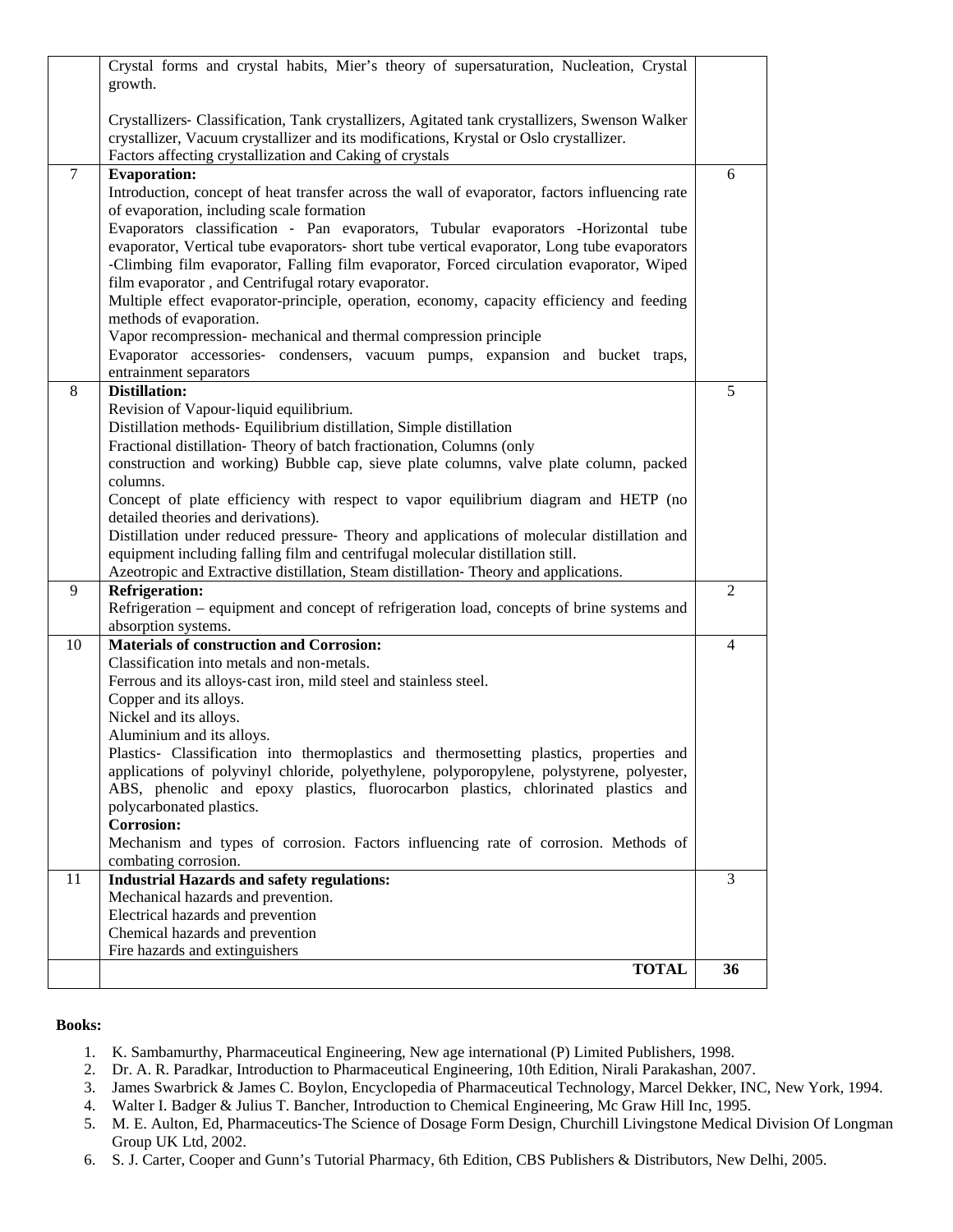- 7. Robert H. Perry, Don W. Green, Perry's Chemical Engineers Handbook,7th Edition, Don W. Green, James O. Maloney, McGraw Hill,1997.
- 8. G. K. Jani, Pharmaceutical Engineering, Vallabh Prakashan.

### **BPH\_C\_306\_L – Organic Chemistry Lab I – (4 Hr/Wk)**

#### **Course Objectives**

- 1. To discuss the aspects of occupational safety and hazards of working in a chemistry laboratory.
- 2. To teach the learner the method for determination of some common and useful physical properties of organic compounds.
- 3. To teach the learner the method for determination of some common functional groups present in organic compounds.

#### **Course Outcomes**

The learner will be able to:

- 1. Practice and follow safety rules and precautionary measures in laboratory.
- 2. Explain theoretical aspects of physical constant determination, detection of functional groups and Log P
- 3. Characterize/ Identify/Spot monofunctional or bifunctional organic compounds by physical constant, elemental analysis and functional group analysis

#### **DETAILS**

- 1. Laboratory safety measures to be taken for:
	- a. Fire and burns
	- b. Spillage
	- c. Inhalation of toxic fumes
	- d. Dress code in a laboratory
	- e. First aid measures to be taken in cases of accidents
	- f. Use of fume hood, eye shower, body shower.
- 2. Discussion about theoretical aspects of physical constant determination, and detection of functional groups.
- 3. Organic spotting: Minimum eight samples of mono-functional groups, and two samples of bi-functional groups to be taken. Elemental analysis using environmentally friendly reagents should be done for at least two of the above samples of mono-functional groups.
- 4. Demonstration: Determination of Log P of benzoic acid and substituted benzoic acids.

#### **Books:**

- 1. A Laboratory Hand Book of Organic Qualitative Analysis and Separations, V. S. Kulkarni, S. P. Pathak, D. Ramchandra & Co., Pune
- 2. Textbook of Organic Practical Chemistry, V.S. Kulkarni, S. P. Pathak, D. Ramchandra & Co., Pune
- 3. The Systematic Identification of Organic compounds, R. L. Shriner, R. C. Fuson and D. Y. Curtin, 6th Ed., Wiley, New York, 1980
- 4. A Textbook of Practical Organic Chemistry, A. I. Vogel, 4<sup>th</sup> edition, Wiley New York, 1978
- 5. Comprehensive Practical Organic Chemistry: Qualitative Analysis, V.K. Ahluwalia, S. Dhingra, Universities Press (India) Limited, 2000
- 6. Comprehensive Practical Organic Chemistry: Preparation and Quantitative analysis, V.K. Ahluwalia, Renu Aggarwal, Universities Press (India) Limited, 2000
- 7. DST Monographs

### **BPH\_C\_307\_L – Physical Pharmacy Lab I – (4 Hr/Wk)**

#### **Course Objectives**

The objective of the course is to teach the learner the methods for the determination of different physical parameters underlying preformulation testing, formulation development and finished product testing of drug delivery systems.

#### **Course Outcomes**

The learner should be able to:

- 1. To understand the principles and methods for the determination of various physical parameters of drugs and formulations.
- 2. To carry out various physical tests involved in characterization of drugs.
- 3. To demonstrate testing of various physical parameters involved in pre-formulation and formulation evaluation.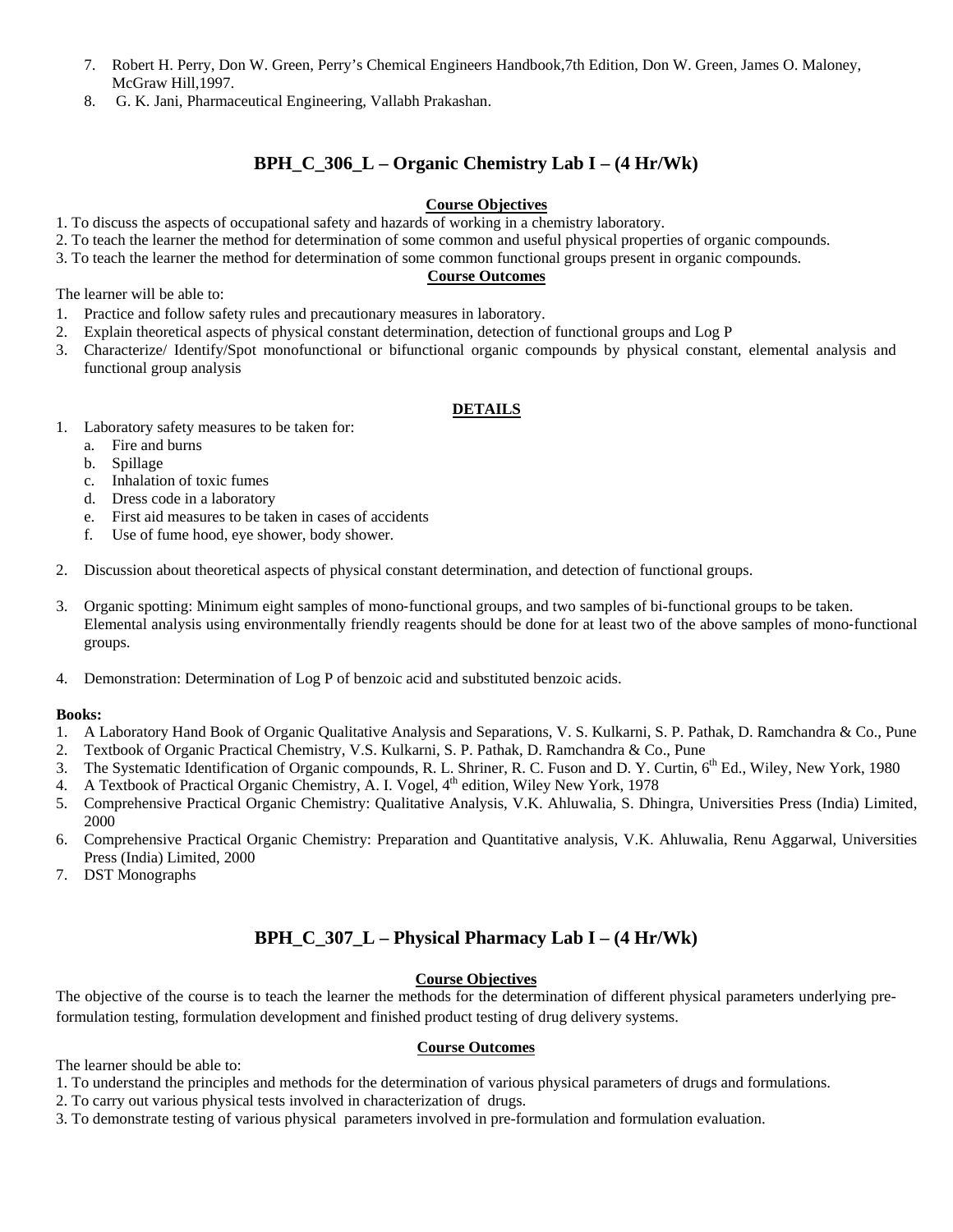#### **Experiments**

- 1. Determination of refractive index of solid.
- 2. Polarimetry: Different concentrations of sugar, determination of unknown concentration and specific rotation.
- 3. Determination of solubility of a drug at room temperature
- 4. Viscosity determination of Newtonian liquids using Ostwald's viscometer and to determine the composition of an unknown binary mixture.
- 5. Phenol water system Critical solution temperature and composition
- 6. Determination of surface tension of given liquids by drop count/ OR drop weight method and study the effect of surfactants in reducing surface tension/enhance wetting properties.
- 7. To determine buffer capacity at various stages of titrations of a weak acid against a strong base and hence to determine pKa of the acid.
- 8. Determination of partition coefficient of Iodine in CCl<sub>4</sub> and water/ OR benzoic acid in benzene and water
- 9. Adsorption of acetic acid on activated charcoal and determination of specific surface area of charcoal.

#### **Demonstration:**

10. Determination of HLB number of a surfactant by saponification method

#### **Books:**

- 1. Laboratory Manual of Physical Pharmaceutics, C.V.S. Subramanyam, J. Thimma settee.
- 2. Practical Physical Pharmacy, U. B. Hadkar, T.N. Vasudevan and K.S. Laddha,

### **BPH\_C\_308\_L – Pharmaceutical Analysis Lab I– (4 Hr/Wk)**

#### **Course Objectives**

1. To introduce the learner to pharmacopoeial methods of analysis.

2. To teach the learner the procedures for conducting different titrimetric analysis like acid-base titrations, complexometric titrations, etc.

3. To teach the learner gravimetric methods of analysis.

#### **Course Outcomes**

The learner should be able to:

1. Employ practice of calibration and proper handling of volumetric apparatus, electronic analytical balance and safety measures in the laboratory.

2. Demonstrate eye- hand co-ordination required for titrimetric analysis.

3. Perform and record, calculate and interpret data obtained for experiments related to volumetric, gravimetric and solvent extraction methods of analysis.

4. Conduct and evaluate various tests mentioned in a pharmacopoeial monograph

#### **NOTE: For all the experiments, Indian Pharmacopoeia 2014/ latest edition has to be referred.**

| No.              | <b>Details</b>                                                              |
|------------------|-----------------------------------------------------------------------------|
|                  | <b>Acid-Base titrations:</b>                                                |
| 1.               | Assay of Aspirin (with special emphasis on the test for salicylic acid).    |
| 2.               | Assay of Aspirin tablets                                                    |
| $\overline{3}$ . | Estimation of Total alkalinity in a solution of Sodium Hydroxide            |
| $\overline{4}$ . | Assay of Benzoic acid                                                       |
|                  | <b>Redox titrations:</b>                                                    |
| 5.               | Assay of hydrogen peroxide solution (Permanganometry).                      |
| 6.               | Assay of Ascorbic acid tablets (Iodimetry).                                 |
| $\overline{7}$ . | Assay of Sodium metabisulphite (Iodometry)                                  |
| 8.               | Assay of potassium permanganate (Iodometry)                                 |
| 9.               | Assay of Dried Ferrous sulphate/ Ferrous fumarate/ Paracetamol (Cerimetry). |
| 10.              | Assay of Potassium iodide (Iodate titration)                                |
|                  | <b>Complexometric titrations:</b>                                           |
| 11.              | Assay of Calcium gluconate.                                                 |
| 12.              | Assay of Zinc sulphate.                                                     |
| 13.              | Assay of Magnesium sulphate.                                                |
|                  | <b>Miscellaneous titrations:</b>                                            |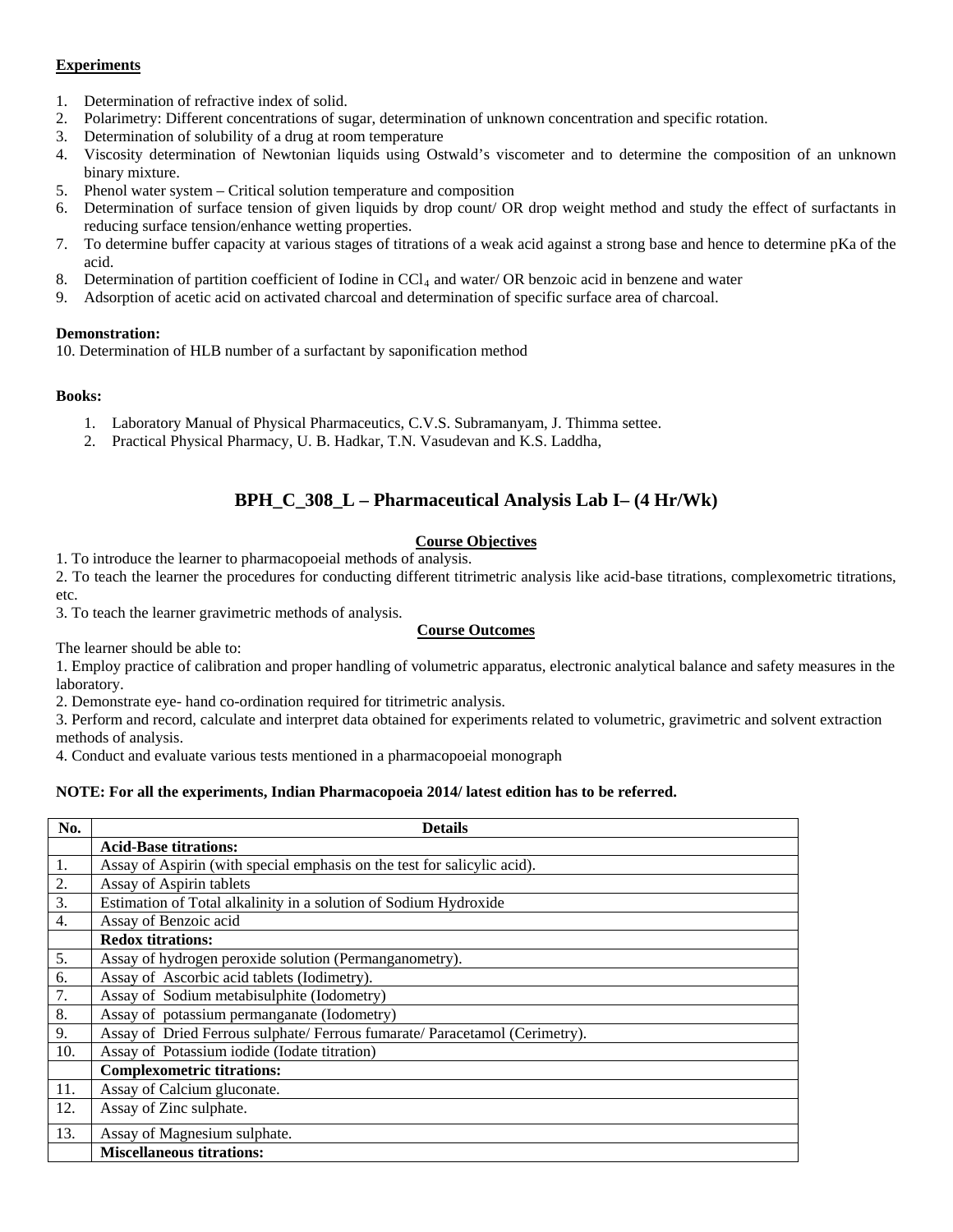| 14. | Assay of Sulphacetamide sodium using external indicator.                              |
|-----|---------------------------------------------------------------------------------------|
| 15. | Assay of Soluble Aspirin tablets (Solvent extraction followed by Bromometry-iodometry |
|     | <b>Gravimetric analysis:</b>                                                          |
| 16. | $Ni2+$ using Dimethyl glyoxime/Al <sup>3+</sup> as Aluminium oxinate.                 |
| 17. | $Ba^{2+}$ as barium sulphate                                                          |
|     | Introduction to the study of monograph:                                               |
| 18. | Monograph of ascorbic acid tablets/ Calcium gluconate                                 |
|     | <b>Demonstration titrations:</b>                                                      |
| 19. | Assay of Pyridoxine hydrochloride/Sodium benzoate using non-aqueous titration method  |
| 20. | Assay of Sodium chloride                                                              |
| 21. | Assay of Potassium chloride                                                           |

1. Indian Pharmacopoeia, 2014 or latest edition.

2. Practical Pharmaceutical Chemistry by Beckett, A H & Stenlake, J B, 2005, 4<sup>th</sup>edition, Part I and II, CBS Publishers and Distributors, India.

3. Analytical Chemistry by Gary D. Christian, 6<sup>th</sup>edition, John Wiley & Sons, Singapore.

4. Vogel's Textbook of Quantitative Chemical Analysis by Mendham J, R.C. Denney, J.D. Barnes, M. Thomas, 2002, 6<sup>th</sup> edition, Pearson Education Ltd.

5. Pharmaceutical Analysis –A Textbook for Pharmacy Students and Pharmaceutical Chemists by David G Watson.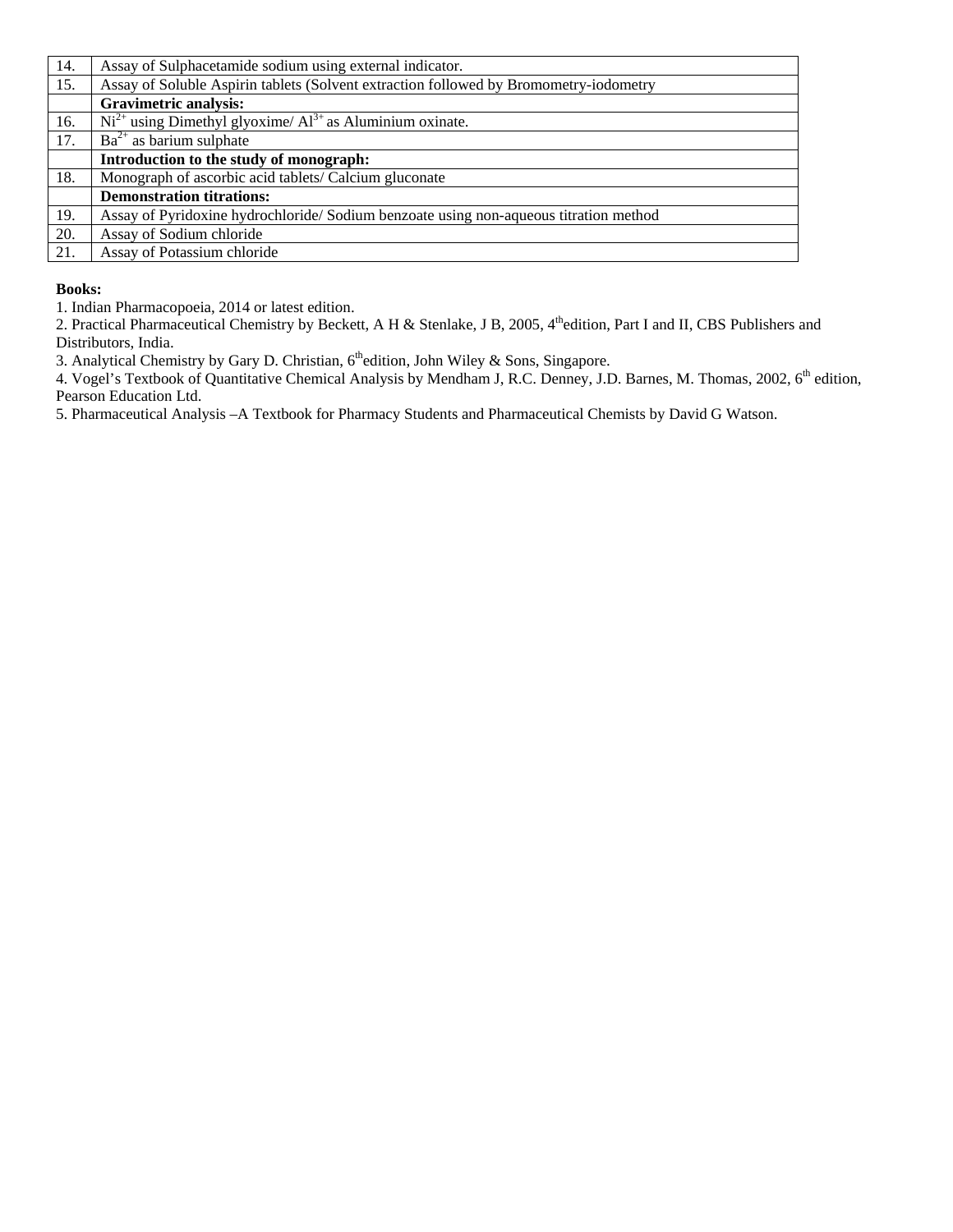### **SEMESTER-IV**

### **BPH\_C\_401\_T – Organic Chemistry – (4 Hr/Wk)**

#### **Course Objectives**

1. To introduce the learner to the synthetic methods for the introduction of different functional groups in a molecule and different methods for interconversion of some functional groups using synthetic methods.

2. To introduce the learner to the different nucleophilic reactions of carbonyl compounds and different electrophilic reactions of alkenes.

3. To introduce the learner to nucleophilic and electrophilic reactions of aromatic compounds.

#### **Course Outcomes**

The learner should be able to:

1. Outline few methods of preparation for various functional groups

2. Understand how and why the C=O group reacts with nucleophiles (using molecular orbitals and curly arrows) to give varied products

3. Predict the molecules that can be synthesized by reaction of C=C groups with electrophiles

4. Understand reactivity of aromatic systems towards electrophiles and nucleophiles

#### **Emphasis to be placed on reaction mechanisms of the reactions from Unit 2 onwards**

| No.              | <b>Details</b>                                                                                       | <b>Hours</b> | <b>References</b>                                                      |
|------------------|------------------------------------------------------------------------------------------------------|--------------|------------------------------------------------------------------------|
| 1.0              | Preparation of following functional groups: (Only<br>reactions to be discussed without mechanisms)   | 6            | Organic Chemistry, R. T. Morrison,<br>R. N. Boyd, S. K. Bhattacharjee, |
| 1.1              | Alcohols by Grignards reagent, phenols by hydrolysis of<br>diazonium salts                           |              | Pearson Education, 7 <sup>th</sup> Ed.                                 |
| 1.2              | Aldehydes & ketones by oxidation of primary $\&$<br>secondary alcohols, Oxidation of methyl benzenes |              |                                                                        |
| 1.3              | Amines by reduction of nitro compounds                                                               |              |                                                                        |
| 1.4              | Carboxylic acids by oxidation of alcohols and hydrolysis<br>of nitriles                              |              |                                                                        |
| 2.0              | Nucleophilic addition to C=O group                                                                   | 6            | 1. Organic Chemistry, Jonathan                                         |
| 2.1              | Nucleophilic addition to aldehydes, ketones (e.g. attack                                             |              | Clayden, Nick Greeves, and Stuart                                      |
|                  | of cyanide, hydride, organolithium, Grignard reagents,                                               |              | Warren, Oxford University Press,                                       |
|                  | water and alcohols to form hemiacetals in acidic/basic                                               |              | 2 <sup>nd</sup> Ed., Chapter 6.<br>2. Organic Chemistry, R. T.         |
| 2.2              | conditions)<br>Cannizzaro and crossed - Cannizzaro reaction                                          |              | Morrison, R. N. Boyd, S. K.                                            |
|                  |                                                                                                      |              | Bhattacharjee, Pearson Education,                                      |
|                  |                                                                                                      |              | $7th$ Ed., Chapter 12.                                                 |
| 3.0              | Nucleophilic substitution to C=0 group                                                               | 10           | 1. Organic Chemistry, Jonathan                                         |
| 3.1              | Concept of leaving group based on stability and $pK_a$ with                                          |              | Clayden, Nick Greeves, and Stuart                                      |
|                  | reference to carboxylic acid derivatives                                                             |              | Warren, Oxford University Press,                                       |
| 3.2              | Discussion of tetrahedral intermediate                                                               |              | $2nd$ Ed., Chapter 10.                                                 |
| 3.3              | Examples to be discussed: Conversion of acid chloride to                                             |              | 2. Organic Chemistry, R. T.                                            |
|                  | esters and amides, transesterification reaction.                                                     |              | Morrison, R. N. Boyd, S. K.<br>Bhattacharjee, Pearson Education,       |
| 3.4              | Comparison of reactivity of various carboxylic acid                                                  |              | $7th$ Ed., Chapter 14                                                  |
|                  | derivatives, Interconversion of carboxylic acid<br>derivatives                                       |              |                                                                        |
| 3.5              | Acid and base catalyzed hydrolysis of esters, amides.                                                |              |                                                                        |
| $\overline{3.6}$ | Strategies of converting ketones to esters                                                           |              |                                                                        |
| 3.7              | Nucleophilic substitution at C=O with loss of carbonyl                                               |              | 1. Organic Chemistry, Jonathan                                         |
|                  | oxygen. (Examples to be discussed: Conversion of                                                     |              | Clayden, Nick Greeves, and Stuart                                      |
|                  | aldehydes and ketones to imine, oxime, hydrazine,                                                    |              | Warren, Oxford University Press,                                       |
|                  | semihydrazone and semi carbazide.)                                                                   |              | 2 <sup>nd</sup> Ed., Chapter 11.                                       |
|                  |                                                                                                      |              | 2. Organic Chemistry, R. T.                                            |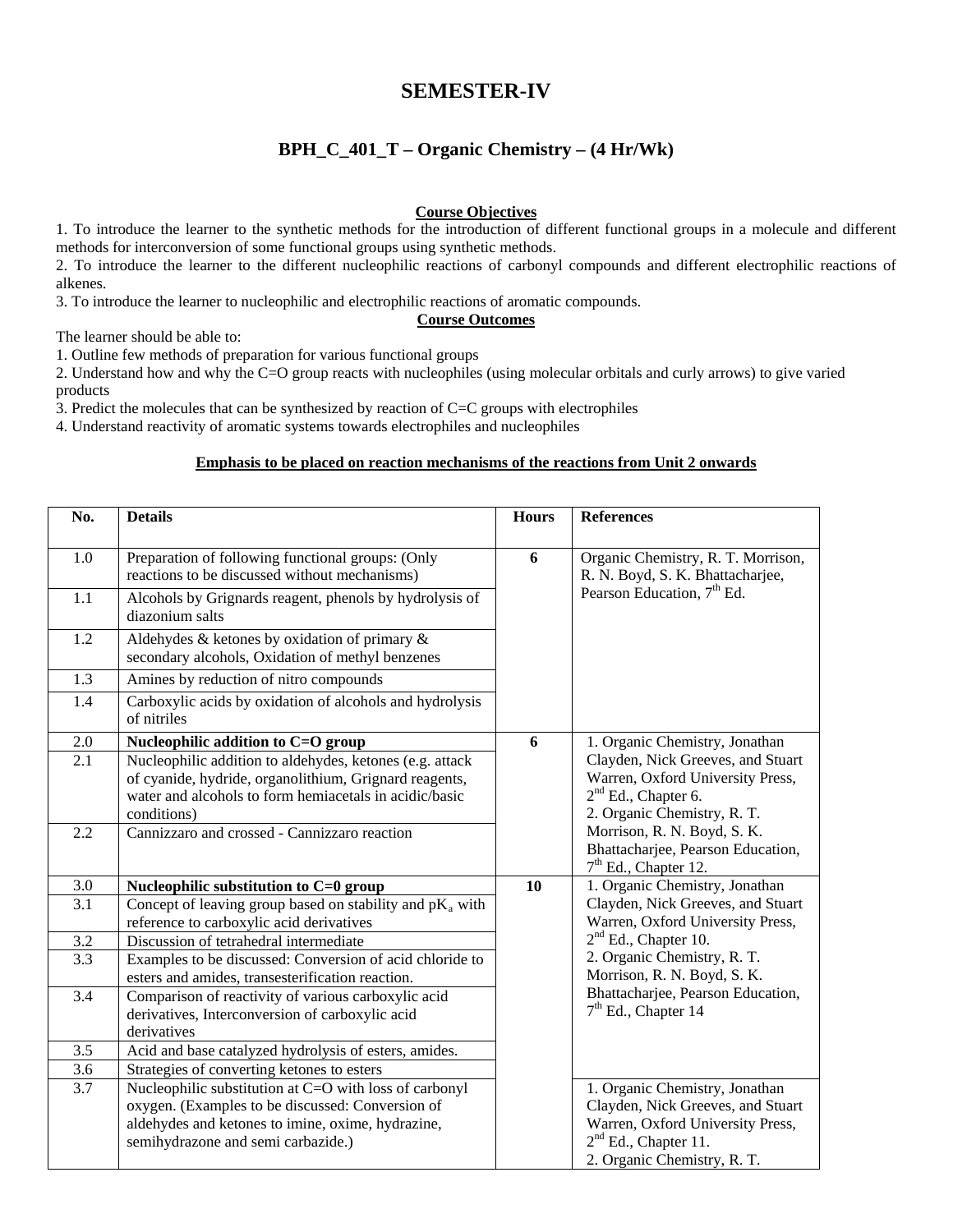|                  |                                                                                                                                                                                                                                                                                                                               |                | Morrison, R. N. Boyd, S. K.<br>Bhattacharjee, Pearson Education,<br>$7th$ Ed., Chapter 12                                                                                                                                             |
|------------------|-------------------------------------------------------------------------------------------------------------------------------------------------------------------------------------------------------------------------------------------------------------------------------------------------------------------------------|----------------|---------------------------------------------------------------------------------------------------------------------------------------------------------------------------------------------------------------------------------------|
| 3.8              | Wittig reaction                                                                                                                                                                                                                                                                                                               |                |                                                                                                                                                                                                                                       |
| 4.0              | <b>Electrophilic addition to alkene</b>                                                                                                                                                                                                                                                                                       | 8              | 1. Organic Chemistry, Jonathan                                                                                                                                                                                                        |
| 4.1              | Addition of bromine*, water, HBr (in presence and<br>absence of peroxide) to alkenes, dimerization,<br>oxymercuration-demercuration*, hydroboration-<br>oxidation*, oxidation of alkenes to epoxide*, periodate<br>cleavage and ozonolysis*, reaction with N-bromo<br>succinimide.<br>(*Stereochemical aspects to be covered) |                | Clayden, Nick Greeves, and Stuart<br>Warren, Oxford University Press,<br>$2nd$ Ed., Chapter 19.<br>2. Organic Chemistry, R. T.<br>Morrison, R. N. Boyd, S. K.<br>Bhattacharjee, Pearson Education,<br>7 <sup>th</sup> Ed., Chapter 6. |
| 5.0              | <b>Enols</b> and Enolates                                                                                                                                                                                                                                                                                                     | $\overline{6}$ | 1. Organic Chemistry, Jonathan<br>Clayden, Nick Greeves, and Stuart<br>Warren, Oxford University Press,<br>$2nd$ Ed., Chapter 20                                                                                                      |
| 5.1              | Formation and stability of enols                                                                                                                                                                                                                                                                                              |                | (Pgs. 449-458)                                                                                                                                                                                                                        |
| $\overline{5.2}$ | Aldol condensation reaction, crossed Aldol and mixed<br>aldol reaction, Claisen and Crossed Claisen, Mannich<br>reaction, Dickmann reaction.                                                                                                                                                                                  |                | 2. Organic Chemistry, R. T.<br>Morrison, R. N. Boyd, S. K.<br>Bhattacharjee, Pearson Education,<br>$7^{\rm th}$ Ed.                                                                                                                   |
| 5.3              | Conjugate addition : 1,2 and 1,4 Michael addition<br>reaction                                                                                                                                                                                                                                                                 |                | Organic Chemistry, Jonathan<br>Clayden, Nick Greeves, and Stuart<br>Warren, Oxford University Press,<br>$2nd$ Ed., Pg. 504.                                                                                                           |
| 6.0              | Electrophilic aromatic substitution                                                                                                                                                                                                                                                                                           | 8              | 1. Organic Chemistry, Jonathan                                                                                                                                                                                                        |
| 6.1              | Nitration, sulphonation, halogenation, Friedel-Crafts<br>alkylation and Friedel Crafts acylation.                                                                                                                                                                                                                             |                | Clayden, Nick Greeves, and Stuart<br>Warren, Oxford University Press,                                                                                                                                                                 |
| 6.2              | Kolbe reaction, Reimer-Tiemann reaction                                                                                                                                                                                                                                                                                       |                | 2 <sup>nd</sup> Ed., Chapter 21.                                                                                                                                                                                                      |
| 6.3              | Orientation and reactivity of mono and di-substituted<br>benzene towards electrophilic aromatic substitution<br>reaction.                                                                                                                                                                                                     |                | 2. Organic Chemistry, R. T.<br>Morrison, R. N. Boyd, S. K.<br>Bhattacharjee, 7 <sup>th</sup> Ed., Pearson<br>Education.                                                                                                               |
| 7.0              | Nucleophilic aromatic substitution                                                                                                                                                                                                                                                                                            | 4              | 1. Organic Chemistry, R. T.                                                                                                                                                                                                           |
| $\overline{7.1}$ | Mechanistic approach of nucleophilic aromatic<br>substitution (Bimolecular displacement and benzyne<br>formation)                                                                                                                                                                                                             |                | Morrison, R. N. Boyd, S. K.<br>Bhattacharjee, Pearson Education,<br>$7th$ Ed. Ch. 9                                                                                                                                                   |
|                  | <b>TOTAL</b>                                                                                                                                                                                                                                                                                                                  | 48             |                                                                                                                                                                                                                                       |

#### **Books: Already referred to in the syllabus outline**

### **BPH\_C\_402\_T – Physical Pharmacy II – (4 Hr/Wk)**

#### **Course Objectives**

On completion of the theory lectures, the learner should be familiar with the basic concepts of chemical kinetics, drug diffusion and dissolution, biopharmaceutics, complexation, coarse and colloidal dispersions, which in turn, will help the learner in design, development and evaluation of dosage forms.

#### **Course Outcomes**

The learner should be able to:

- 1. Identify order of reactions, pathways of drug degradation and types of drug complexes
- 2. Describe Fick's laws of diffusion, mechanism of drug dissolution and absorption
- 3. Acquire understanding of drug complexes, protein binding and their applications
- 4. Gain knowledge of the basic principles of coarse and colloidal dispersions
- 5. Apply basic principles of drug characterization to biopharmaceutical aspects of drug delivery

| $\bullet$ $\bullet$<br>NU. | Details                                                   | Hours |
|----------------------------|-----------------------------------------------------------|-------|
|                            | <b>Chemical kinetics and drug stability</b>               |       |
| .                          | Molecularity, order of a reaction, specific rate constant |       |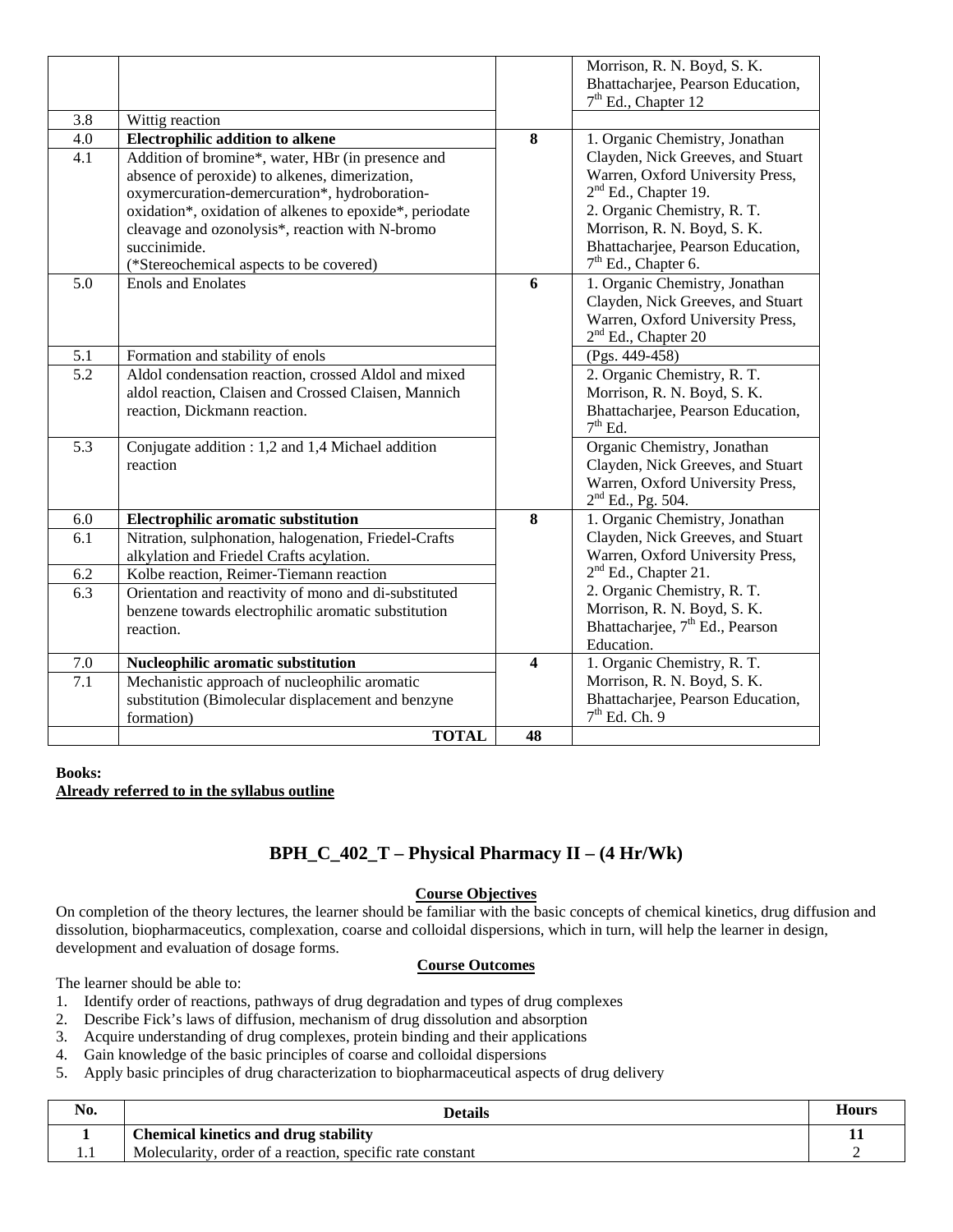| $\overline{1.2}$               | Reaction kinetics:                                                                                           | $\overline{\mathcal{L}}$ |
|--------------------------------|--------------------------------------------------------------------------------------------------------------|--------------------------|
|                                | zero, pseudo-zero, first & second order (problems), units of basic rate constants, determination of reaction |                          |
|                                | order, Energy of activation                                                                                  |                          |
| 1.3                            | Physical and chemical factors influencing the chemical degradation of pharmaceutical product:                | 3                        |
|                                | temperature, solvent, ionic strength, dielectric constant, specific & general acid base catalysis.           |                          |
| 1.4                            | Accelerated stability testing in expiration dating of pharmaceutical dosage forms.                           | $\overline{2}$           |
| $\overline{2}$                 | <b>Dissolution and diffusion</b>                                                                             | 9                        |
| 2.1                            | Diffusion: Concept, and applications, diffusion through biological membranes, drug release                   | 2                        |
| 2.2                            | Fick's Laws of diffusion, Steady state diffusion, driving forces for diffusion in pharmaceutical systems,    |                          |
| 2.3                            | permeability<br>Measurement of diffusion                                                                     | 3                        |
|                                |                                                                                                              |                          |
| 2.4<br>2.5                     | Concept of dissolution, dissolution mechanism                                                                |                          |
|                                | Noyes Whitney equation, factors affecting dissolution                                                        |                          |
| 2.6<br>$\overline{\mathbf{3}}$ | Intrinsic Dissolution Rate, Hixson - Crowell Law, measurement of dissolution rates                           | 1                        |
| 3.1                            | <b>Complexation and protein binding</b><br>Introduction, classification of complexes                         | 6                        |
| 3.2                            |                                                                                                              | 2                        |
| 3.3                            | Pharmaceutical applications of complexes<br>Method of analysis of complexes                                  |                          |
| 3.4                            | Protein binding, complexation and drug action, stability constants                                           | 1<br>$\overline{2}$      |
| $\overline{\mathbf{4}}$        | <b>Coarse dispersions</b>                                                                                    | 8                        |
| 4.1                            | Classification of dispersions, properties of coarse, colloidal and molecular dispersions                     |                          |
| 4.2                            | Thermodynamic and kinetic stability of dispersed systems                                                     |                          |
| 4.3                            | Electric Properties of Interfaces: Nernst and zeta potential, effect of electrolytes                         |                          |
| 4.4                            | Suspensions: DLVO theory, flocculated and deflocculated systems, controlled flocculation, physical           | 3                        |
|                                | stability of suspensions                                                                                     |                          |
| 4.5                            | Emulsions: Theories of emulsification, physical stability of emulsions                                       | $\overline{c}$           |
| 6                              | <b>Colloids</b>                                                                                              | 7                        |
| 6.1                            | Classification and preparation                                                                               | $\boldsymbol{2}$         |
| 6.2                            | Colloid properties: optical, kinetic and electrical                                                          | $\overline{c}$           |
| 6.3                            | Stability of colloids and Schultz Hardy rule, Protective colloid and gold number                             | $\boldsymbol{2}$         |
| 6.4                            | Pharmaceutical applications of colloids                                                                      | $\mathbf{1}$             |
| $\overline{7}$                 | <b>Biopharmaceutics</b>                                                                                      | 7                        |
| 7.1                            | Introduction to biopharmaceutics and Pharmacokinetics, concept of ADME, bioavailability                      | 2                        |
| 7.2                            | Mechanisms of drug absorption                                                                                |                          |
| 7.3                            | Factors affecting drug absorption: Physicochemical, physiological and dosage form factors                    | 3                        |
| 7.4                            | Introduction to Biopharmaceutical Classification System of drugs                                             | 1                        |
|                                | <b>TOTAL</b>                                                                                                 | 48                       |

#### **Refer to latest edition**

- 1. P. J. Sinko, 'Martin's Physical Pharmacy and Pharmaceutical Sciences' Fifth edition, Lippincott Williams and Wilkins, Indian Edition distributed by B.I. Publications Pvt. Ltd, 2006.
- 2. Pharmaceutical Dosage Forms And Drug Delivery Systems, Howard C. Ansel, Nicholas G. Popovich, Loyd V.
- 3. Pharmaceutics: The Science Of Dosage Form Design, Michael E.Aulton
- 4. Bahl and Tuli, 'Essentials of Physical Chemistry' S. Chand and Company Ltd. Ramnagar, New Delhi-110055.
- 5. Essentials of Physical Pharmacy , C.V.S Subrahmanyum, Vallabh Prakashan.
- 6. Textbook of Physical Pharmaceutics, C.V.S Subrahmanyum, Vallabh Prakashan

### **BPH\_C\_403\_T – Pharmaceutics I – (3 Hr/Wk)**

#### **Course Objectives**

To furnish the students with introduction to Pharmaceutics and preliminary knowledge that is required in the field of formulation development and details of Monophasic liquids, Powders and Biological preparations.

#### **Course Outcomes**

The learner should be able to:

1. Describe the status of Pharma Industry in India and elaborate on the different official compendia, recall the various types of dosage forms, routes of administration and describe the alternate systems of medicine.

2. Explain the concepts and need for GMP & QA and preformulation.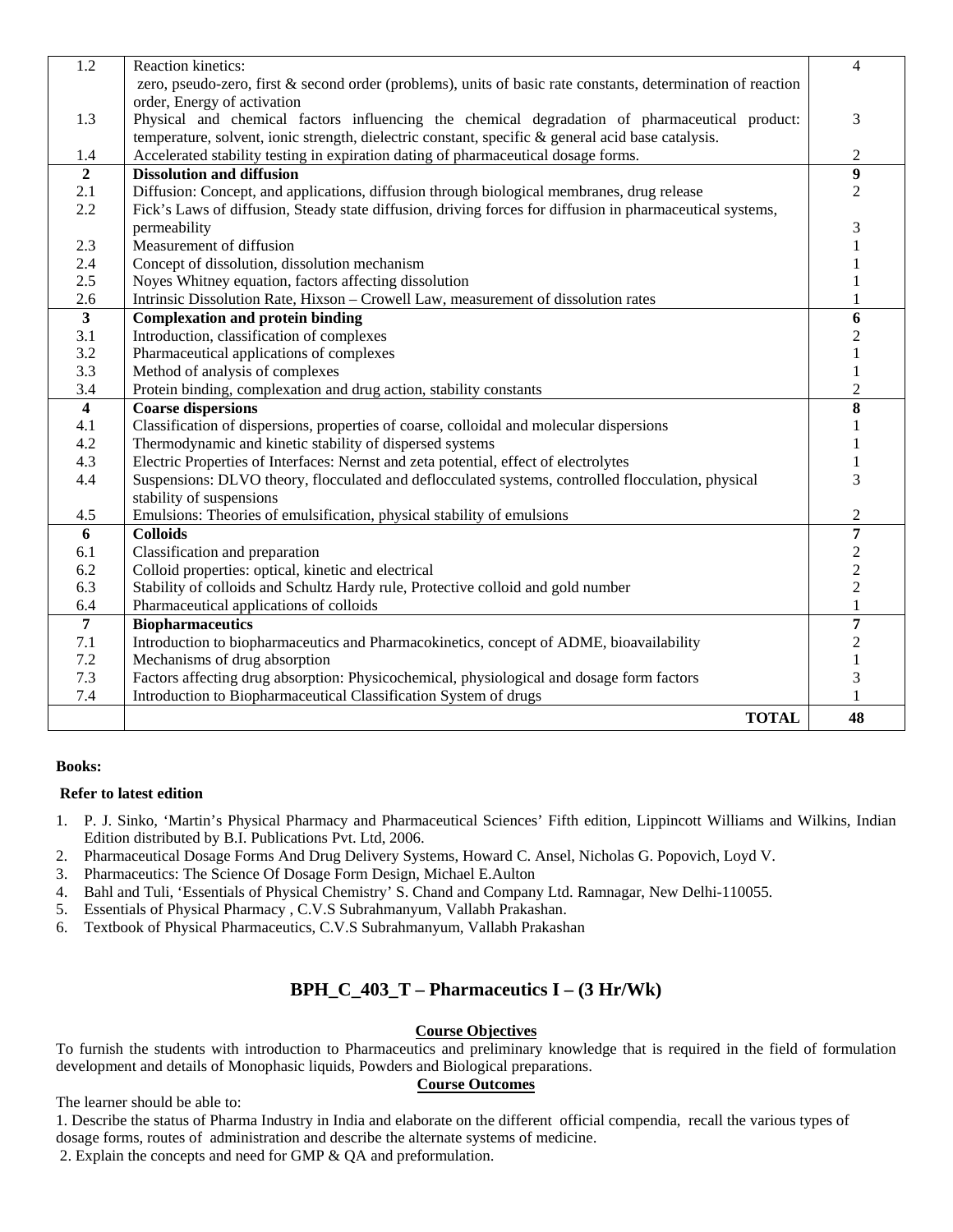- 3. Summarize the packaging of pharmaceuticals
- 4. Explain the formulation considerations, unit operations, Q.A. aspects of monophasic systems, and powders.
- 5. Classify, describe the various biological products, viz. sutures & ligatures, blood products and plasma volume expanders.

| No.              | <b>Details</b>                                                                                                                                    | <b>Hours</b>   |
|------------------|---------------------------------------------------------------------------------------------------------------------------------------------------|----------------|
| 1.               | Introduction-                                                                                                                                     |                |
|                  | Historical background of Profession of Pharmacy in India in brief                                                                                 | $\overline{2}$ |
|                  | Brief overview of status of Pharmaceutical Industry in India                                                                                      |                |
|                  | Pharmacopoeias-IP, BP & BPC, USP/NF, International Pharmacopoeia, Eur. Pharmacopeia                                                               |                |
| 2.               | Overview-                                                                                                                                         |                |
|                  | Revision of dosage forms and routes of administration                                                                                             |                |
|                  | Introduction to alternate systems of medicine-Ayurveda, Homeopathy, Unani & Siddha                                                                | $\overline{2}$ |
|                  | Concepts of GMP & Quality Assurance in Pharma Industry                                                                                            |                |
|                  | Preformulation-importance and need.                                                                                                               |                |
| 3.               | <b>Packaging of Pharmaceuticals-</b>                                                                                                              |                |
|                  | General concept of package and its components-primary $\&$ ancillary packs, basic packaging                                                       | $\overline{2}$ |
|                  | materials- glass, plastics, metals, rubber and paper; types of containers and closures; quality                                                   |                |
|                  | control tests; brief on adhesives and printing inks.                                                                                              |                |
| $\overline{4}$ . | Monophasic Liquid dosage forms: Preformulation & formulation aspects                                                                              |                |
|                  | General considerations of liquid dosage form design and manufacture-selection of vehicle and                                                      |                |
|                  | excipients; solubility and solubilisation techniques, dissociation and partitition coefficient,                                                   |                |
|                  | polymorphism, organoleptic properties, stability with excipients.                                                                                 | 10             |
|                  | Large scale Manufacturing aspects-Unit operations and equipment used:<br>liquid mixing,                                                           |                |
|                  | clarification and filtration, filling operations, packaging and quality control tests.                                                            |                |
|                  | Brief coverage of following monophasic dosage forms- Solutions, Aromatic waters, Syrups,                                                          |                |
|                  | Elixirs, Linctuses, Nasal & Ear drops, Paints, Sprays, Lotions & Liniments.                                                                       |                |
| $\overline{5}$ . | Micromeritics & Powder Technology: Preformulation & formulation aspects                                                                           |                |
|                  | Basics of micromeritics-Fundamental and derived properties of powders and their                                                                   |                |
|                  | measurement-particle shape & size, surface area, densities, flow properties, packing properties,                                                  |                |
|                  | fluidization of powders.                                                                                                                          |                |
|                  | Large scale manufacturing aspects- Unit operations and equipment used: Size reduction, size                                                       |                |
|                  | separation, powder mixing, segregation of mixed powders; packaging & Q.C. of powders.                                                             |                |
|                  | Brief coverage of following powders-Dusting powders, Oral rehydration powders, Dry syrup                                                          | 10             |
|                  | formulations.                                                                                                                                     |                |
| 6.               | <b>Biological products-</b>                                                                                                                       |                |
|                  | <b>Sutures &amp; ligatures</b> - Definition, classification, cat gut manufacturing and processing, other                                          |                |
|                  | absorbable sutures-natural & synthetic; Nonabsorbable sutures- silk, linen, polyamides,                                                           |                |
|                  | polyesters, polyolefins, and metallic wires; Quality control tests for sutures/ligatures                                                          | 10             |
|                  | <b>Blood products:</b>                                                                                                                            |                |
|                  | Need, problems/hazards, blood banking procedures<br>Whole human blood, Red cell concentrate, Platelet concentrate, Plasmapheresis, plasma, serum; |                |
|                  | Fractionation of plasma, study of some fractions-clotting factors like fibrinogen, AHF, factor IX                                                 |                |
|                  | complex, prothrombin, albumin preparations, $\gamma$ globulin preparations. Quality control aspects of                                            |                |
|                  | blood products                                                                                                                                    |                |
|                  | Plasma substitutes (plasma volume expanders)-                                                                                                     |                |
|                  | Need, desired properties, examples- hydrolyzed gelatin based products, HETA starch, Dextran                                                       |                |
|                  | (in detail –source, preparation, official injections)                                                                                             |                |
|                  | <b>Total</b>                                                                                                                                      | 36             |
|                  |                                                                                                                                                   |                |

#### **Books-**

1. Lachman Leon, Lieberman Herbert A, Kanig Joseph L., "The Theory and Practice of Industrial Pharmacy, Varghese Publishing House, Mumbai.

2. Remington, The Science and Practice of Pharmacy, Vol I & II, B.L. Publications Pvt. Ltd.

3. Martin A., Physical Pharmacy, 4th Edition, Lea & Febiger, Philadelphia, London.

4. M.E. Aulton, Ed, Pharmaceutics-The Science of Dosage Form Design, Churchill Livingstone Medical Divison of Longman Group, UK Ltd.

5. Rawlings, Bentley's Text Book of Pharmaceutics, Bailliere Tindall, London.

6. Atmaram Pawar, "Introduction to Pharmaceutics", Career Publications, Nashik

7. Pharmacopoeias- IP, BP, USP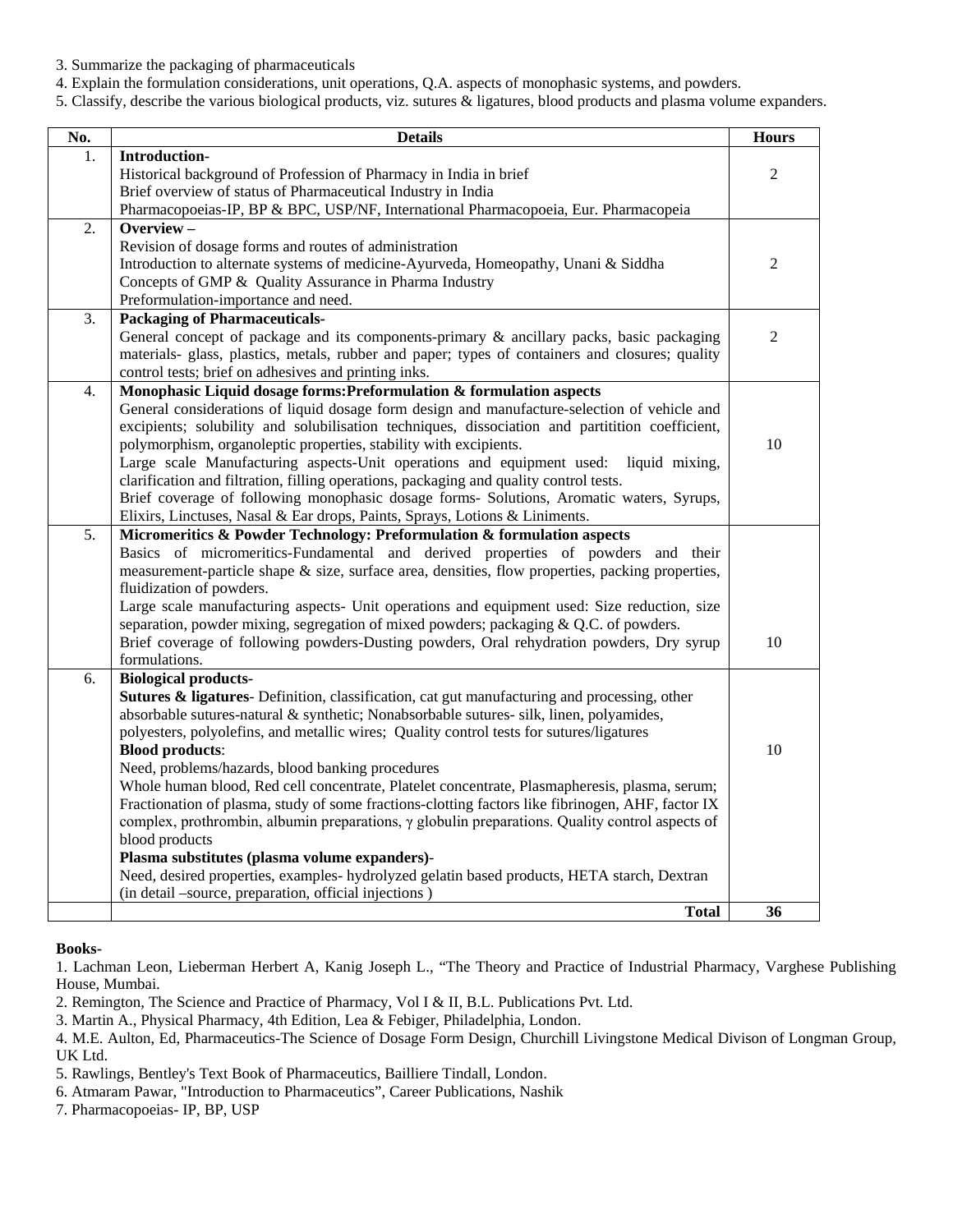### **BPH\_C\_404\_T – Pharmacology I – (4 Hr/Wk)**

#### **Course Objectives**

- 1. To educate about general principles of Pharmacology, drug actions, routes of drug administration, pharmacodynamics and pharmacokinetics.
- 2. To impart knowledge on the effect of drugs on the human body and the mechanisms by which they produce biological/therapeutic/toxic effects.
- 3. To impart knowledge about the pharmacology of drugs acting via receptors of Autonomic nervous system.
- 4. To educate on the pharmacology of drugs used for cardiovascular disorders.
- 5. To educate on pharmacology of diuretic drugs.

#### **Course Outcomes**

|                | The learner should be able to:                                                   |                      |  |  |  |
|----------------|----------------------------------------------------------------------------------|----------------------|--|--|--|
| <b>TOPIC</b>   | <b>COURSE OUTCOMES</b>                                                           | <b>BLOOM'S LEVEL</b> |  |  |  |
| T <sub>1</sub> | Define the scope, general principles and applications of Pharmacology.           | 1 and 2              |  |  |  |
|                | Comprehend pharmacokinetic and pharmacodynamic principles along with             |                      |  |  |  |
|                | ability to compare and contrast various routes of administration with advantages |                      |  |  |  |
|                | and disadvantages. Understand the factors modifying drug action.                 |                      |  |  |  |
| T <sub>2</sub> | Classify receptors and elucidate their role in drug/neurotransmitter/hormone     |                      |  |  |  |
|                | action. Understand the mechanisms of drug action.                                |                      |  |  |  |
| T <sub>3</sub> | Explain autonomic transmission and discuss the pharmacology of drugs acting      | 2 and 3              |  |  |  |
|                | on ANS and rationalize their therapeutic applications.                           |                      |  |  |  |
| T4, T5         | Explain the pharmacology of drugs acting on cardiovascular system and as         | 2 and 3              |  |  |  |
|                | diuretics and discuss their use in associated diseases                           |                      |  |  |  |

| No.           | <b>Details</b>                                                                                                                                                                                                                                                              | <b>Hours</b> |
|---------------|-----------------------------------------------------------------------------------------------------------------------------------------------------------------------------------------------------------------------------------------------------------------------------|--------------|
| 1             | General Principles of Pharmacology<br>• Introduction to Pharmacology<br>• Routes of drug administration with special reference to their advantages and disadvantages.<br>• Drug Absorption, Distribution, Metabolism & Excretion (ADME)<br>Factors modifying action of drug | 8            |
| $\mathcal{L}$ | Mechanisms of drug action<br>• Brief introduction to physiological receptors<br>• Structural and functional families of receptors<br>• Mechanisms of drug action:<br>-Drug receptor interaction<br>-Dose response curve (DRC)<br>-Drug antagonism                           | 8            |
| 3             | Autonomic nervous system<br>• Autonomic neurotransmission<br>· Parasympathomimetics<br>• Parasympatholytics<br>· Sympathomimetics<br>• Sympatholytics<br>· Drugs acting on autonomic ganglia<br>• Skeletal muscle relaxants                                                 | 16           |
| 4             | Cardiovascular system<br>• Drugs used in the treatment of:<br>- Congestive cardiac failure<br>- Hypertension<br>- Cardiac arrhythmia<br>- Angina pectoris<br>- Hyperlipoproteinemia                                                                                         | 13           |
| 5             | <b>Diuretics</b>                                                                                                                                                                                                                                                            | 3            |
|               | <b>Total</b>                                                                                                                                                                                                                                                                | 48           |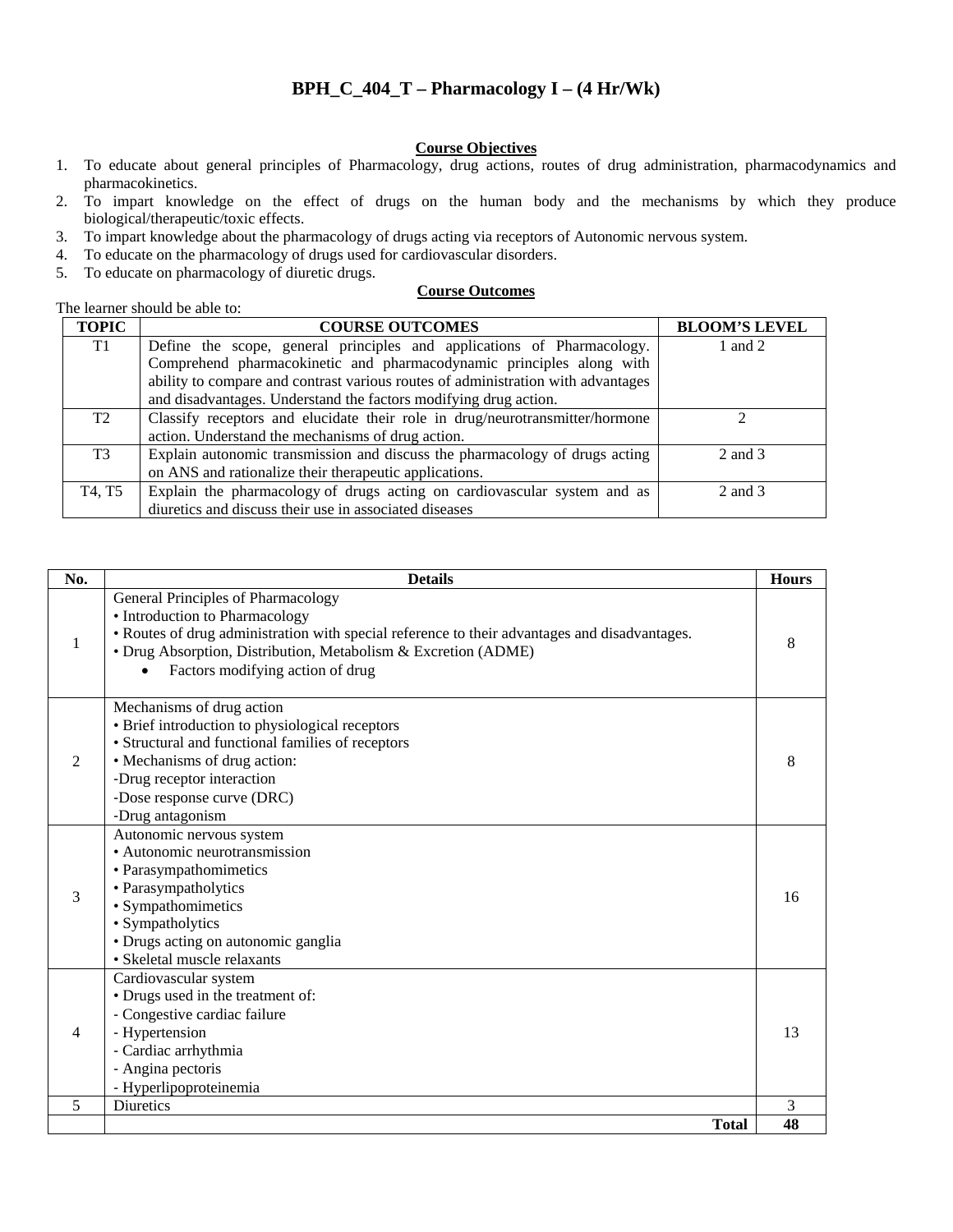- 1. Goodman & Gilman's Pharmacological Basis of Therapeutics; Joel. G, Hardmon Lee, E. Limbird, Alfred Goodman Gilman; 11th Ed.; The Mcgraw‐Hill Companies, Inc; 2011.
- 2. Pharmacology and Pharmacotherapeutics; R.S. Satoskar, S.D. Bhandarkar, Nirmala N. Rege; 20th Ed.; Popular Prakashan; 2007.
- 3. Pharmacology; Rang and Dale; 7th Ed.; Churchill Livingstone; 2012.
- 4. Lippincott's Illustrated Reviews: Pharmacology, Lippincott-Raven; 3rd Ed.; Howland & Nycets Publishers, N.Y.; 2006.
- 5. Lewis Pharmacology; Crossland; 5th Ed. Churchill Livingstone.
- 6. Clinical Pharmacology‐ Lawrence, D.R and Bennet‐ 9th Ed.; Elsevier, N.Y. 2006.
- 7. Clinical Pharmacology‐ B.G. Katzung; 11th Ed.; Appleton & Lange Publications, 2009.
- 8. Pharmacology; George M. Brenner, Craig W. Stevens; 2nd Ed.; Elsevier Publishers, 2006.
- 9. Essentials of Medical Pharmacology, K. D. Tripathi, 7th ed, Jaypee Publishers.

### **BPH**  $C$  405  $T$  – Microbiology –  $(3 Hr/Wk)$

#### **Course Objectives**

1. To discuss the scope, history of microbiology and applications in pharma industry, classification of microorganisms and Learn different microscopy techniques and principles of different staining techniques.

2. To understand Structural organization and multiplication of bacteria, viruses, algae, protozoa, and fungi, Nutritional requirements of bacteria and study diseases related to them ; different media used for bacterial culture; growth curve and different methods to quantify bacterial growth

3. To study physical and chemical control of microorganisms, different methods of sterilization, validation of sterilization methods

4. To learn Microbiological standardization of Pharmaceuticals: Bioassay, Microbial limit tests, Sterility testing of pharmaceutical products and preservation of pharmaceutical products

#### **Course Outcomes**

The learner should be able to:

1. Describe the classification of microorganisms and list some of the common diseases caused by them.

2. Use different microscopic techniques, staining techniques, and differential media for the identification of some common disease causing microorganisms.

3. Describe different methods for the control of growth of microorganisms and methods of preservation/sterilization of pharmaceutical products.

4. Describe the importance of microbial testing and microbial limit tests for some pharmaceutical products

| No.            | <b>Details</b>                                                                                                                                                                                                                 | <b>Hours</b>   |
|----------------|--------------------------------------------------------------------------------------------------------------------------------------------------------------------------------------------------------------------------------|----------------|
|                |                                                                                                                                                                                                                                |                |
| $\mathbf{1}$   |                                                                                                                                                                                                                                | 5              |
| 1.1            | Introduction to Microbiology, Brief history, Scope of Microbiology-Basic & Applied,<br>Relevance and Applications in Pharmaceutical Industry.                                                                                  | 1              |
| 1.2            | Classification of Microorganisms, Prokaryotic and eukaryotic microorganisms, Microbes<br>and the environment.                                                                                                                  | $\mathbf{1}$   |
| 1.3            | Microscopy, Simple microscope, Compound microscope, resolving power, magnification,<br>angular aperture, numerical aperture, Dark field microscopy, phase contrast microscopy,<br>fluorescent microscopy, electron microscopy. | 2              |
| 1.4            | Information used to characterize and identify microorganisms (in brief) - morphological,<br>cultural, biochemical (metabolic), antigenic, pathogenic, genetic characteristics.                                                 | 1              |
| $\overline{2}$ |                                                                                                                                                                                                                                | 15             |
| 2.1            | Bacteria - Morphology, Cell characteristics, Habitat, Nutritional requirements, Cultivation<br>of bacteria, Culture media- Cultivation & Storage media, Cultivation of aerobes and<br>anaerobes.                               | 3              |
| 2.2            | Pure culture, Methods to isolate pure cultures, Preservation of cultures. Reproduction of<br>bacteria, Growth phases, Measurement of growth (enumeration), factors affecting growth,<br>continuous cultivation.                | 2              |
| 2.3            | Overview of bacterial diseases and the pathogens causing them-Mycobacterium sp.,<br>Salmonella sp., Shigella sp., Staphylococci sp., Pseudomonas sp., Klebsiella sp.,<br>Clostridium sp, Vibrio sp.                            | $\mathfrak{D}$ |
| 2.4            | Viruses & related microorganisms - Morphological characteristics, Nutritional aspects,<br>Cultivation and reproduction, HIV and Oncogenic viruses.                                                                             | $\overline{2}$ |
| 2.5            | Rickettsiae and Chlamydiae-Morphological characteristics, Cultivation, Rickettsial &                                                                                                                                           | 1              |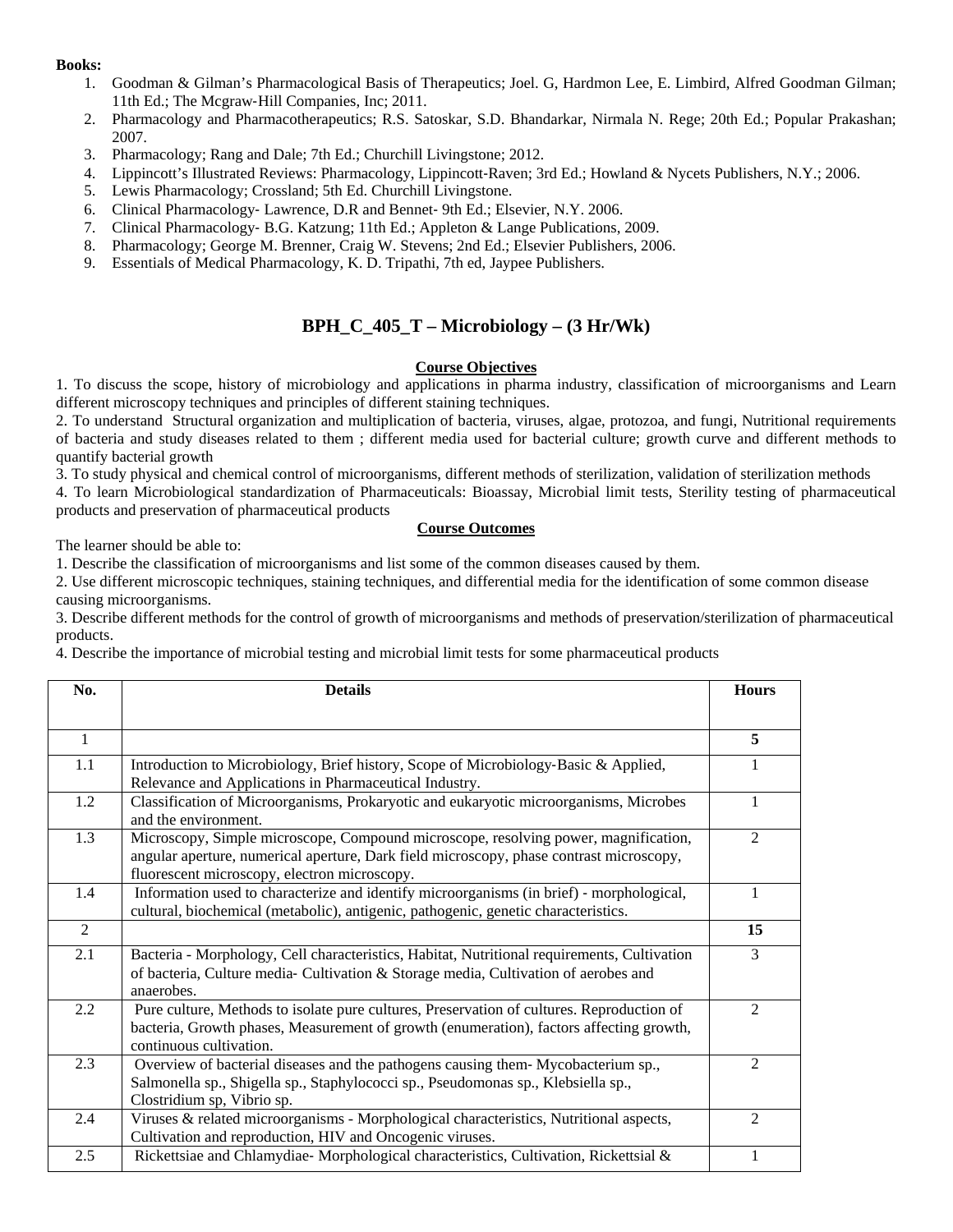|                | Chlamydial diseases.                                                                                                                                                                                                                                                                                                                                                               |                |
|----------------|------------------------------------------------------------------------------------------------------------------------------------------------------------------------------------------------------------------------------------------------------------------------------------------------------------------------------------------------------------------------------------|----------------|
| 2.6            | Major groups of Eukaryotic microorganisms -                                                                                                                                                                                                                                                                                                                                        |                |
|                | Fungi-Morphological characteristics, Classification, Reproduction of fungi, Cultivation of<br>fungi, Culture media, Study of some important fungi-Penicillium, Aspergillus, Candida,<br>Saccharomyces. Fungal infections-Mycoses                                                                                                                                                   | $\overline{2}$ |
|                | Algae - Classification, Morphological characteristics, reproduction, economic significance<br>of algae.                                                                                                                                                                                                                                                                            | $\mathbf{1}$   |
|                | Protozoa- Morphological characteristics and classification, reproduction, pathogenic<br>protozoa like Amoeba, Paramecium, Trichomonas, Plasmodium                                                                                                                                                                                                                                  | $\mathbf{2}$   |
| 3              |                                                                                                                                                                                                                                                                                                                                                                                    | 11             |
|                | Control of Microorganisms                                                                                                                                                                                                                                                                                                                                                          |                |
| 3.1            | Fundamentals of Microbial Control - Pattern of Death in a Microbial population,<br>Conditions affecting Antimicrobial activity, Mechanisms of microbial cell damage,<br>Survivor curves and concepts of D - value and Z- value. Inactivation factor.                                                                                                                               | 2              |
| 3.2            | Sterilization methods & Equipment-Heat Sterilization methods (Moist heat, dry heat, low<br>temperature sterilization methods), Radiation Sterilization, Ionizing and non-ionizing<br>radiations, Filtration Sterilization, Gaseous Sterilization. Evaluation of the efficiency of<br>sterilization methods, Equipment employed in large scale sterilization, Sterility indicators. | 5              |
| 3.3            | Chemical agents used for control of microorganisms- Terminology of Chemical agents,<br>Ideal properties, Major groups of disinfectants and antiseptics (with mechanisms and<br>applications), Chemical sterilants, Evaluation of potency-Tube dilution & Agar plate<br>methods, Phenol Coefficient technique, Tissue toxicity index                                                | 4              |
| $\overline{4}$ |                                                                                                                                                                                                                                                                                                                                                                                    | 5              |
| 4.1            | Introduction to Aseptic techniques (no equipment) Designing of aseptic area, laminar flow<br>equipment; study of different sources of contamination in an aseptic area and methods of<br>prevention, clean area classification as per ISO and USFDA.<br>General aspects-environmental cleanliness and disposal of microbial waste.                                                 | 1              |
| 4.2            | Sterility testing of products (solids, liquids, ophthalmic and other sterile products)<br>according to IP, BP and USP                                                                                                                                                                                                                                                              | 1              |
| 4.3            | Principles and methods of different microbiological assay. Methods for standardization of<br>antibiotics, vitamins and amino acids. Assessment of a new antibiotic and testing of<br>antimicrobial activity of a new substance                                                                                                                                                     | 1              |
| 4.4            | Microbial limit tests: Types of spoilage, factors affecting the microbial spoilage of<br>pharmaceutical products, sources and types of microbial contaminants, assessment of<br>microbial contamination and spoilage.                                                                                                                                                              | 1              |
| 4.5            | Preservation of pharmaceutical products using antimicrobial agents, evaluation of<br>microbial stability of formulations.                                                                                                                                                                                                                                                          | 1              |
|                | <b>Total</b>                                                                                                                                                                                                                                                                                                                                                                       | 36             |

(Latest editions should be referred)

1. M.J. Pelzer Jr., E.C.S. Chan and N.R. Krieg "Microbiology Concepts and Applications" McGraw Hill, Inc., USA, 1993.

2. M.Frobisher, R.D. Hinsdill, K.T. Crabtree and C.R. Goodheart "Fundamentals of Microbiology", 9th Edn. Saunders College Publishing, Philadelphia 1968.

3. W. B. Hugo and A. D. Russel "Pharmaceutical Microbiology" 6th Edn. Blackwell Science Ltd. UK, 2003.

4. R. Ananthanarayan and Ck. J. Panicker "Textbook of Microbiology", 7th edn. Orient Longman Pvt. Ltd. Hyderabad, 2005.

### **BPH\_C\_406\_T – Mathematics and Statistics – (3 Hr/Wk)**

#### **Course Objectives**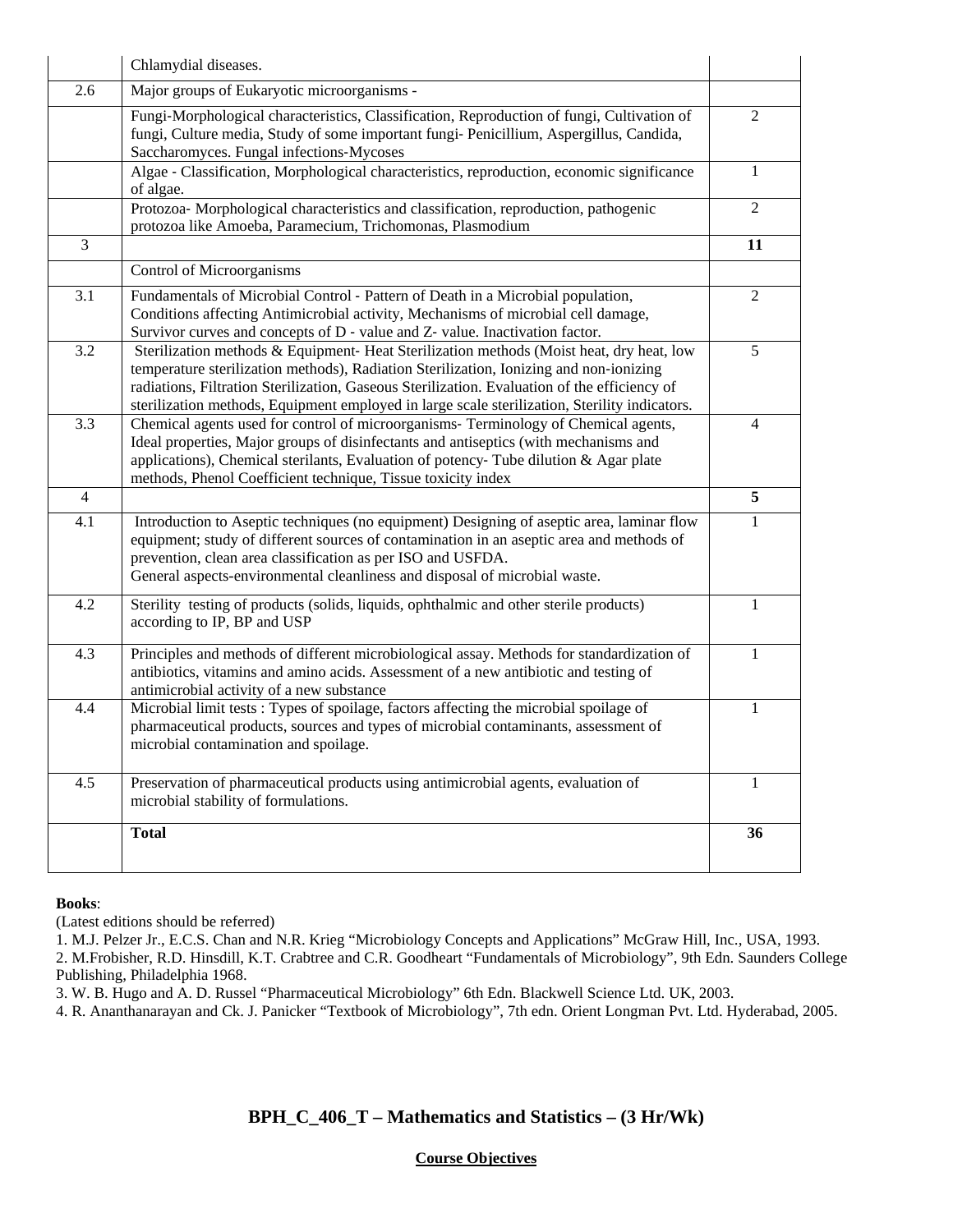1. To teach the learner the basic principles of calculus, differentiation and integration, and determinants and matrices and their application in several other specialized pharmacy subjects.

2. To convey to the learner the importance of statistics and statistical methods in data analysis and results interpretation and as an extension in experimental design.

#### **Course Outcomes**

The learner should be able to:

1. Know the theoretical concepts of topics and their application in Pharmacy

2. Solve the different types of problems by applying theoretical concepts.

3. Appreciate the important application of mathematics and statistics in Pharmacy.

| No.                     | <b>Details</b>                                                                                                                                                                                                                                                                                                                                                                                   | <b>Hours</b>     |
|-------------------------|--------------------------------------------------------------------------------------------------------------------------------------------------------------------------------------------------------------------------------------------------------------------------------------------------------------------------------------------------------------------------------------------------|------------------|
| $\mathbf{1}$            | <b>Calculus: Differentiation</b>                                                                                                                                                                                                                                                                                                                                                                 | 5                |
|                         | Introductions, Derivative of a function, Derivative of a constant, constant and a function, sum or<br>difference of two functions, product/quotient of two functions(product/quotient<br>formula), Derivative of $x^n$ w.r.t x, $log_e x$ , $a^n$ , Successive differentiation, Lagrange's and Rolle's<br>Mean Value Theorems (Statements only), Taylors and Maclaurins Series with application. |                  |
| $\mathbf{2}$            | <b>Analytical Geometry: Integration</b>                                                                                                                                                                                                                                                                                                                                                          | 5                |
|                         | Definition, standard formulas, rules of integration, method of substitution, integration by parts,<br>definite integration, Application(determination of the length of the curve, area and volume)                                                                                                                                                                                               |                  |
| 3                       | <b>Differential Equations</b>                                                                                                                                                                                                                                                                                                                                                                    | $\boldsymbol{4}$ |
|                         | Formation of differential equations, solution of first-order and first-degree equation, linear<br>differential equations of higher order with constant coefficients.                                                                                                                                                                                                                             |                  |
| $\overline{\mathbf{4}}$ | <b>Determinants and Matrices</b>                                                                                                                                                                                                                                                                                                                                                                 | $\boldsymbol{4}$ |
|                         | Properties of determinants and application of Cramers method, types of matrices, inverse of<br>matrix, rank of matrix.                                                                                                                                                                                                                                                                           |                  |
|                         | <b>Statistics</b>                                                                                                                                                                                                                                                                                                                                                                                |                  |
| 5                       | <b>Measurement of Central Tendency</b>                                                                                                                                                                                                                                                                                                                                                           | $\boldsymbol{4}$ |
|                         | Arithmetic Mean, median and mode                                                                                                                                                                                                                                                                                                                                                                 |                  |
| 6                       | <b>Measures of Dispersion</b>                                                                                                                                                                                                                                                                                                                                                                    | $\overline{7}$   |
|                         | Range, quartile deviation, mean deviation and standard deviation, coefficient of variation,<br>probability, Binomial, Poisson and Normal distribution, Fitting of curves by the method of least<br>squares { $Y = a + bX$ , $Y = ab^x$ , $Y = aX^b$ }                                                                                                                                            |                  |
| $\tau$                  | Sampling distribution for mean and proportion                                                                                                                                                                                                                                                                                                                                                    | $\overline{7}$   |
|                         | Test of hypothesis for specified values of mean and proportion for large samples, Testing<br>equality of two means and proportions, Students "t" test for single sample and paired<br>observation, F-test and analysis of variance, testing of attributes, Chi-square distribution.                                                                                                              |                  |
|                         | <b>Total</b>                                                                                                                                                                                                                                                                                                                                                                                     | 36               |

#### **Books:**

Latest editions to be adopted

- 1. Mathematics for Pharmacy Students (Vol.I), Gujar K. N., Bhavale Ashok, Career Publication.
- 2. Mathematics for Pharmacy Students (Vol.II), Gujar K. N., Bhavale Ashok, Career Publication.
- 3. Fundamentals of Statistics, Gupta S.C., Himalaya Publication.
- 4. Integral Calculus, Shanti Narayan, S. Chand Publication.
- 5. Differential Calculus, Shanti Narayan, S. Chand Publication.
- 6. Textbook of Applied Mathematics, Vols. I and II, Warlikar, P. N., Pune Vidyarthi Griha Prakashan.

### **BPH\_C\_407\_L – Physical Pharmacy Lab II – (4 Hr/Wk)**

#### **Course Objectives**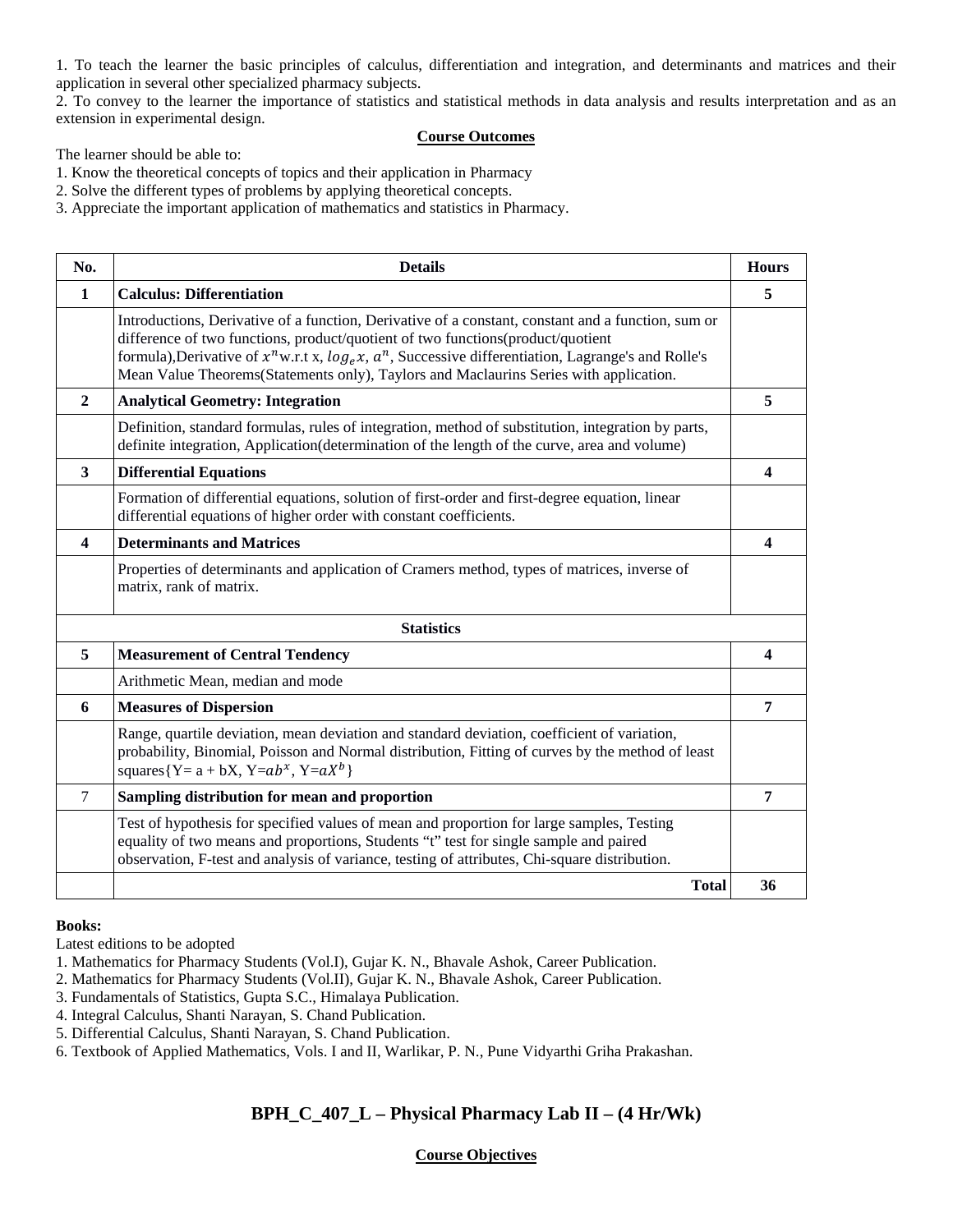To familiarize the learner with methods to evaluate shelf life and physical stability of products and teach the learner characterization methods and protocols for determination of physical parameters.

#### **Course Outcomes**

The learner should be able to:

- 1. Determine reaction rate constant, order of a reaction for different reactions
- 2. Predict shelf life by carrying out accelerated stability studies
- 3. Calculate physical parameters such as stability constants, molecular weight, and critical micellar concentration

#### **Experiments:**

- 1. Determination of reaction rate constant, order of a reaction and relative strength of acids (first order).
- 2. Determination of reaction rate constant and order of a reaction (second order, a=b).
- 3. Determination of order of reaction by Ostwald isolation method
- 4. Accelerated stability studies
- 5. Determination of stability constant and donor acceptor ratio of PABA-Caffeine complex by solubility method **OR** Determination of stability constant and donor acceptor ratio of Cupric-Glycine complex by pH titration method
- 6. Determination of wetting property of solid by Wet point method or Flow point method
- 7. Determination of molecular weight of polymer using intrinsic viscosity
- 8. Determination of critical micellar concentration of a surfactant

#### **Demonstration**

9. Demonstration of Brookfield viscometer or any other rotational/multipoint viscometer.

#### **Books:**

- 1. Laboratory Manual of Physical Pharmaceutics, C.V.S. Subramanyam, J. Thimma Settee
- 2. Practical Physical Pharmacy, U. B. Hadkar, T.N. Vasudevan and K.S. Laddha

### **BPH\_C\_408\_L – Pharmaceutics Lab I– (4 Hr/Wk)**

### **Course Objectives**

To train the learner in preparation of typical monophasic liquid and powder formulations and carry out their Q.C. tests, and acquaint them with some biological preparations available in market.

#### **Course Outcomes**

The learner should be able to:

1) Prepare monophasic liquid systems and powder systems, justify the components and method of preparation.

2) Demonstrate the properties of the developed dosage forms and biological products, comment on the quality.

3) Perform experiments as per GLP and record in the journals.

#### **Experiments:**

| No.            | <b>Details</b>                                                                                                            |
|----------------|---------------------------------------------------------------------------------------------------------------------------|
|                | Aromatic waters- Chloroform Water IP 1966, Conc. Dill water IP 1966, Conc. Anise water IP 1973, Gripe water               |
| $\overline{2}$ | Syrups- Syrup IP 1966, Artificial syrup, Cough Syrup-Codeine phosphate syrup-BPC                                          |
| 3              | <b>Linctus-</b> Simple linctus BPC                                                                                        |
| 4              | Elixirs-Piperazine Citrate elixir BPC                                                                                     |
| 5              | Ear drops- Chloramphenicol ear drops BPC                                                                                  |
| 6              | Nasal Drops-Ephedrine sulphate nasal drops BPC                                                                            |
|                | Glycerites-Glycerin of starch IP 1955, Glycerin of boric acid IP 1955, Glycerin of tannic acid IP 1966                    |
| 8              | <b>Solutions-Aqueous Iodine solution IP 1966, Paracetamol solubilized paediatric drops, Cresol with soap solution IP,</b> |
|                | Magnesiun Citrate oral solution NF XIV, Chlorinated soda solution, surgical-BPC, Iodine paint compound BP 1968            |
| 9              | <b>Powders-Oral rehydration salt (ORS)</b>                                                                                |
| 10             | <b>Quality evaluations-</b>                                                                                               |
|                | Liquids for –organoleptic properties, specific gravity, pH, viscosity<br>a)                                               |
|                | Powders for-particle size, bulk density, flow properties (flow rate & angle of repose)<br>b)                              |
|                | Packaging materials-simple testing of dimensions, thickness, volume etc of containers and flexible packaging<br>c)        |
|                | materials (films, paper, laminates).                                                                                      |
| 11             | <b>Biological products-Assignment</b>                                                                                     |
|                | Sutures & ligatures- survey on marketed products- one absorbable $\&$ one non-absorbable, learn about its<br>a)           |
|                | monographic testing and labelling.                                                                                        |
|                | Blood products- survey on one blood product and one plasma volume expander (marketed), and its monographic<br>b)          |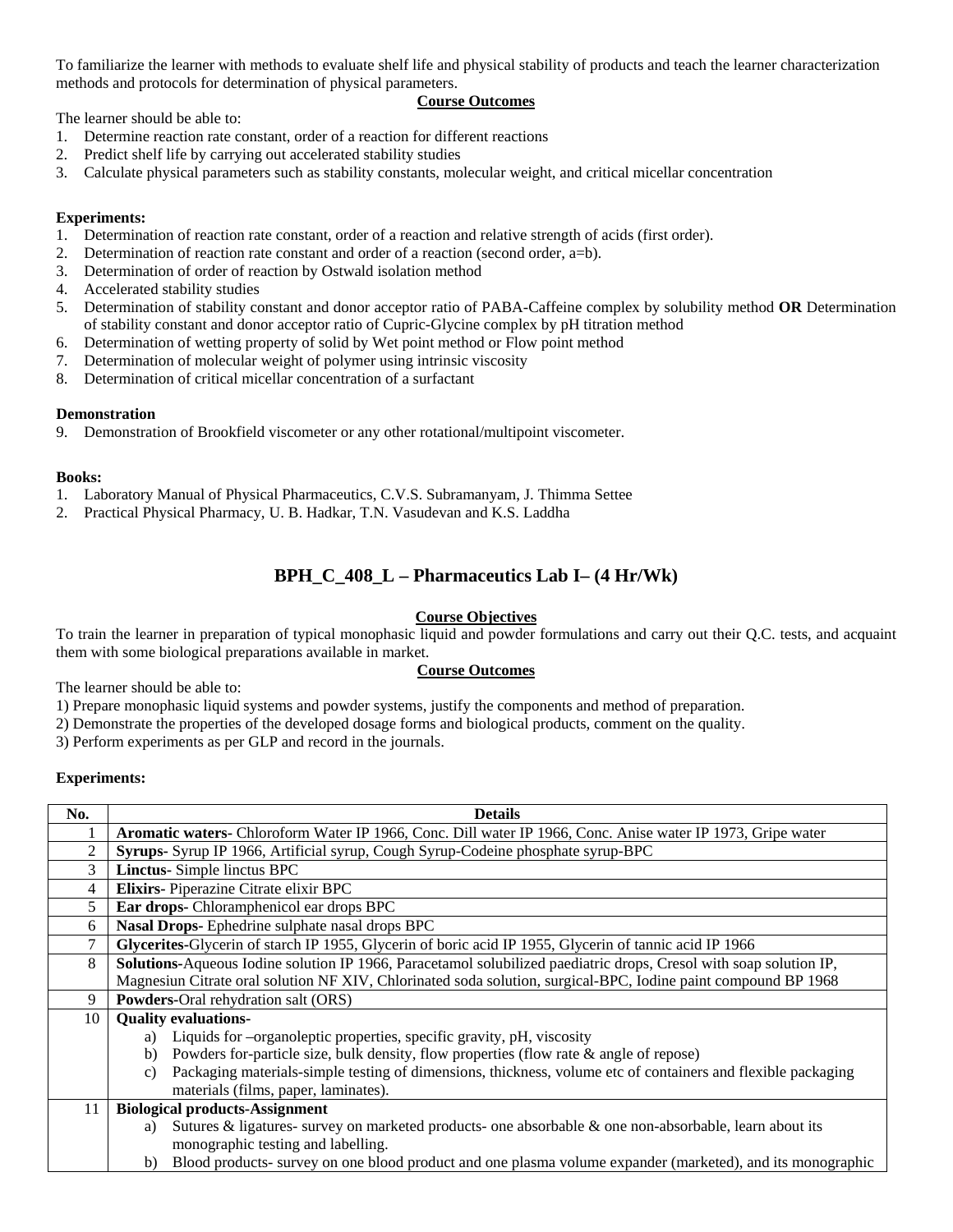1. Lachman Leon, Lieberman Herbert A, Kanig Joseph L., "The Theory and Practice of Industrial Pharmacy, Varghese Publishing House, Mumbai.

2. Remington, The Science and Practice of Pharmacy, Vol I & II, B.L. Publications Pvt. Ltd.

3. Martin A., Physical Pharmacy, 4th Edition, Lea & Febiger, Philadelphia, London.

4. M.E. Aulton, Ed, Pharmaceutics-The Science of Dosage Form Design, Churchill Livingstone Medical Division of Longman Group, UK Ltd.

5. Rawlings, Bentley's Textbook of Pharmaceutics, Bailliere Tindall, London.

6. Atmaram Pawar, "Introduction to Pharmaceutics", Career Publications, Nashik

7. Pharmacopoeias- IP, BP, USP

#### **BPH\_C\_409\_L – Pharmacology Lab I– (4 Hr/Wk)**

#### **Course Objectives**

1. To impart practical (Laboratory) training in basic laboratory techniques like tissue (cock ileum) mounting and in vitro experimentation.

2. To teach plotting of dose response curve of acetylcholine in presence of antagonist and agonist.

3. To demonstrate the effect of various drugs on isolated organ (frog heart) using interactive audiovisuals.

4. To convey about ethical guidelines followed in animal experimentation.

#### **Course Outcomes**

#### The learner should be able to:

| <b>TOPIC</b>                    | <b>COURSE OUTCOMES</b>                                                               | <b>BLOOM'S LEVEL</b> |
|---------------------------------|--------------------------------------------------------------------------------------|----------------------|
| P1                              | Perform <i>in vitro</i> experiment on cock ileum (tissue) to evaluate effect of drug | 1 and $2$            |
|                                 | (Ach) and its dose on response (contraction) to comprehend and infer drug            |                      |
|                                 | effects on receptors and its outcomes.                                               |                      |
| P <sub>1</sub> , P <sub>4</sub> |                                                                                      | 1 and 3              |
|                                 | State the principles behind plotting dose-response of drugs/agonist/antagonist       |                      |
|                                 | and its applications. Define pA2 value and calculate pA2 value of antagonist.        |                      |
| P <sub>3</sub>                  | Summarize the impact of drugs on eye and GI and discuss their potential              | ∍                    |
|                                 | therapeutic utility.                                                                 |                      |
| P4                              | Observe and explain the mechanisms of action of neurotransmitters, drugs and         | $\mathcal{D}$        |
|                                 | ions on isolated frog heart.                                                         |                      |
| <b>P5</b>                       | Knowledge of animal handling techniques and understanding of ethical                 | 1 and $2$            |
|                                 | guidelines governing animal experimentation.                                         |                      |

| No. | <b>Details</b>                                                                                     |
|-----|----------------------------------------------------------------------------------------------------|
| 1   | Dose response curve (DRC) of Acetylcholine using suitable isolated tissue preparation (e.g. Cock   |
|     | ileum)                                                                                             |
|     | Demonstrations:                                                                                    |
| 2   | Effect of drugs on isolated frog heart (CDs)                                                       |
|     | -Adrenaline, Acetylcholine                                                                         |
|     | -Atropine, propranolol                                                                             |
|     | -Effect of excess calcium and potassium on isolated heart                                          |
|     | -Effect of lack of calcium and potassium on isolated frog heart                                    |
|     | -Effect of digitalis on hypodynamic heart                                                          |
|     | Simulated experiments (CDs)                                                                        |
| 3   | -Effect of drugs on eye                                                                            |
|     |                                                                                                    |
|     | Demonstration with the help of CDs or kymograph recordings:                                        |
|     | -Effect of neostigmine on DRC of Ach                                                               |
| 4   | -Effect of pancuronium on DRC of Ach                                                               |
|     | (Give the readings to the students and ask them to plot the graphs and draw conclusions from the   |
|     | results e.g. Identify type of antagonism existing between two drugs by studying the nature of the  |
|     | graphs, competitive and non-competitive. Find out the potency of the drugs by studying the DRC and |